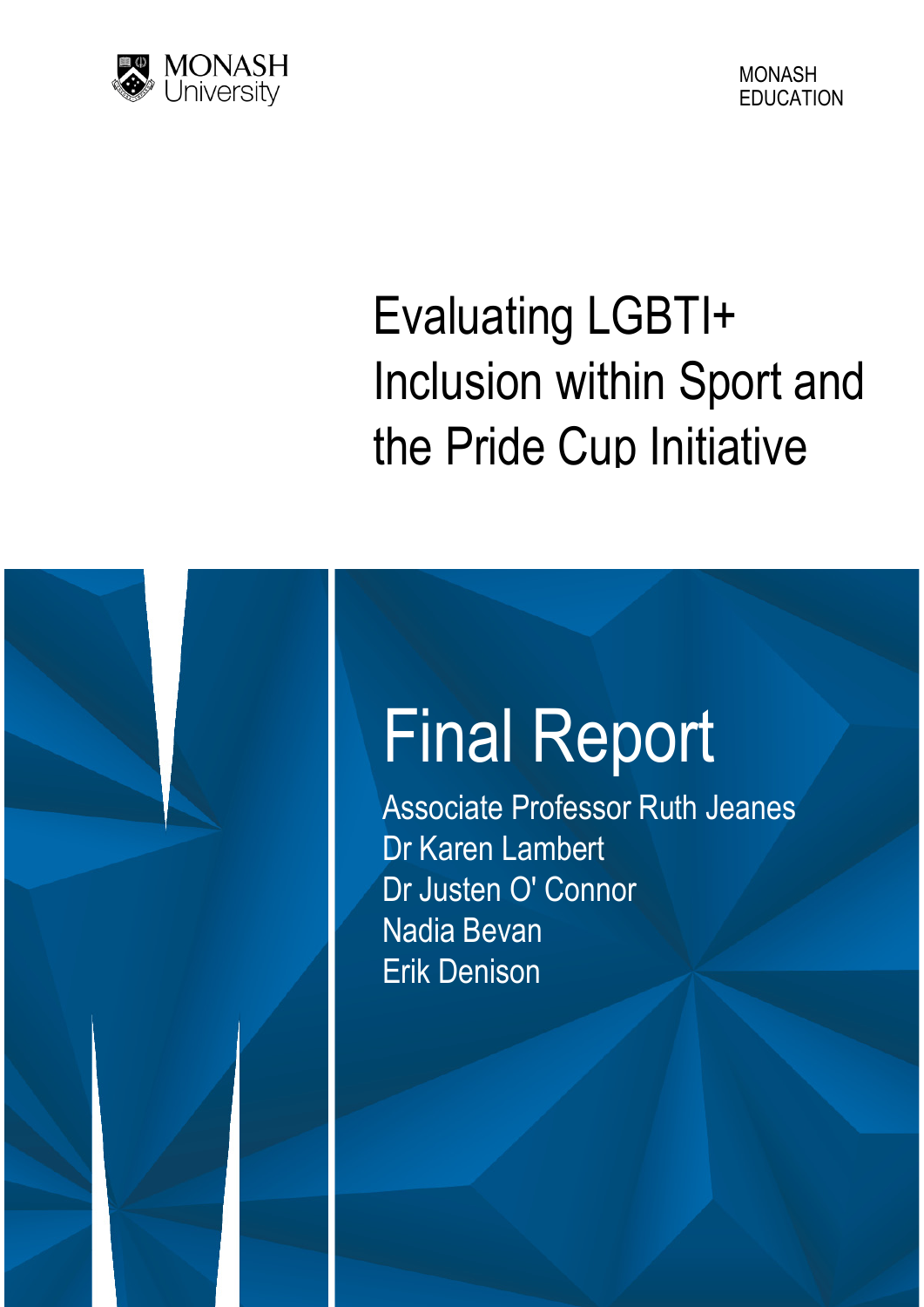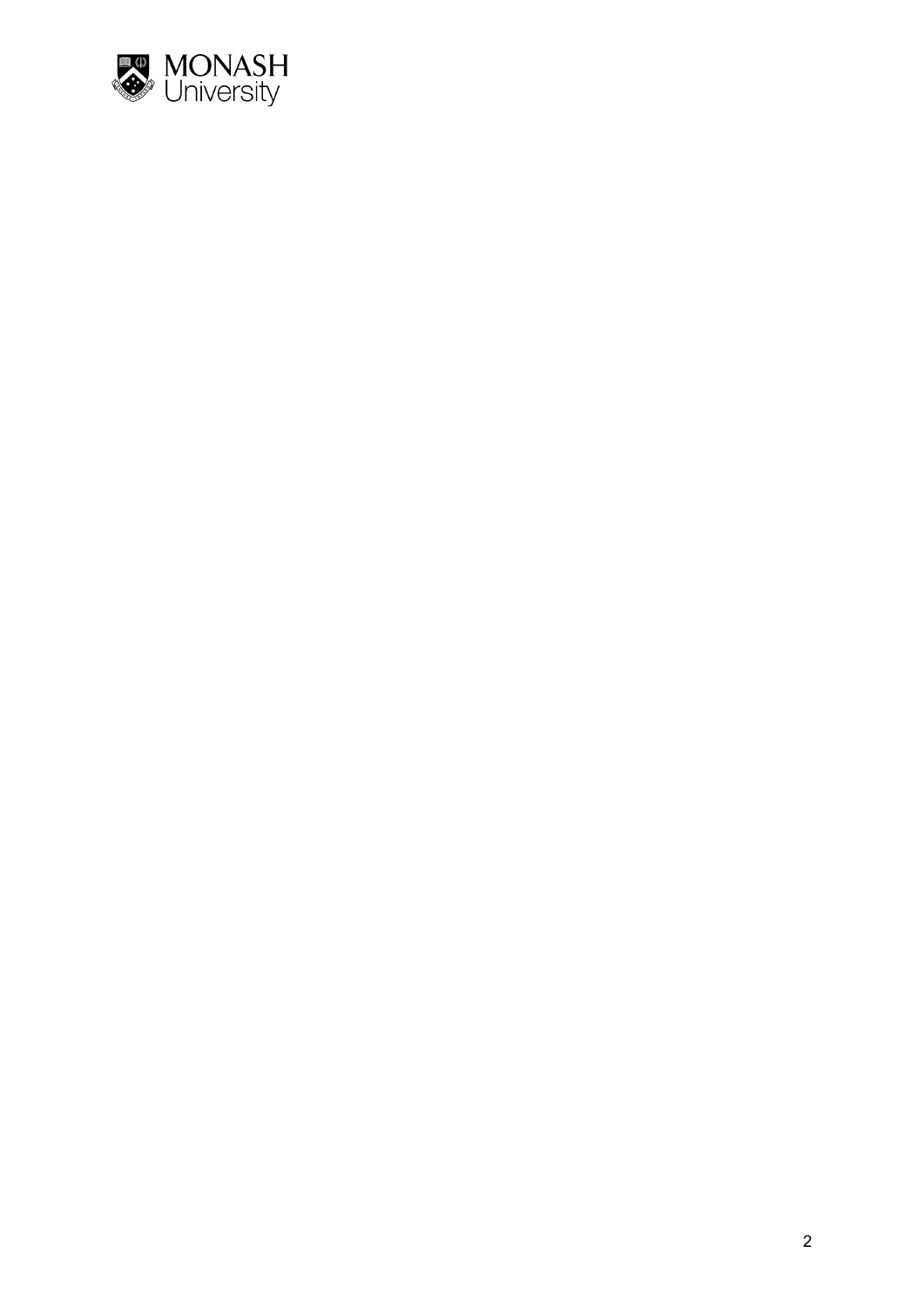

# **CONTENTS**

| Creating inclusive environments and engagement in LGBTI+ inclusion  19 |  |
|------------------------------------------------------------------------|--|
|                                                                        |  |
|                                                                        |  |
|                                                                        |  |
|                                                                        |  |
|                                                                        |  |
|                                                                        |  |
|                                                                        |  |
|                                                                        |  |
|                                                                        |  |
|                                                                        |  |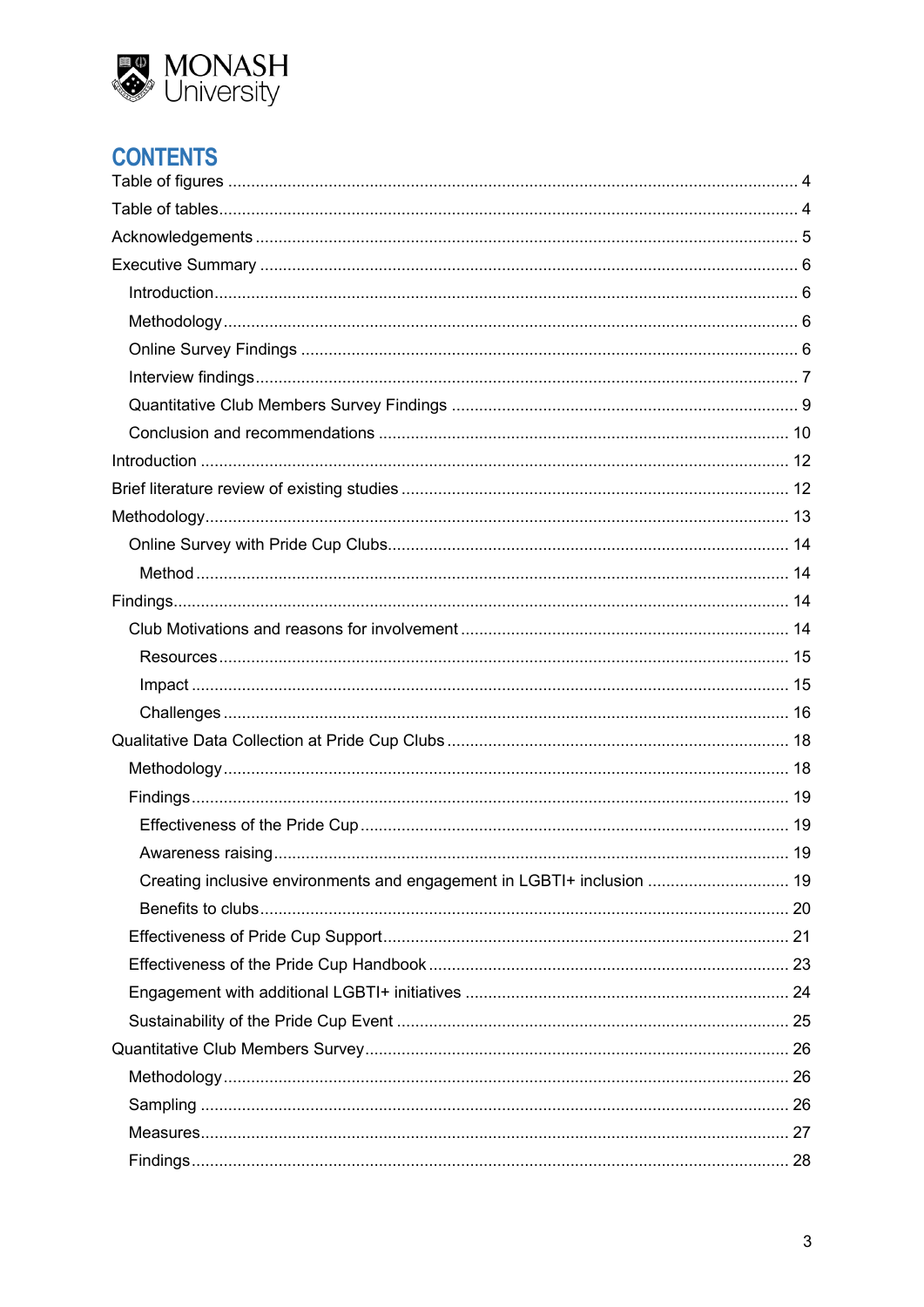

# <span id="page-3-0"></span>**TABLE OF FIGURES**

| Figure 2: Club members are able to be open about sexuality as a result of Pride Cup 16        |  |
|-----------------------------------------------------------------------------------------------|--|
|                                                                                               |  |
|                                                                                               |  |
| Figure 5: Participant empathy levels toward the experiences of LGBT people in sport 32        |  |
| Figure 6: Proportion of participants who believe Trans women have an unfair advantage when    |  |
|                                                                                               |  |
| Figure 7: Efficacy levels of male participants to intervene or react negatively to homophobic |  |
|                                                                                               |  |

# <span id="page-3-1"></span>**TABLE OF TABLES**

| Table 4: Frequency of homophobic, sexist, and transphobic language and attitudes toward the |  |
|---------------------------------------------------------------------------------------------|--|
|                                                                                             |  |
|                                                                                             |  |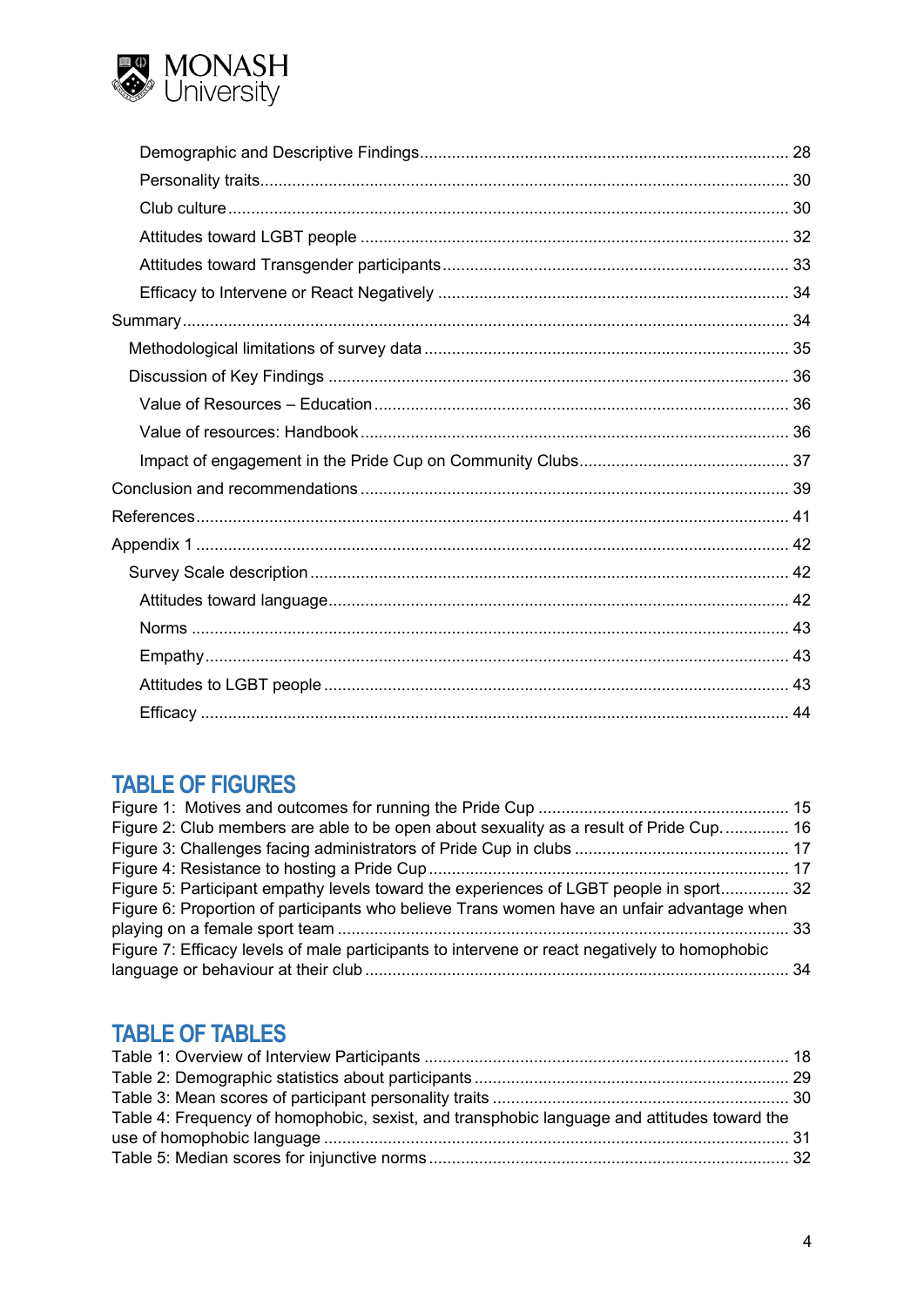

## <span id="page-4-0"></span>**ACKNOWLEDGEMENTS**

The research team would like to acknowledge the support of Clare Collings, VicHealth, James Lolicato and the Pride Cup team and all the sport clubs who willingly gave up their time to enable the research to take place. The research team would also like to acknowledge the additional research assistant support provided by Hayley Truskewycz, Ash Humphrey, Matthew Shillabeer and Ben Lyall when collecting data from clubs.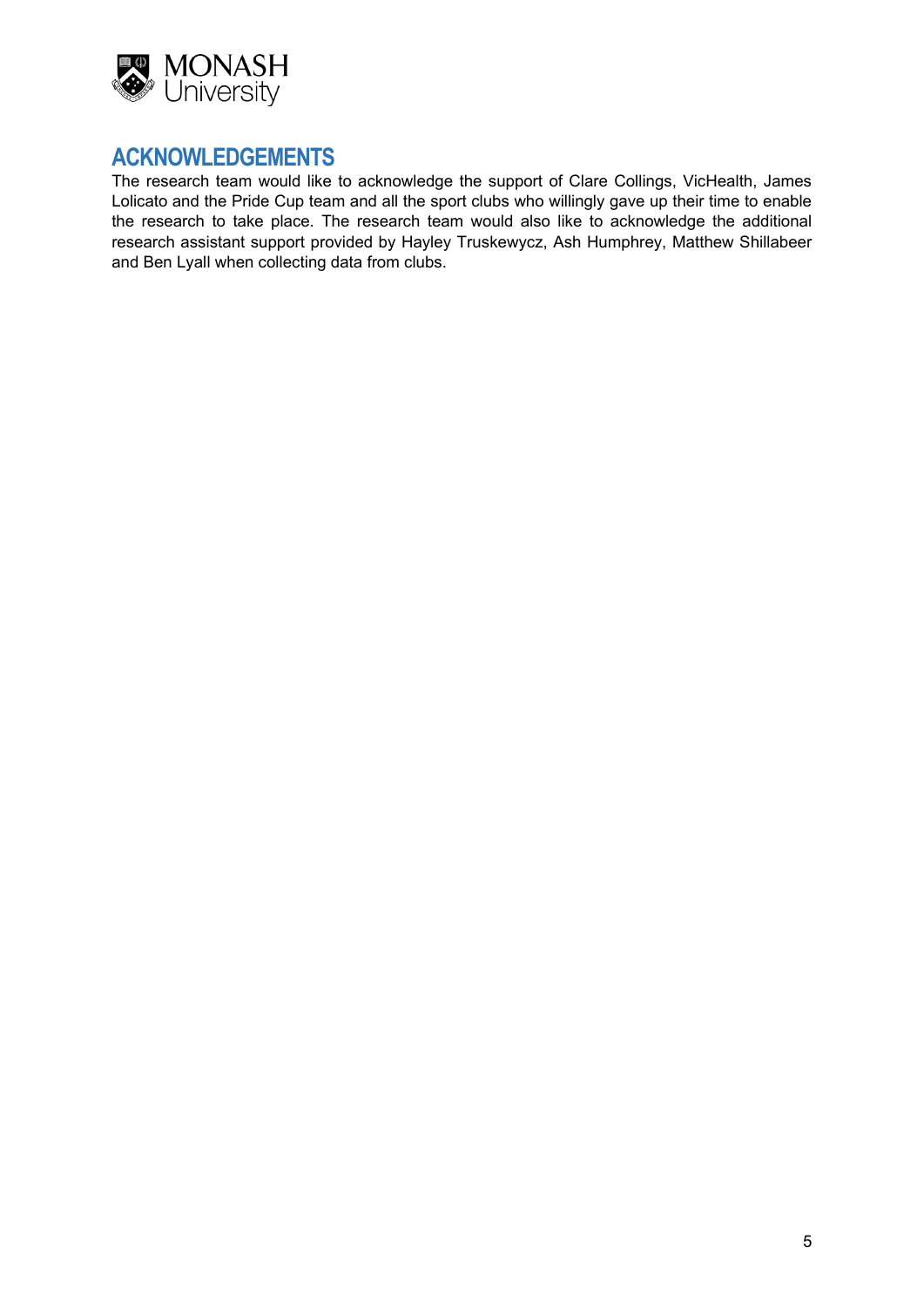

# <span id="page-5-0"></span>**EXECUTIVE SUMMARY**

#### <span id="page-5-1"></span>INTRODUCTION

The Pride Cup was established in 2012 by Yarra Glen Football and Netball Club, intended as a visual demonstration of support for a player, Jason Ball, who had recently come out to his teammates. From this, the concept of the Pride Cup has grown into an Australian wide movement. The aim of the Pride Cup is to ensure that individuals who identify as LGBTI+ feel included and welcomed in sport and broader society.

In July 2019, VicHealth commissioned researchers from the Faculty of Education, Monash University to undertake an evaluation to measure the impact of the Pride Cup program and resources.

Existing research highlights the lower participation rates of people who identify as LGBTI+. Gay and bisexual teenage males play team sport at less than half the rate of their heterosexual peers, whilst girls who identify as lesbian are known to experience discrimination and exclusion within some sport settings (Drury, 2011). Transgender young people frequently report negative and exclusionary experiences when seeking to participate in sport (Hargie, Mitchell, Somerville, 2017).

The evaluation contributes to an understanding of what works in LGBTI+ inclusion approaches within sport and why, in relation to changing long outdated attitudes and behaviours. Despite the problem of LGBTI+ discrimination and exclusion from sport being well studied, there is very little research focused on finding effective solutions.

#### <span id="page-5-2"></span>**METHODOLOGY**

The evaluation team undertook a mixed method approach utilising surveys and interviews to gain data from participating clubs. The evaluation team distributed an online survey to organisers at all clubs who had participated in a Pride Cup within the calendar year up to September, 2019. This survey examined club understanding of the Pride Cup, the value of provided resources and thoughts about the impact of Pride Cup on the club environment.

More detailed data collection was also undertaken at 6 Pride Cup clubs representing the sports of AFL/Netball, Cricket, Roller Derby and Hockey. Interviews were undertaken with committee members, coaches, players and volunteers at these clubs with a total of 20 interviews completed. These interviews focused on examining club culture, awareness of LGBTI+ inclusion, perceived impact of the Pride Cup, value of resources and support, intentions to continue engaging in LGBTI+ inclusion, impact on club members and engagement with LGBTI+ community.

Paper based surveys were also completed at the 6 case study clubs with members over 18 years of age. The survey captured data regarding attitudes towards homophobia, use of homophobic language and confidence to challenge homophobic behaviour. Paper based surveys were also completed at 6 non-Pride Cup participating clubs enabling an important comparison that helps to establish the effects of the Pride Cup on attitudes and awareness towards LGBTI+ people.

#### <span id="page-5-3"></span>ONLINE SURVEY FINDINGS

#### **Club Motivations and reasons for involvement**

Motivations for participating in the Pride Cup focused on including and supporting the LGBTI+ community, whilst promoting inclusion more broadly. The majority of organisers felt they completely achieved the objective of including and supporting the LGBTI+ community.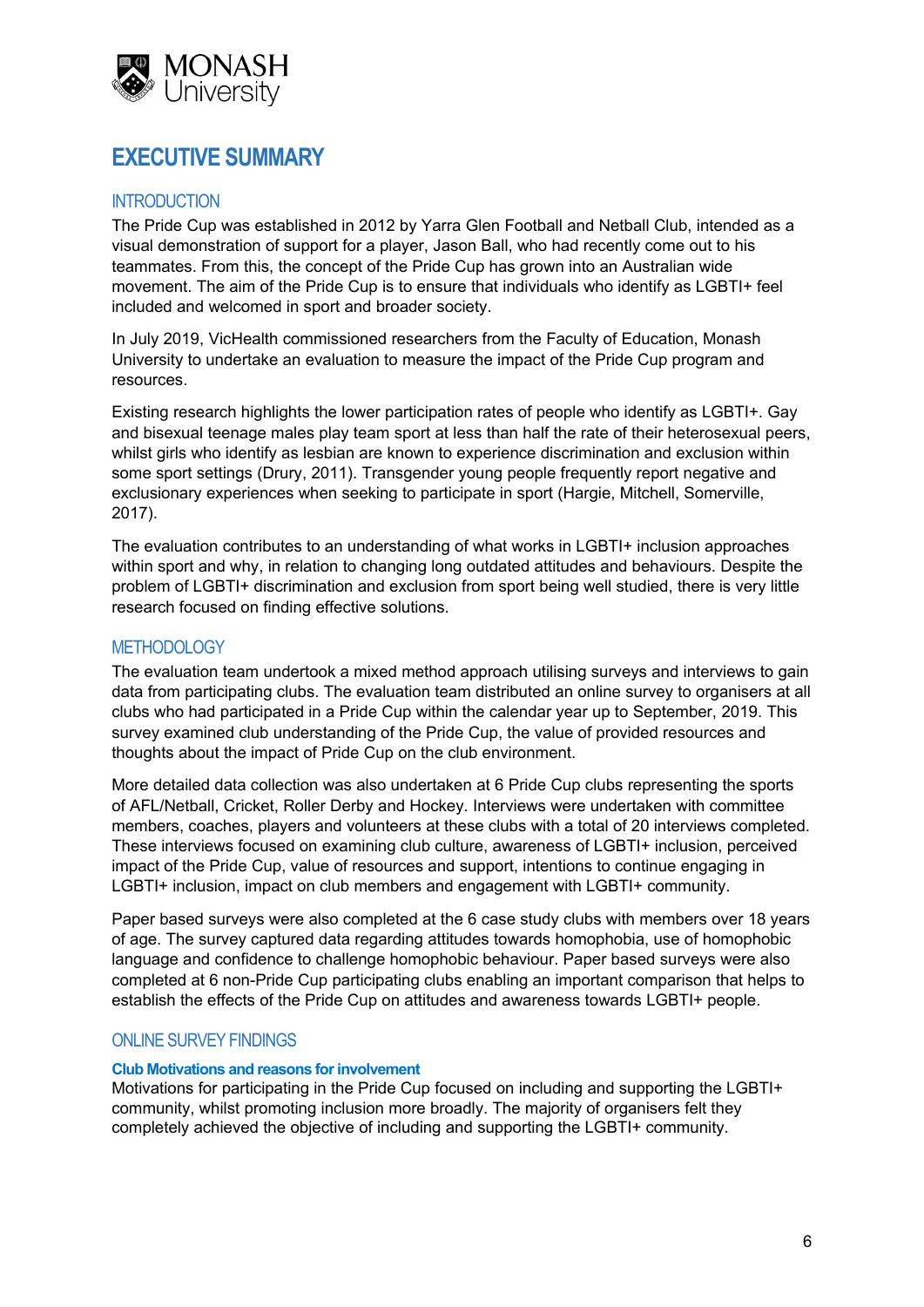

#### **Resources**

A little over half the organisers found the education program to be moderately or extremely useful in helping the club learn about LGBTI+ inclusion. 40% however were unaware of the education program and 11% found it to be of no use. Limited written feedback was provided for improvement. More sessions, greater audience interaction and the importance of quality presenters were emphasised.

The handbook was considered moderately or extremely useful for supporting the organiser in undertaking the Pride Cup by 72% of the organisers. 11% found it of no use or little use while 17% were unaware of its existence.

#### **Impact**

The vast majority of organisers felt that hosting a Pride Cups created greater awareness of LGBTI+ inclusion and sent a strong message that homophobia would not be tolerated. All but three organisers moderately or very much agreed that significant people in the club had been educated about LGBTI+ inclusion. Three of the eighteen organisers did not or only slightly agreed with the statement 'because of the Pride Cup, there is greater support for the LGBTI+ community at the club'. Fifty percent of organisers did not or only slightly agreed that because of the Pride cup, LGBTI+ members could be open about their sexuality at the club. Organisers were either unaware (n=11), felt there had been (n=2) or felt there were not (n=5) any changes to policies or practices related to LGBTI+ inclusion at the club. Just over half of the organisers indicated that they made connections with LGBTI+ organisations in the local community.

#### **Challenges**

All organisers felt club members were either moderately or extremely supportive of running a Pride Cup. Organisers felt the time taken to organise and the resources required to be the most challenging aspects. Generally the survey suggested there was limited resistance but it could be challenging getting members on board.

#### <span id="page-6-0"></span>INTERVIEW FINDINGS

#### **Impact of Pride Cup: Awareness raising**

The interviewees suggested that holding a Pride Cup had assisted in raising awareness amongst club members of LGBTI+ exclusion within community sport, as well as providing a mechanism to celebrate LGBTI+ participation and raise awareness of LGBTI+ inclusion within the clubs' local community. The Pride Cup has encouraged clubs members to have discussions about LGBTI+ inclusion and to consider some of their practices (such as addressing negative language).

#### **Creating inclusive environments and engagement in LGBTI+ inclusion**

Interviewees discussed the importance of the Pride Cup in enabling their clubs to pro-actively engage with LGBTI+ inclusion. Additional activities held as part of the Pride Cup events, particularly the lunch and dinners, were felt to have helped clubs in ensuring positive messaging about LGBTI+ inclusion reached beyond club members and to the wider community. Spectator attendance at Pride Cup games was higher than for any other games in the season and attendance at the additional functions ranged from 100 to 400 people. Interviewees believed that the Pride Cup could play a valuable role in increasing the visibility of LGBTI+ members.

#### **Benefits to clubs**

All interviewees were in agreement that the Pride Cup had assisted with raising the clubs' profile within the local community and enhanced their clubs' reputation as community minded and engaged with social justice issues. Interviewees also discussed how the Pride Cup had provided opportunities to make connections with a range of businesses and community partners. A number of clubs outlined how their involvement in the Pride Cup had helped them gain greater levels of sponsorship from community organisations and due to the higher spectator attendance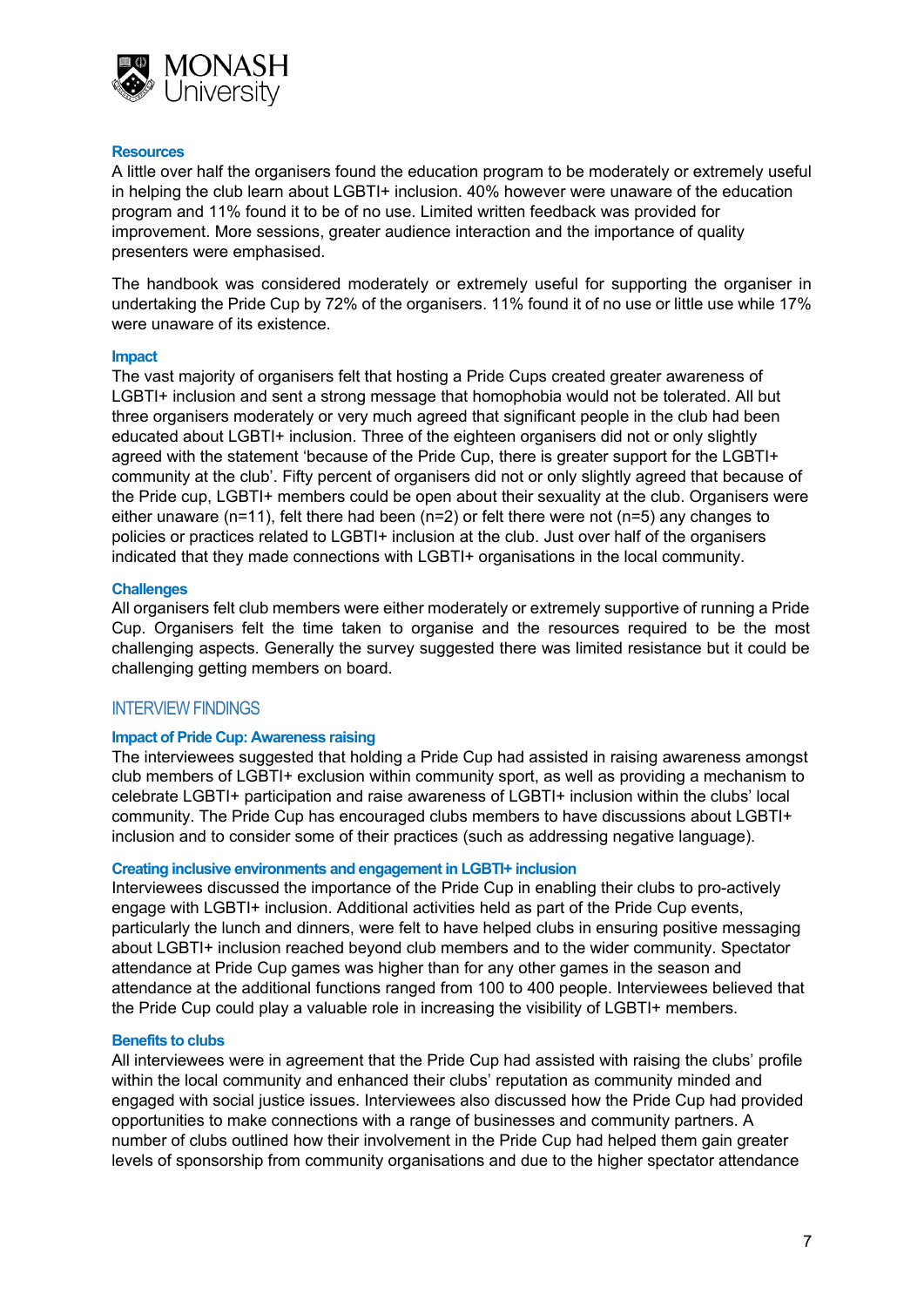

at Pride Cup games, benefit financially from sales of food, drink etc. Clubs had engaged with LGBTI+ members where possible, or the LGBTI+ community more broadly to varying degrees.

#### **Effectiveness of Pride Cup Support**

The interviewees felt that they had received valuable support and guidance from the Pride Cup team and acknowledged that Pride Cup staff were highly responsive to addressing volunteer queries and concerns. All interviewees were positive about the Pride Cup education sessions and felt they had been useful in raising awareness of LGBTI+ inclusion amongst members and identifying some of the key ways that LGBTI+ members may be excluded within sporting contexts. An important function of the education sessions was highlighting the damaging impact of homophobic and exclusionary language, with all interviewees indicating that they, and their club members, had greater levels of awareness of the detrimental impact of language. Subsequently, volunteers suggested that they and other club members would be more willing to call out and challenge the use of such language within the club environment because of the training. The interviewees suggested that the deliverers' pitched the education session at an appropriate and accessible level for club members.

One of the challenges was encouraging all club members to participate in education. Seven interviewees had not attended the education and whilst clubs generally reported good attendance (around 50 club members on average), the education was not thought to be having a whole club reach at some clubs, an issue reinforced by the organisers and members' surveys. Interviewees highlighted the need for ongoing education and the importance of undertaking 'refresher' sessions even when the club had hosted a Pride Cup the previous year. It was suggested refresher sessions should take place at least once a year.

#### **Effectiveness of the Pride Cup Handbook**

There was mixed engagement with the handbook across the Pride Cup interviewees. Some were unaware and had not used the handbook at all, others had used it as a reference guide, whereas some had relied quite heavily on the handbook to help inform them as to how to develop their Pride game and what work needed to be undertaken within the club. The volunteers who had used the handbook, valued the templates and the direction it provided on areas such as correct wording for promotional material. The lack of engagement by some clubs with the handbook might suggest a need to provide a shorter, very accessible version with the 'must do' aspects for clubs that would not engage more fully with the broader handbook. Alternately a different handbook targeted towards different audiences may be an option worth exploring.

#### **Engagement with additional LGBTI+ initiatives**

The Pride Cup was the only LGBTI+ inclusion initiative that case study clubs were involved with, illustrating its importance in placing LGBTI+ inclusion on the radar of community sport. All clubs were additionally very active in supporting other inclusion focused activities including initiatives seeking to reduce violence against women, improve mental health and promote Indigenous participation and reconciliation. There was a tendency within some clubs to suggest that through the Pride Cup, LGBTI+ inclusion was 'done' and they would then move their focus onto the next issue.

#### **Sustainability of the Pride Cup Event**

All of the clubs wanted to continue to deliver Pride Cup events in the future. They all spoke of their commitment to do so, with several indicating they would continue until they reached a point where LGBTI+ inclusion was so commonplace it wasn't necessary to have a 'special event' to raise awareness. At each club, there was a key diversity champion and driver who had been responsible for suggesting the club should host a cup, pulling key stakeholders together and bringing other club volunteers on-board. The reliance on a champion can leave inclusion work vulnerable, particularly if that individual leaves the club or takes a step back from their role.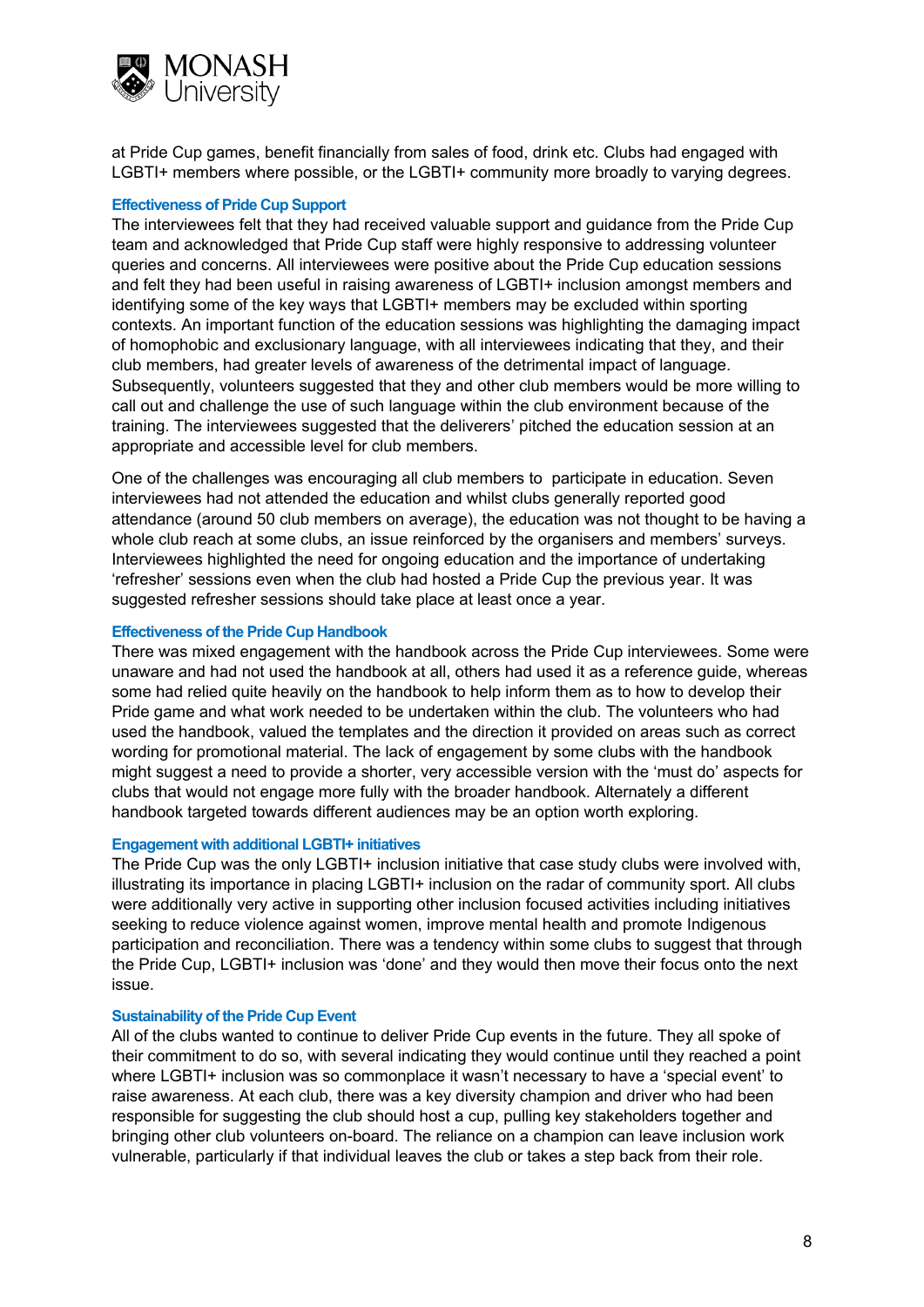

There was little discussion of how LGBTI+ inclusion would continue to be enacted beyond the Pride Cup event. Most clubs spoken with indicated they had either a small number of LGBTI+ members or none and there were very few openly gay men. Interviewees acknowledged that although they felt that their club was welcoming and inclusive of LGBTI+ participants, this may still not be the perception amongst the LGBTI+ community. There were not many examples of further activities that were seeking to encourage LGBTI+ individuals to join the club. The data would suggest that the cup has not vet prompted further engagement in LGBTI+ inclusion. It's important to acknowledge however, that for clubs who were engaging for the first time this year (3 of the 5 clubs involved in interviews), it is still early in the culture change process. Engagement in the Pride Cup appears to provide a valuable platform from which clubs could engage in further inclusion work.

#### <span id="page-8-0"></span>QUANTITATIVE CLUB MEMBERS SURVEY FINDINGS

This aspect of the research compared survey result from sport clubs that have held Pride Cups and received education from the Pride Cup organisation in 2019 (treatment clubs), with six randomly selected clubs that had not held these events (comparison clubs) on key variables linked to inclusion.

There were no statistically significant differences between the comparison and treatment groups on any of the demographic or team composition variables. Surveys conducted at Pride Cup clubs suggested that 38% of Pride Cup respondents attended the education delivered by the Pride Cup organisation, with only a few able to identify the core message as being about LGBTI+ inclusion.

#### **Club culture**

The survey asked whether participants' perceived diversity and inclusion are core values at their club. A strong majority (n= 175; 67.6%) at treatment clubs 'completely' agreed with this statement, compared to less than half of participants (n = 111; 43.5%) at comparison clubs

#### **Language use**

There were statistically significant differences between comparison and treatment clubs on all measures related to language use. These differences were due to responses from male participants. Overall, there were low levels of homophobic language use among female participants, and they also viewed this language as unacceptable in both comparison and Pride-Cup clubs. Males at the treatment clubs were half as likely as those at the comparison clubs to report using homophobic language themselves, as well as witnessing teammates use this language at least once in the two weeks prior to completing their surveys. Participants at the treatment clubs were also significantly less likely to report they had heard transphobic language being used by teammates in the past year.

There were also significant differences between comparison and treatment clubs in the attitudes of male participants toward the acceptability of making jokes about gay people and using homophobic slurs. At the comparison clubs, nearly 1 in 5 male participants thought it was acceptable to use this language, compared to one in twenty participants at the treatment clubs. There were large, significant differences in sexist language use, with male participants at comparison clubs significantly more likely to report they had heard others use this language in the last year. Male participants at comparison clubs were also significantly more likely to believe it's acceptable to make jokes about women.

#### **Injunctive Norms**

Females were more likely than males to believe their teammates would react negatively to the use of homophobic language. At comparison clubs, on average, male participants thought 60% of their teammates would be critical of this behaviour, whereas at the treatment clubs, participants believed 70-80% of their teammates would be critical. This difference was not statistically significant.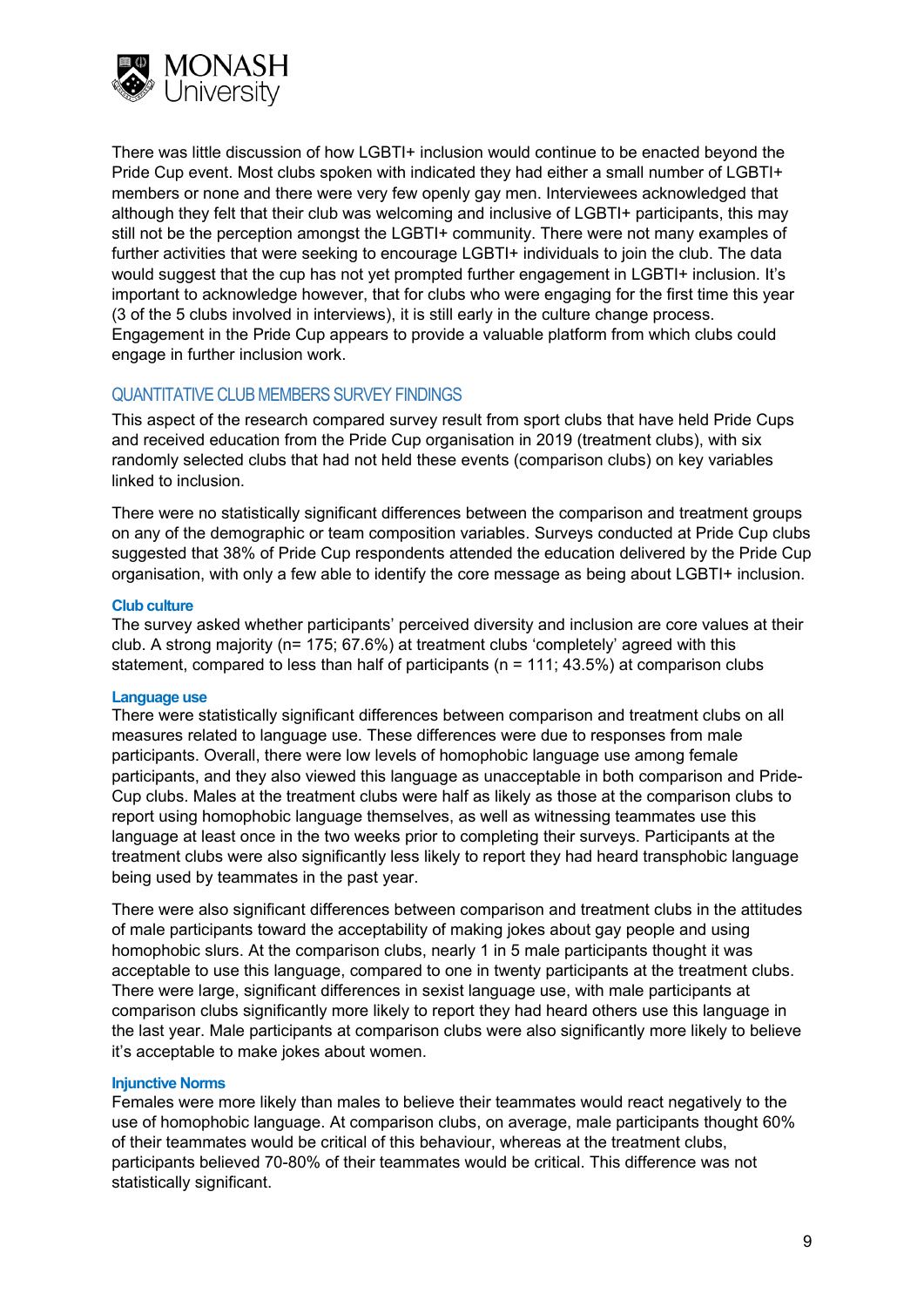

#### **Empathy**

There was a significant difference between the comparison and treatment in levels of empathy shown toward the experiences of LGBTI+ people in sport for all participants, with empathy levels higher at treatment clubs.

#### **Efficacy to Intervene or React Negatively**

Male participants from the treatment clubs were significantly more likely to express confidence they would react negatively to homophobic language and behaviour by others, than those in the comparison clubs. No significant difference was found in responses to this question from female participants.

Overall the survey found statistically significant differences between comparison and treatment clubs for males on all measures related to the frequency of homophobic, sexist, and transphobic language as well as attitudes toward the use of homophobic language. Participants from Pride Cup clubs were significantly less likely to use or witness the use of discriminatory language than participants from comparison clubs. This suggests the Pride Cup may potentially reduce discriminatory and exclusionary behaviours related to language use.

Whilst the Pride Cup may have moderated exclusionary language it didn't remove it, suggesting more work is needed. Over a quarter of males belonging to clubs that participated in the Pride Cup reported witnessing homophobic language used by teammates in the past two weeks. A figure significantly lower than comparison clubs but still potentially harmful. A similar number of males from Pride Cup clubs reported being the target of homophobic language in the past year at the club.

Overall, the survey suggests that the Pride Cup has the potential to impact positively towards creating more supportive environments for the LGBTI+ communities. Low rates of attendance at education programs suggest there is perhaps greater scope for the Pride Cup to meet its stated objectives.

#### <span id="page-9-0"></span>CONCLUSION AND RECOMMENDATIONS

The Pride Cup can make an important contribution to supporting LGBTI+ inclusion within community sport. The evaluation suggests that clubs involved experience a range of benefits and positive impacts from their participation and the Pride Cup offers an accessible and structured way for them to engage and consider LGBTI+ inclusion. The following recommendations have been developed from the research findings:

- The Pride Cup initiative is the main intervention seeking to promote LGBTI+ inclusion within community sport. It is important to continue to support this initiative to continue to connect with more sports clubs. The Pride Cup provides a tangible and accessible way for clubs to consider LGBTI+ inclusion, an area volunteers often consider is sensitive and are wary of engaging with. The Pride Cup provides a framework for engagement that can assist clubs in overcoming their concerns and lack of knowledge regarding how to engage in LGBTI+ inclusion.
- The education component of the Pride Cup is important but the data suggests attention should be given to examining ways of promoting greater engagement. This may be with regard to working with clubs on scheduling of sessions, indicating the importance of attendance and ensuring all committee members and coaches attend education to ensure consistency amongst those in leadership positions within clubs.
- There is a need for ongoing education amongst existing clubs to continue to reinforce the key knowledge and learning. The content may be similar if club members have experienced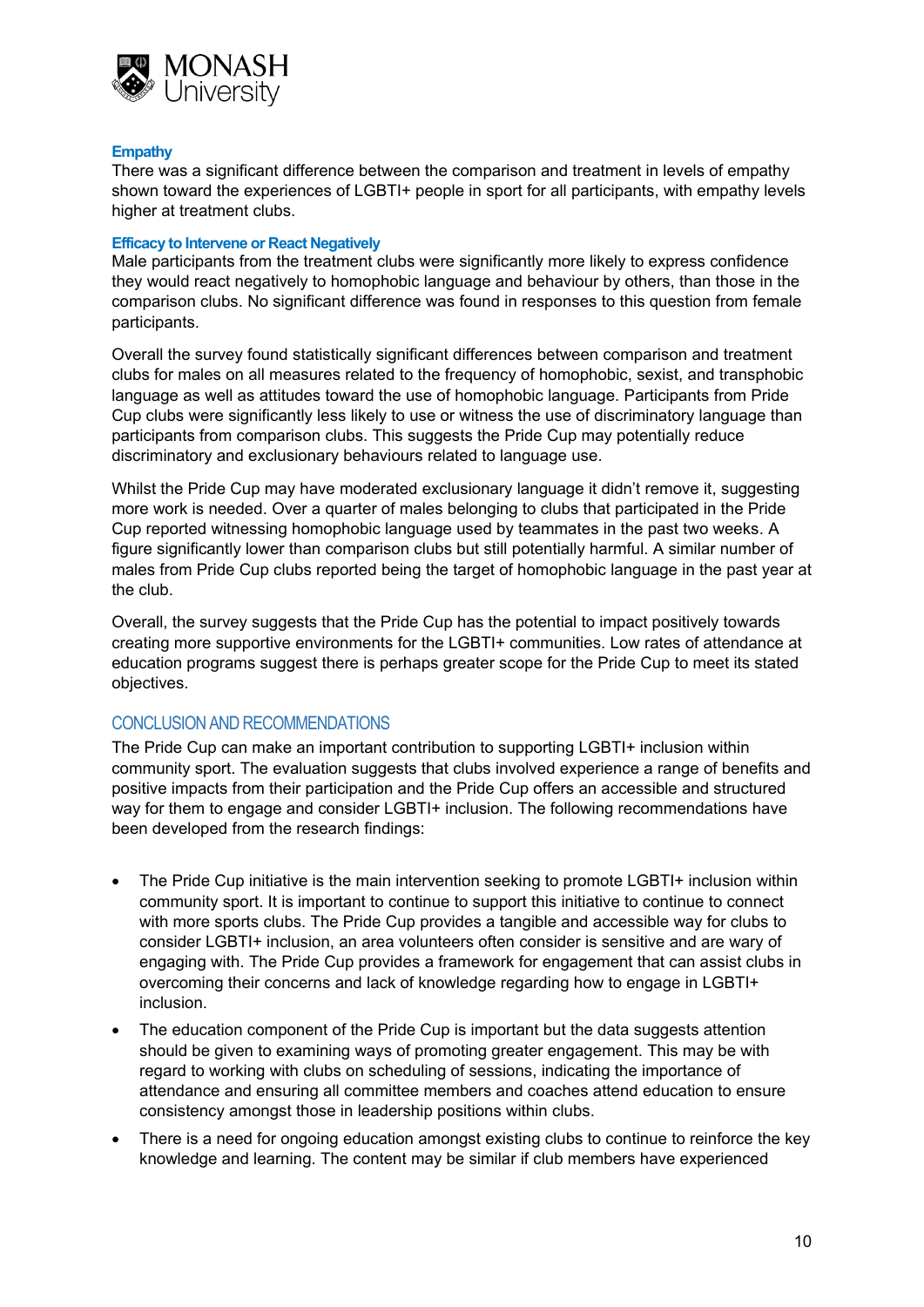

turnover but there is also potential to develop education that continues to build knowledge and provides clubs with resources to help with changing their practices.

- The club members' survey suggests that homophobic attitudes within clubs are relatively low but there is a need to change the social norms that exist within sport that position the use of homophobic language as normal, acceptable and part of masculine 'banter'. Education needs to continue to highlight these damaging norms and provide volunteers with strategies for challenging them within community sport contexts.
- Clubs who have been involved in Pride Cups have considerable levels of organisational knowledge that may be useful to share with new clubs or those contemplating becoming involved. It would be valuable to consider ways to connect existing and new clubs to allow conversations between Pride Cup organisers to occur.
- The handbook is a useful resource but greater direction and case studies on how to operationalise the information provided would be valuable. It may also be valuable to contain within the handbook some 'quick reference' or infographic guides, to provide a basic overview for volunteers who will not necessarily engage with a larger and more detailed resource.
- The involvement of the LGBTI+ community in the planning and organisation of the Pride Cup is crucial in designing events that are reflective of the needs of LGBTI+ individuals and are genuinely inclusive. Engagement with LGBTI+ members, community groups and organisations should continue to be advocated for through the handbook and education and in discussions with organisers, stressing that this is a fundamental aspect of organising a Pride Cup.
- Clubs have generally been very successful at hosting Pride Cup events but require further support and encouragement to translate this engagement into a deeper commitment to facilitate change within the club environment. Club's need encouragement, guidance and examples of how they can begin to change policies and practices to be more inclusive of LGBTI+ members as an embedded part of their everyday activities. Clubs sharing resources and ideas may be a useful way to prompt this process.
- To achieve a broader cultural shift, clubs are likely to require ongoing support but it is recognised that the Pride Cup team have limited resources and therefore struggle to provide ongoing and extensive support to clubs. There is however, a lack of specific expertise within the sector more broadly, particularly local government and State Sporting Associations to undertake this work. Reflecting the findings of the market analysis, providing support to upskill professionals working in the sector who can provide more sustained assistance to sports clubs is an important in supporting sustained culture change at club level.
- In order to evaluate the effectiveness of intensive interventions like the Pride Cup and to justify ongoing support or resource development, evaluation designs should be carefully considered. If evaluation is well resourced and embedded prior to a wider roll-out phase (often following pilot testing), it is not too difficult to pre-test and randomly assign clubs to treatments and controls (noting controls can get the program at a later date). This layer of evaluation will allow for more concrete conclusions to be drawn about the impact and effectiveness of important initiatives like the Pride Cup.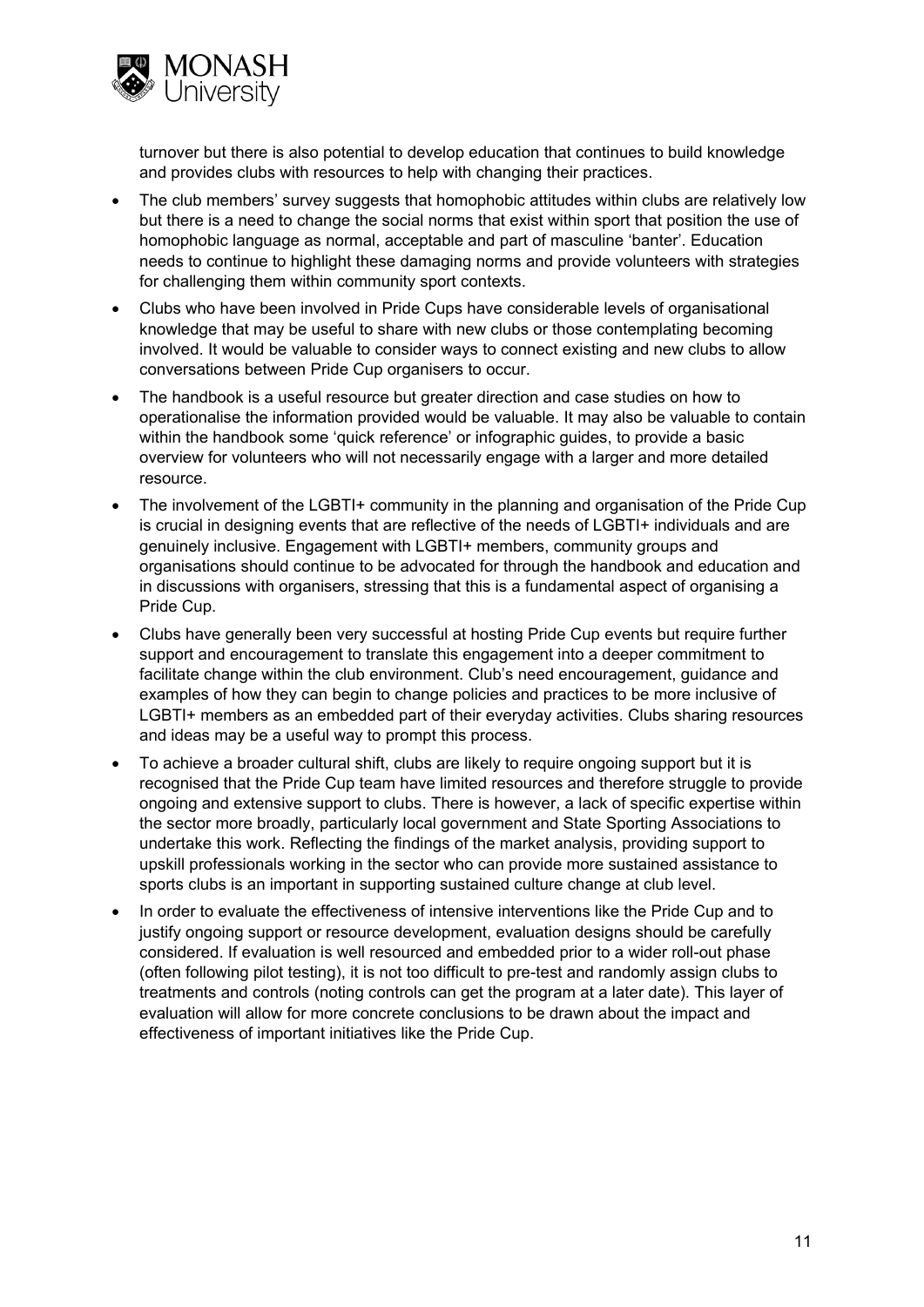

# <span id="page-11-0"></span>**INTRODUCTION**

The Pride Cup was established in 2012 by Yarra Glen Football and Netball Club, intended as a visual demonstration of support for a player, Jason Ball, who had recently come out to his teammates. From this, the concept of the Pride Cup has grown into an Australian wide movement. The aim of the Pride Cup is to ensure that individuals who identify as LGBTI+ feel included and welcomed in sport and broader society. Pride Cups offer 'visual displays of hope and acceptance to LGBTIQ players' (Pride Cup Handbook, p.7). The Pride Cup team provide support, guidance and education to community sporting club, assisting them in hosting a Pride Cup and to engage with LGBTI+ inclusion.

In July 2019, VicHealth commissioned researchers from the Faculty of Education, Monash University to undertake an evaluation to measure the impact of the Pride Cup program and resources, particularly focusing on the following areas:

- Effectiveness of Pride Cup Handbook;
- Effectiveness of Pride Cup Support;
- Effectiveness of Pride Cup events;
- Sustainability of Pride Cup events;
- Awareness and understanding of LGBTI+ issues and acceptance of LGBTI+ community;
- Existing initiatives that aim to increase inclusion of LGBTI+ community in local sporting clubs.

Existing research highlights the lower participation rates of people who identify as LGBTI+ indicating that individuals can experience overt and subtle forms of discrimination (Symons et al, 2014; Trussell, Kovac & Apgar, 2018). Gay and bisexual teenage males play team sport at less than half the rate of their heterosexual peers, whilst girls who identify as lesbian are known to experience discrimination and exclusion within some sport settings (Drury, 2011). Transgender young people continually report negative and exclusionary experiences when seeking to participate in sport (Hargie, Mitchell, Somerville, 2017).

The evaluation contributes to an understanding of what works in LGBTI+ inclusion approaches within sport and why, in relation to changing long outdated attitudes and behaviours. Despite the problem of LGBTI+ discrimination and exclusion from sport being well studied, there is very little research focused on finding effective solutions.

## <span id="page-11-1"></span>**BRIEF LITERATURE REVIEW OF EXISTING STUDIES**

As the market analysis report documents (Jeanes et al., 2019), there are an increasing number of initiatives seeking to address homophobic behaviour and promote LGBTI+ inclusion in sport within Australia and internationally. Few of these have been subject to research or evaluation. In a search of peer-reviewed published studies, there were only two that have examined the impact of an anti-homophobia intervention on participants. Matty, McCloughan and Hanrahan (2014), detailed an education intervention that sought to address homophobic bullying within youth volleyball clubs in Australia. The State Sporting Association in the study developed a workshop that focused on the nature of bullying, the role of homophobic language and casual slurs in bullying and the impact this has on individuals. Education was useful in enhancing players' understanding of the negative impact of homophobic bullying but the study did not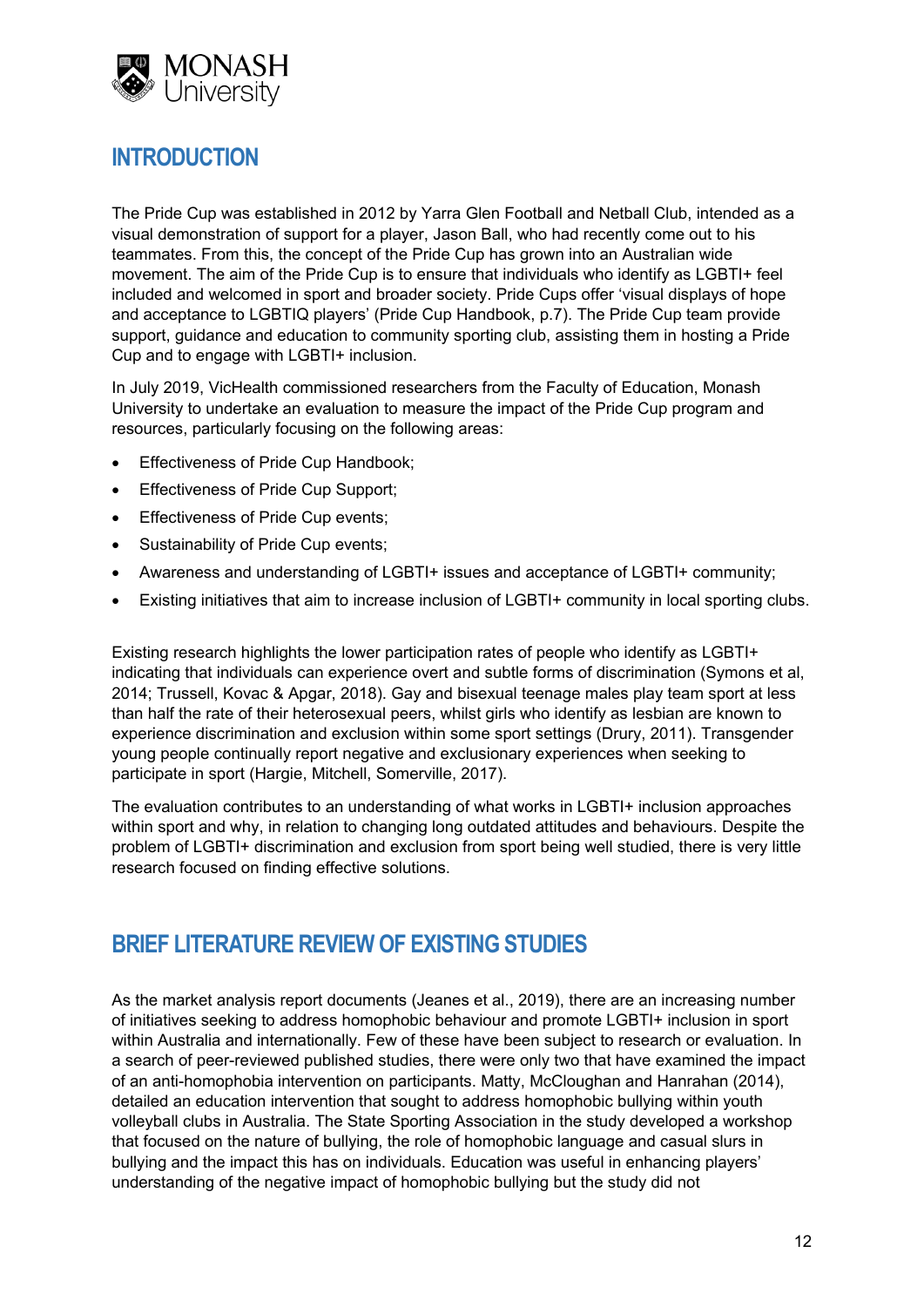

capture data regarding any changes in behaviour. Similarly, the same research team examined the impact of education on coaches' capability to address homophobic bullying (McCloughan, Mattey & Hanrahan, 2015), suggesting that workshops were valuable for raising coaches' awareness of homophobic bullying and providing strategies to respond appropriately. The study did not measure impact on coaches' practice.

Beyond peer reviewed articles there are very few evaluation reports documenting the impact of LGBTI+ initiatives in sport, particularly studies that undertake pre and post intervention testing. The Pride Game evaluation examined the impact of the elite level AFL Pride Game on promoting LGBTI+ inclusion. Pre-game surveys illustrated that around half of individuals who identify as LGBTI+ did not consider AFL games to be a safe space for them as spectators, 58% did not consider them welcoming and 56% did not consider that games were inclusive. Nearly 3 in 5 who had attended games, had witnessed verbal homophobia or transphobia. Individuals attending the Pride game suggested that they felt it was a safe space for LGBTI+ people (ranked 9.3/10 with 10 strongly agree), that it was inclusive (9.2/10) and it was welcoming (9.4/10). The evaluation suggested that people who did not identify as LGBTI+ increased their awareness of some of the issues impacting on the LGBTI+ community and were more likely to challenge friends using offensive language. The evaluation suggests ongoing exposure to LGBTI+ positive inclusion messaging is are all important in creating change.

One of the most extensive initiatives focusing on LGBTI+ inclusion in recent years, was the *Fair Go Sport* program, funded by Sport Australia (then the Australian Sport Commission) and the Victorian Equal Opportunity and Human Rights Commission. In partnership with Hockey Australia and Hockey Victoria in 2010-2011, the project was delivered across 4 pilot hockey clubs with flexibility to tailor the work they undertook to best suit their needs. A key intention of the program was to foster cultural change at an association and community club level by facilitating greater understanding of the need for LGBTI+ inclusion strategies and a change in practices to make sporting environments more welcoming for individuals who identify as LGBTI+. The evaluation concluded that the program had not necessarily yet let to cultural change but had assisted in raising awareness of LGBTI+ inclusion within hockey clubs. It did so by prompting club and sporting association staff to have conversations about including individuals who identify as LGBTI+ within sport. It also prompted reflections on why gay men in particular, were either not participating or not open about their sexuality within their club. Club representatives discussed being more willing to act on homophobic slurs such as 'that's so gay', because they had greater knowledge and awareness of the impacts. The key learning from the intervention was the importance of education and support for clubs, the value of allowing clubs to develop opportunities and approaches suited to their local needs and that ongoing resources and support are required to shift beyond increased awareness towards cultural change within clubs.

Beyond this, and as outlined in the evaluation team's initial market analysis report (Jeanes et al., 2019), there are no evaluations that detail the impact of LGBTI+ inclusion in sport initiatives. As such, the current evaluation represents an important opportunity to develop an evidence base examining the influence of interventions delivered in sporting contexts.

## <span id="page-12-0"></span>**METHODOLOGY**

The evaluation had two separate but complementary objectives. The first objective was to evaluate the services and resources provided to community clubs by Pride Cup as an organisation. The second was to determine the impact of Pride Cups on clubs. The evaluation team undertook a mixed method approach utilising surveys and interviews to gain data from participating clubs. The evaluation team distributed an online survey to key contacts at all clubs who had participated in a Pride Cup within the calendar year up to September, 2019. This survey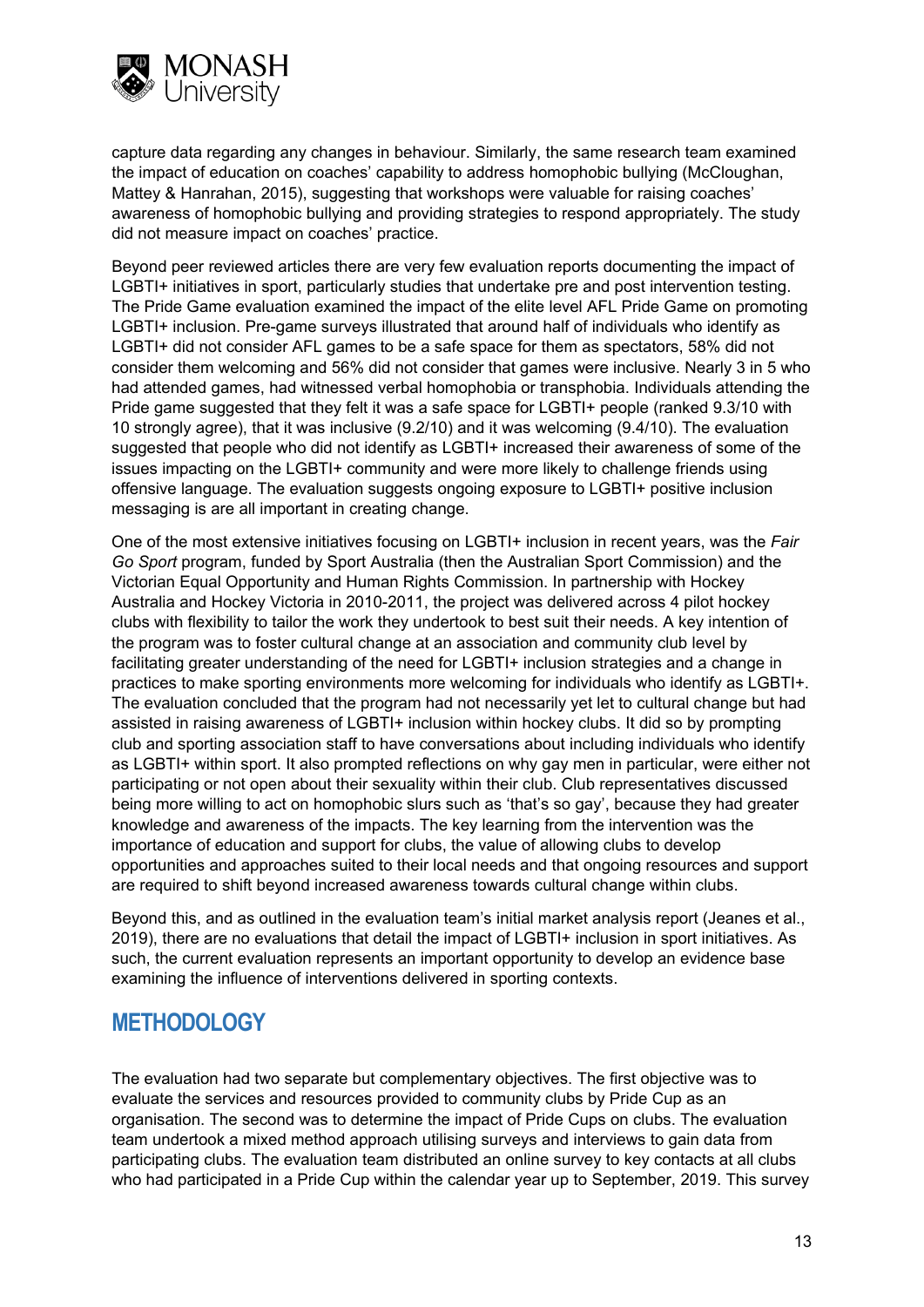

examined club understanding of the Pride Cup, the value of provided resources and thoughts about the impact of Pride Cup on the club environment.

More detailed data collection was also undertaken at 6 Pride Cup clubs representing the sports of AFL/Netball, Cricket, Roller Derby and Hockey. Interviews were undertaken with committee members, coaches, players and volunteers at these clubs with a total of 20 interviews completed. These interviews focused on examining club culture, awareness of LGBTI+ inclusion, perceived impact of the Pride Cup, value of resources and support, intentions to continue engaging in LGBTI+ inclusion, impact on club members and engagement with LGBTI+ community.

Paper based surveys were also completed at the 6 case study clubs with members over 18 years of age. The survey captured data regarding attitudes towards homophobia, use of homophobic language and confidence to challenge homophobic behaviour. Paper based surveys were also completed at 6 non-Pride Cup participating clubs enabling an important comparison that helps to establish the effects of the Pride Cup on attitudes and awareness towards LGBTI+ people.

This report is structured to discuss the key findings from each methodological approach before synthesising and discussing the findings collectively. The report concludes with a summary of implications of the overall study. Each section provides a detailed overview of the research methods utilised.

#### <span id="page-13-0"></span>ONLINE SURVEY WITH PRIDE CUP CLUBS

#### <span id="page-13-1"></span>**Method**

An online survey was emailed to key contacts at Pride Cup clubs via the Pride Cup team. The survey collected data regarding views of the handbook, support/service received, what activities they undertook as a result of engagement within the Pride Cup, levels of engagement with the LGBTI+ community, how they consider the Pride Cup has affected the club and intention to continue to engage in Pride focused activities in the longer term. The survey was hosted on the Qualtrics platform where descriptive statistics were also analysed. Nineteen organisers whose club had conducted a Pride Cup completed the survey, [a response rate of 61%] the majority were committee members, the club president or volunteers. Organisers were representing a narrow range of sports including Hockey (n=7), AFL only (n=5), AFL/Netball (n=4), cricket, softball and basketball (n=1). Most came from urban/metropolitan clubs (61%), with the rest evenly split between suburban/outer metro and rural/country based clubs. Pride Cup organisers were primarily (n=14) from smaller clubs (<200). When asked how many people were actively involved in running the Pride Cup, most organisers (n=9) suggested it was down to a small number of participants.

### <span id="page-13-2"></span>**FINDINGS**

#### <span id="page-13-3"></span>CLUB MOTIVATIONS ANDREASONS FOR INVOLVEMENT

Motivations for participating in the Pride Cup focused on including and supporting the LGBTI+ community, whilst promoting inclusion more broadly (see Figure 3). Also important was promoting the club to the wider community. Sponsorship, media attention and generation of revenue were considered non- or weak motives for participation. The majority of organisers felt they completely achieved the objective of including and supporting the LGBTI+ community (see Figure 1).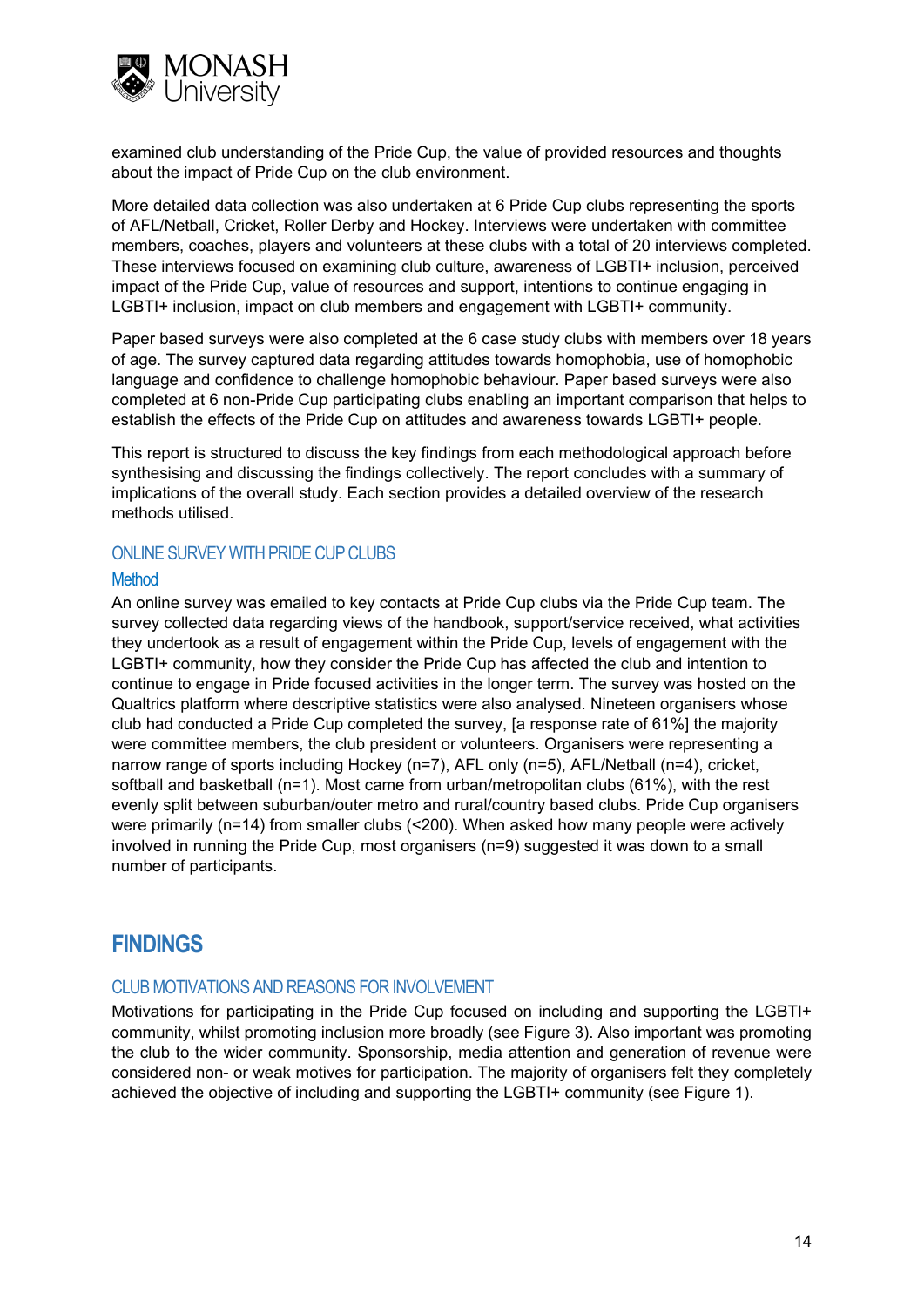



The extent to which organisers felt the club achieved their motives

<span id="page-14-2"></span>*Figure 1: Motives and outcomes for running the Pride Cup*

#### <span id="page-14-0"></span>**Resources**

A little over half the organisers found the education program to be moderately or extremely useful in helping the club learn about LGBTI+ inclusion. 40% however were unaware of the education program and 11% found it to be of no use. Just over one quarter of organisers (27%) said nobody had participated in Pride Cup education sessions. Another 27% had up to 5 people involved while 45% had more than 10 people attend education sessions, suggesting these are either poorly or well attended. Limited written feedback was provided for improvement. More sessions, greater audience interaction and the importance of quality presenters were emphasised.

The handbook was considered moderately or extremely useful for supporting the organiser in undertaking the Pride Cup by 72% of the organisers. 11% found it of no use or little use while 17% were unaware of its existence. Only two organisers provided feedback on the handbook. One participant wanted to see an example of a speech they could read, greater support for communication and a whole of league strategy. The same member suggested resources that could be printed and distributed to support.

#### <span id="page-14-1"></span>Impact

Data in follow up questions suggested that the vast majority of organisers felt Pride Cup created greater awareness of LGBTI+ inclusion and that hosting the Pride Cup sent a strong message that homophobia would not be tolerated. All but three moderately or very much agreed that significant people in the club had been educated about LGBTI+ inclusion. Three of the eighteen organisers did not or only slightly agreed with the statement 'because of the Pride Cup, there is greater support for the LGBTI+ community at the club'. Fifty percent of organisers did not or only slightly (n=6) agreed that because of the Pride cup, LGBTI+ members could be open about their sexuality at the club (see Figure 2). Organisers were either unaware (n=11), felt there had been (n=2) or felt there were not (n=5) any changes to policies or practices related to LGBTI+ inclusion at the club. Just over half of the organisers indicated that they made connections with LGBTI+ organisations in the local community. In summary, not all organisers felt the Pride Cup made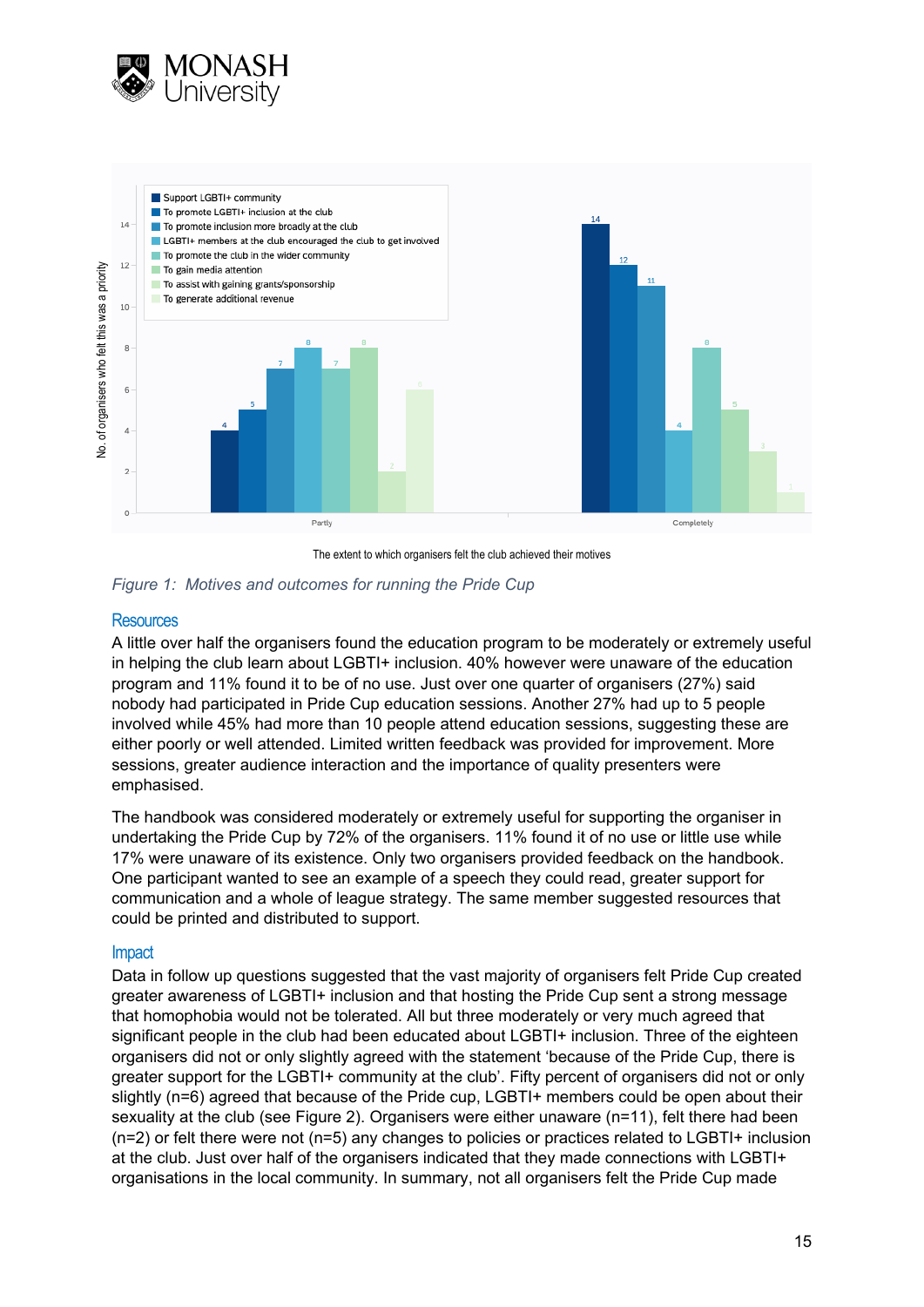

clubs safe for LGBTI+ participants or garnered greater support for LGBTI+ community from within the club, it did provide an opportunity to educate, increase awareness and give clear messaging. Support from the community appeared to be strong with some organisers suggesting there was much more crowd support than normal (44%), moderately more (11%) or slightly more than normal crowd support (33%). With respect to general inclusion, organisers felt their clubs were most inclusive of females and people from lower SES. There was a mixed rating for culturally diverse members and most work was needed to be done with disability.



<span id="page-15-1"></span>*Figure 2: Club members are able to be open about sexuality as a result of Pride Cup.*

#### <span id="page-15-0"></span>**Challenges**

All organisers felt club members were either moderately or extremely supportive of running a Pride Cup. Organisers felt the time taken to organise and the resources required to be the most challenging aspects (see Figure 3). Resources and volunteers were also important issues. In the few written responses provided (n=5), one organiser suggested communicating with the opposition, being an outsider to the club, scheduling and internal politics were issues.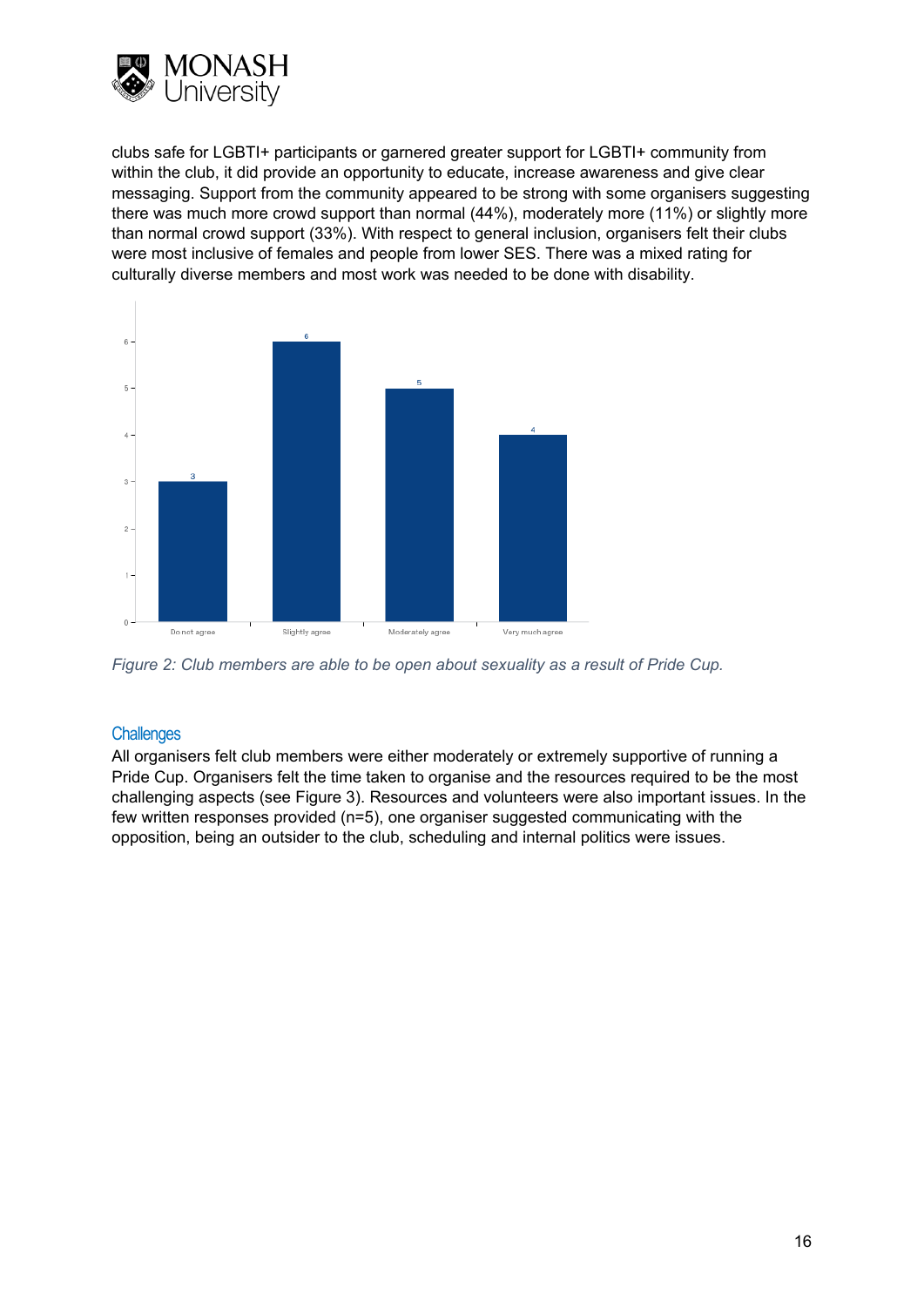



#### <span id="page-16-0"></span>*Figure 3: Challenges facing administrators of Pride Cup in clubs*

Whilst findings in Figure 3 highlight limited resistance from individuals were noted amongst most organisers, a later question focused on resistance suggested there was resistance to Pride Cup from individuals for 50% of the organisers (see Figure 4). Sources of resistance at committee level included non-executive committee members (easily convinced), difficulties in funding elements, stretched committees (volunteerism), and 'the uneducated'. Amongst players, the opposition players and masters' men were singled out as being less enthusiastic. Amongst spectators and the wider community, there were comments on social media and via private messages to FB that were admonishing. Amongst parents, one organiser singled out junior parents.



<span id="page-16-1"></span>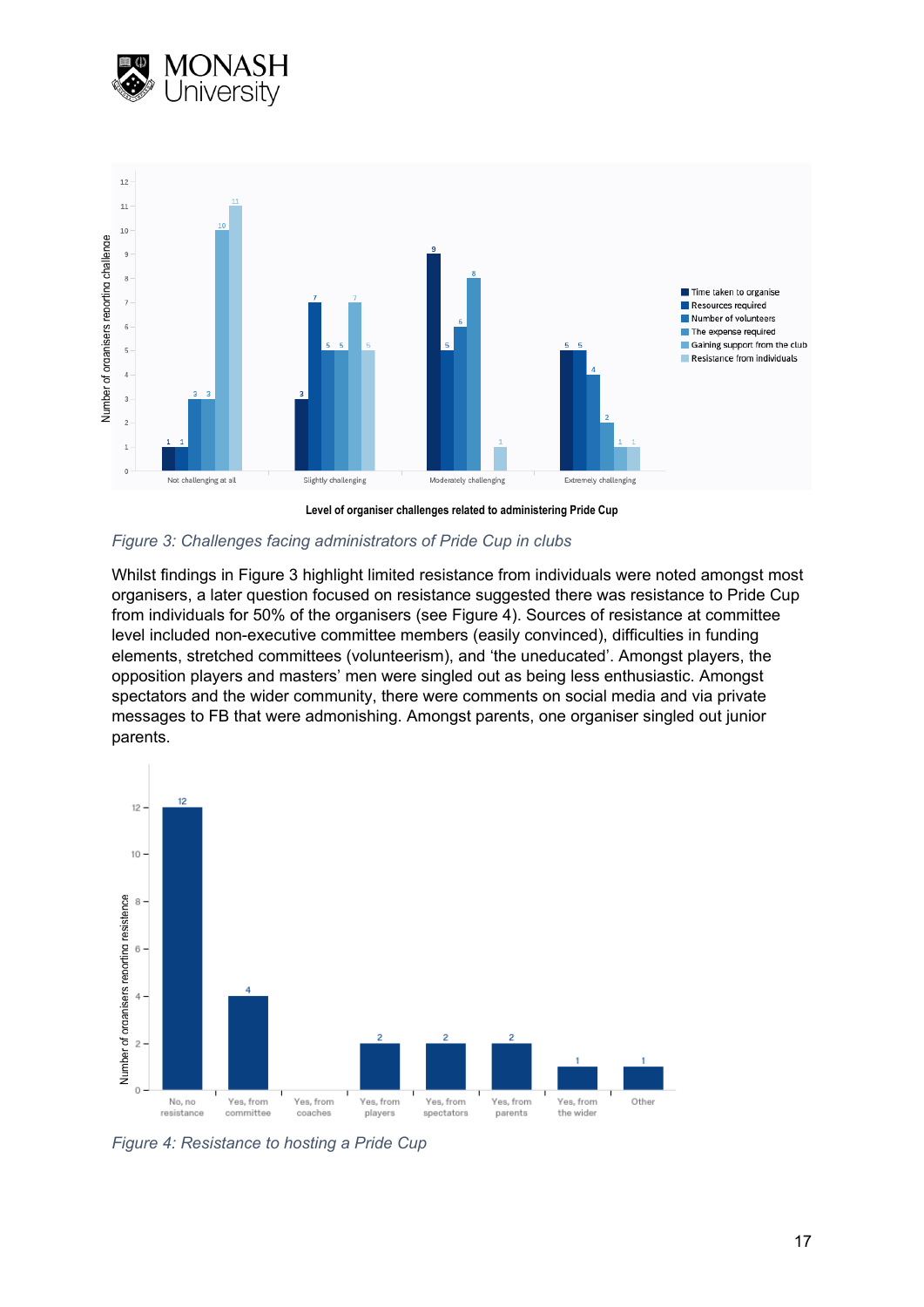

# <span id="page-17-0"></span>**QUALITATIVE DATA COLLECTION AT PRIDE CUP CLUBS**

#### <span id="page-17-1"></span>METHODOLOGY

Interviews were conducted at five Pride Cup clubs to allow for a deeper understanding of the survey data and club members' experiences of involvement. The research team invited a selection of club members at each of the five Pride Cup clubs to undertake interviews, particularly targeting club presidents, volunteers, coaches, team captains and, where possible, club members who identify as LGBTI+. In total 20 club members were interviewed as detailed in Table 1. These interviews focused on examining club culture, awareness of LGBTI+ inclusion, perceived impact of the Pride Cup, value of resources and support, intentions to continue engaging in LGBTI+ inclusion, impact on club members and engagement with LGBTI+ community.

| Pseudonym       | <b>Position</b>                      | Gender | Club<br>No.    | <b>Rural/Metro</b> | <b>Sport</b>        | <b>Club Involvement</b><br>in Pride Cup |             |
|-----------------|--------------------------------------|--------|----------------|--------------------|---------------------|-----------------------------------------|-------------|
| P <sub>1</sub>  | Health officer                       | Male   | 1              | Rural              |                     |                                         |             |
| P <sub>2</sub>  | Health Officer &<br>Cttee member     | Female | $\mathbf{1}$   |                    | <b>AFL/Netball</b>  | 1st in 2019                             |             |
| P <sub>3</sub>  | President                            | Male   | $\mathbf{1}$   |                    |                     |                                         |             |
| P <sub>4</sub>  | Former<br>President                  | Male   | $\overline{2}$ |                    |                     |                                         |             |
| P <sub>5</sub>  | President                            | Male   | $\overline{2}$ | Rural              | <b>AFL/Netball</b>  | Multiple                                |             |
| P <sub>6</sub>  | Player                               | Male   | $\overline{c}$ |                    |                     |                                         |             |
| P7              | CEO                                  | Male   | 3              | Metro              |                     |                                         |             |
| P <sub>8</sub>  | Player                               | Female | 3              |                    | <b>AFL</b>          |                                         | 1st in 2019 |
| P <sub>9</sub>  | Player                               | Female | 3              |                    |                     |                                         |             |
| P <sub>10</sub> | Player                               | Male   | 3              |                    |                     |                                         |             |
| P11             | Player/coach                         | Female | 4              |                    |                     |                                         |             |
| P <sub>12</sub> | Player                               | Male   | 4              |                    |                     |                                         |             |
| P <sub>13</sub> | Player                               | female | 4              |                    |                     |                                         |             |
| P14             | Player/coach                         | Male   | $\overline{4}$ | Metro              | Hockey              | Multiple                                |             |
| P <sub>15</sub> | coach                                | Male   | $\overline{4}$ |                    |                     |                                         |             |
| P <sub>16</sub> | Player                               | Male   | 4              |                    |                     |                                         |             |
| P <sub>17</sub> | Player & social<br>inclusion officer | Male   | $\overline{4}$ |                    |                     |                                         |             |
| P <sub>18</sub> | President                            | Female | 5              |                    |                     |                                         |             |
| P <sub>19</sub> | Player                               | Female | 5              | Rural              | <b>Roller Derby</b> | 1st in 2019                             |             |
| P <sub>20</sub> | Vice President                       | Female | 5              |                    |                     |                                         |             |

<span id="page-17-2"></span>*Table 1: Overview of Interview Participants*

Interviews were between 15 and 45 minutes long and transcribed verbatim. NVivo qualitative analysis package was used to support data analysis with two members of the evaluation team independently conducting a thematic analysis of four transcripts to ensure cross referencing and internal validity of the subsequent coding framework. All transcripts were then coded using the coding framework from the thematic analysis. Inconsistencies were noted during this analysis.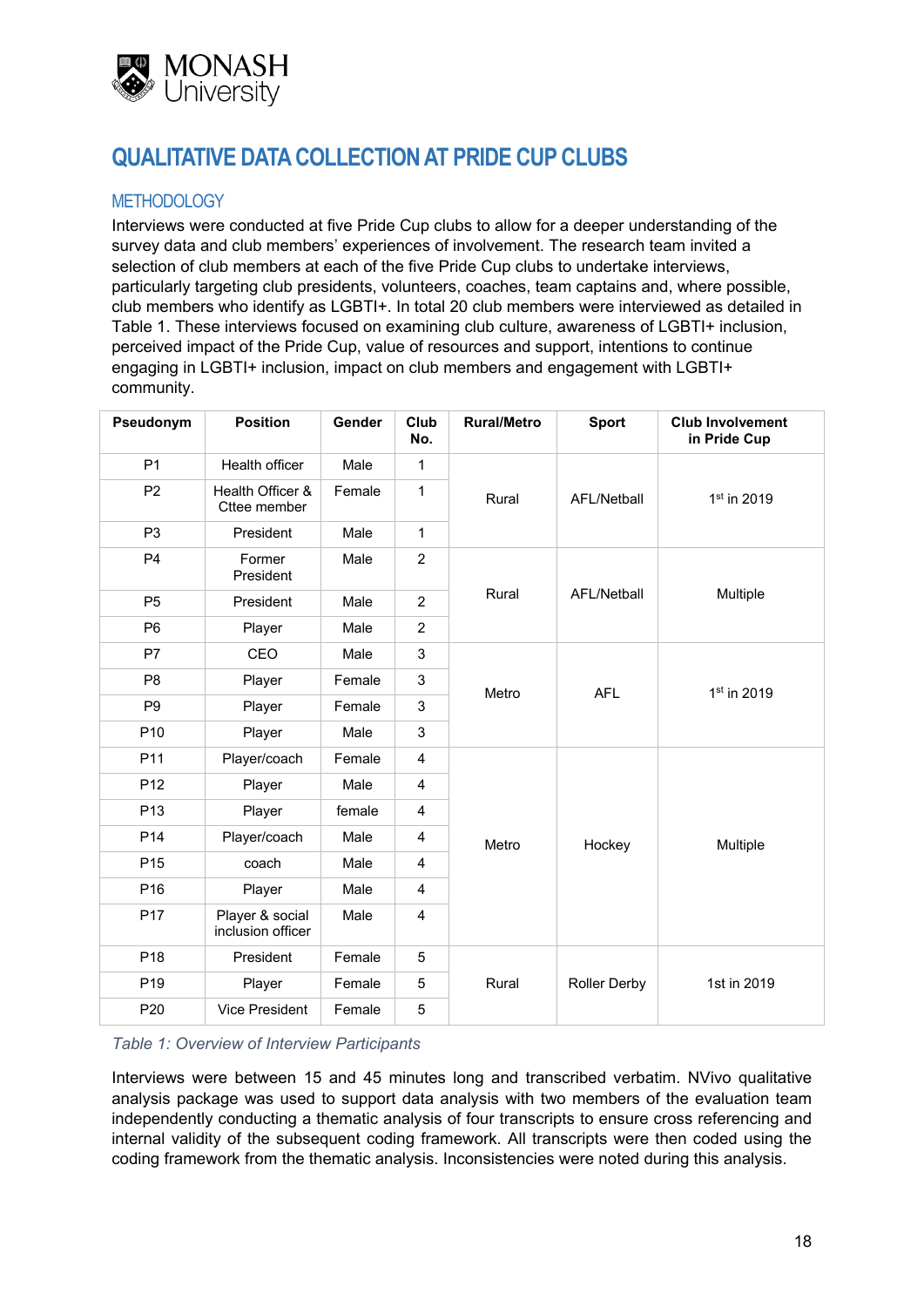

#### <span id="page-18-0"></span>**FINDINGS**

#### <span id="page-18-1"></span>Effectiveness of the Pride Cup

The interviews illustrated the enthusiasm and commitment of volunteers and club members to host an effective Pride Cup. Most clubs had held multiple Pride games, played on the same day and also incorporated hospitality activities such as lunches and dinners. All had used the latter to provide an opportunity to address a large audience, through guest speakers, about the importance of LGBTI+ inclusion. Speakers at these events ranged from LGBTI+ club members through to government ministers. A key feature of Pride Cup events has been the rainbow branding which interviewees talked about effusively as providing a visual illustration of their support for the LGBTI+ community. Interviewees discussed how players wore rainbow socks and jerseys, pitches had rainbows painted on them and at some clubs, community organisations and businesses also showed their support by displaying rainbow branding in their shop fronts in town centres in the lead up to the Pride Cup. There was a sense from the interviewees that the rainbow branding had allowed clubs and the local community to provide a visual display of support for the LGBTI+ community in a way that would not have been possible without the impetus of the Pride Cup.

#### <span id="page-18-2"></span>Awareness raising

The interviewees suggested that holding a Pride Cup had assisted in raising awareness amongst club members of LGBTI+ exclusion within community sport, as well as providing a mechanism to celebrate LGBTI+ participation and raise awareness of LGBTI+ inclusion within the clubs' local community. As will be discussed in more detail in the education section below, the Pride Cup has encouraged clubs members to have discussions about LGBTI+ inclusion and to consider some of their practices (such as addressing negative language).

*We don't talk a lot about LGBT issues, at least in my experience with the club… But, I think it's good to sort of raise awareness of it and let people know that if they're maybe struggling with their sexuality or identity or anything like that, that they're accepted, that it's okay, and you know there's people to talk to and allies and all of that. So, I think it's good to just sort of raise awareness. You don't necessarily have to talk about it all the time but just so that people are aware that it's a safe and welcoming environment and there's people to talk to and people who understand. (P13 Club 4)* 

#### <span id="page-18-3"></span>Creating inclusive environments and engagement in LGBTI+ inclusion

As the previous quote suggests, there was a perception amongst the interviewees that engagement in the Pride Cup enabled the club to be seen as somewhere that was safe and welcoming for LGBTI+ individuals. As will be discussed further in the report, this has not necessarily translated to increases in LGBTI+ members yet, or at least a willingness to come out, but the Cup has enabled clubs to provide a front facing illustration of their support and commitment to LGBTI+ inclusion. Furthermore, involvement was felt to have led to the challenging of negative behaviour, particularly homophobic language.

*Just the language you know like; "oh you stupid poofter" and when you do something you used the term gay as a put down, so that was happening. And that really didn't stop happening until we had the Pride Cup. (P4 Club 2)*

Interviewees discussed the importance of the Pride Cup in enabling their clubs to proactively engage with LGBTI+ inclusion. As one interviewee suggested 'I think the Pride Cup really shows that they're proactive rather than being reactive to things that have gone wrong' (P9 Club 3). The Pride Cup provided an important role in helping the clubs illustrate their stance on inclusion as captured in the following quote,

*I think especially now...because it very much is [Club 4] sending a message saying, you know, this is where we stand on the issue. You know, very clear cut on it. Especially sends a message*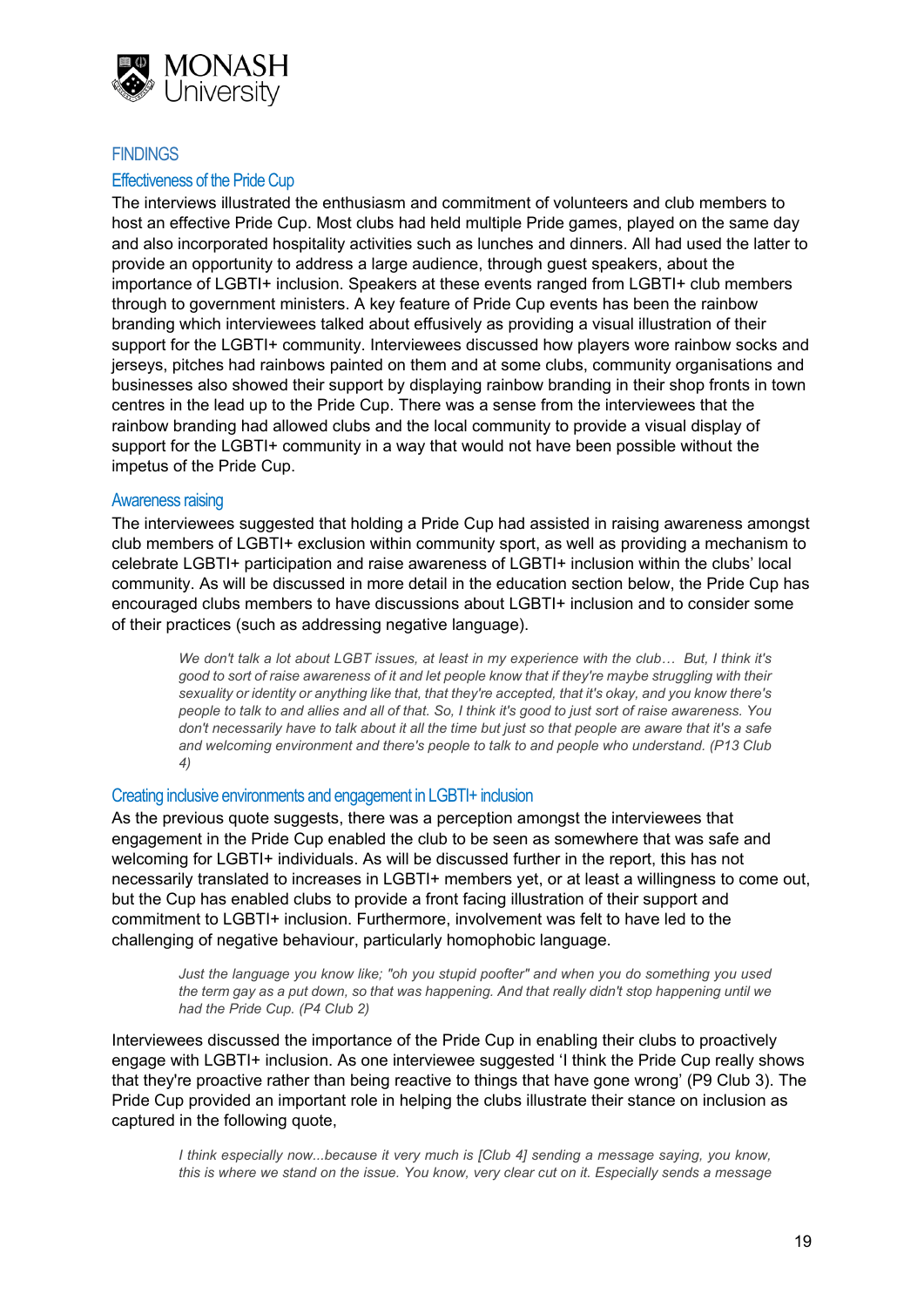

*saying like, no we aren't going to tolerate anything less than, you know, we are being inclusive to everyone. (P16 club 4)* 

The additional activities as part of the Pride Cup events, particularly the lunch and dinners were felt to have helped clubs in ensuring positive messaging about LGBTI+ inclusion reached beyond club members to the wider community. All club interviewees discussed how their spectator attendance at Pride Cup games was far higher than for any other games in the season and attendance at the additional functions ranged from 100 to 400 people. As one interviewee commented, 'we get more people coming to that game than any other game. So the message is still getting to a wider audience' (P4 Club 2). One interviewee from club 1, who had been part of the organising committee but not a club member, discussed how for him, the Pride Cup was the first time he had attended a game at the local club and as a gay man he had previously believed the club was not a safe or accessible space for him. He also indicated that he'd seen other members of the LGBTI+ community at the game who were also visiting the club for the first time.

*Because we had a group of people up there from the LGBT community who had never been to the club ever. So the fact that they had a positive experience that, and when [club 1] is mentioned within the community, they'll go, "Look, Club 1's great. We went to their Pride Cup lunch, it was a fantastic event. (P1 Club 1).* 

There was a feeling amongst the interviewees that the Pride Cup could play a valuable role in increasing the visibility of LGBTI+ members. Several clubs had encouraged their openly out players to undertake speeches at their dinners and lunch events, with one club outlining how powerful it was for club members and the local community to hear about the experiences of one of their Transgender players, who provided strong messaging around why inclusion is so important for the LGBTI+ community.

*It's like trans people should be visible in all sports. LGBTQI people should be visible in all sport. That shouldn't be something that's a thing, it should be just the way it is. And so I think that obviously right now in this business there's the Pride Cup in all sports. So kind of prompting that conversation. And I think right now it's incredibly necessary. But my hope is that by the time my kids are adults, it's just not even something that is bothered about. It was just, you know, another part of society. That's just the way it is. (P19 club 5)* 

There were mixed feeling amongst club interviewees regarding visibility and whether LGBTI+ members should be compelled to be visible, acknowledging some did not wish to be singled out and positioned as different. Several interviewees discussed the need to respect members who may prefer not to disclose details of their sexuality. The reluctance of some members to be open about their sexuality within the club environment does point to some of the ongoing challenging of assuring individuals that the club will genuinely provide a safe and welcoming environment, regardless of diversity.

#### <span id="page-19-0"></span>Benefits to clubs

All interviewees were in agreement that the Pride Cup had assisted with raising the clubs' profile within the local community and enhanced the club's reputation as community minded and engaged with social justice issues. The feelings of the interviewees were summarised in the following quote,

*It's probably good for their [Club] reputation. I think in the community you see organizations like the [Club] showing that they care deeply about the issues that face the LGBTI community, I think a lot of the community…….really get behind a club like that and I think it helps us with reputation within that area. (p10 club 3)* 

Interviewees also discussed how the Pride Cup had provided opportunities to make connections with a range of businesses and community partners. Club 1 for example, had partnered with a local community health trust in delivering their event which had allowed for strong health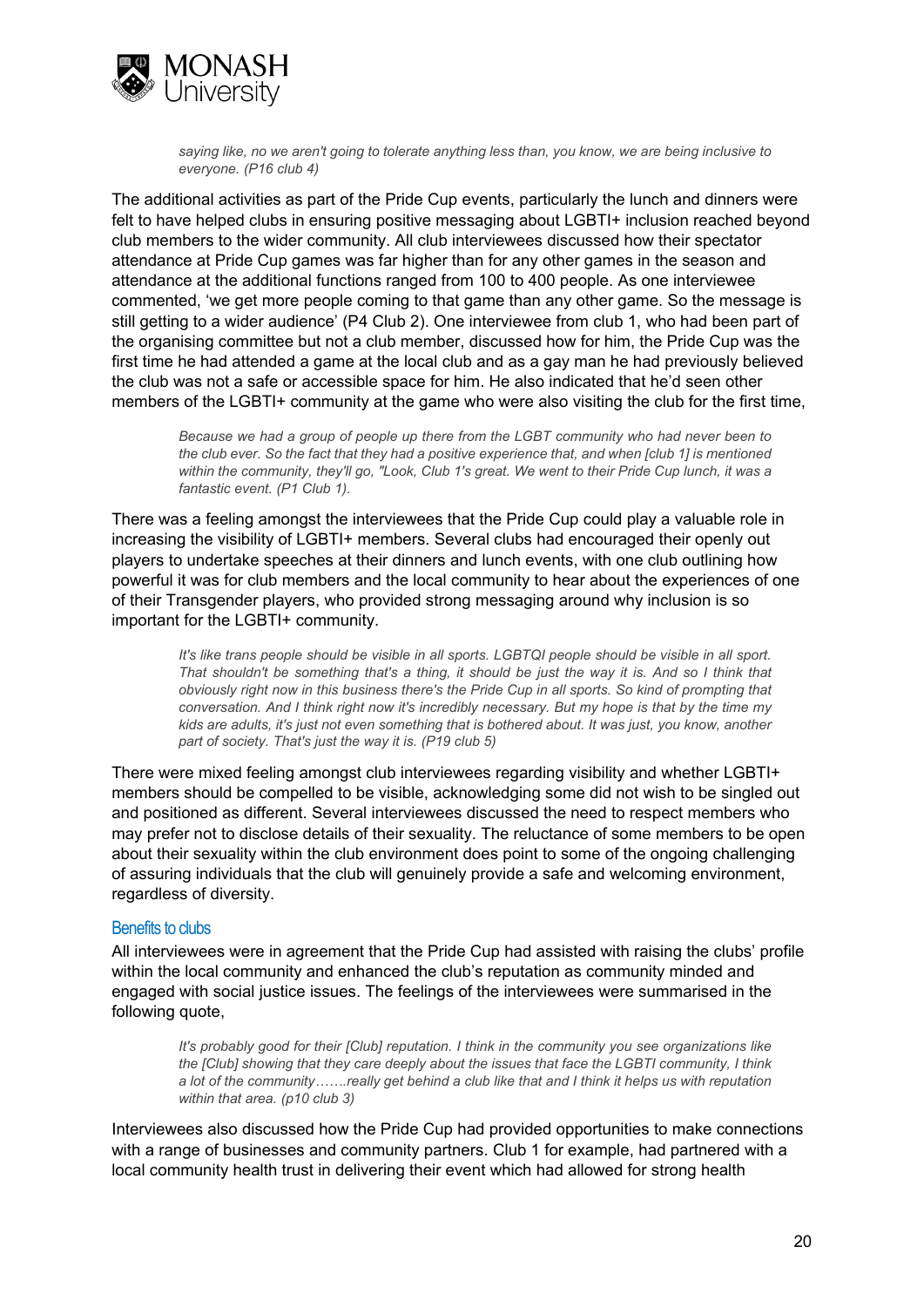

messaging and promotion of health services as part of their activities. Interviewees at club 1 also discussed having greater connections with a local LGBTI+ community organisation as a result of the cup,

*And also I would think that probably the relationship between [community organisation] and the club has been strengthened, probably developed and strengthened in this time because there probably wasn't much of a relationship before other than that they sort of occur in the same geographical proximity. And so I would hope that the club is able to benefit and [community organisation] able to benefit (P1 & 2 Club 1).* 

A number of clubs outlined how their involvement in the Pride Cup had helped them gain greater levels of sponsorship from community organisations and due to the higher spectator attendance at Pride Cup games and benefit financially from sales of food, drink etc. For several clubs, their involvement in the Pride Cup had helped improve their relationship with the local council and allowed them to access grants and funding.

*To be brutally honest it's financially to save the club. We were a struggling club. In 2007 when [x] first came here, they hadn't won many games and it's really improved since then, the facilities have improved. I guess when you talk about by products, our relationship with the council, it's very important as a sporting club that we need support. And they're being very supportive, they let us use their offices for meetings and stuff like that and when we apply for grants and things like that, we're a positive message to use and we've done very well in terms of getting grants. I don't know if it's made a difference but I suspect it may. Certainly, on the council they're very supportive of us, which is important (p4 Club 2)* Clubs had engaged with either LGBTI+ members where possible, or the LGBTI+ community more broadly to varying degrees. Clubs with openly LGBTI+ members had generally sought to involve them in the planning and organisation of the cup when members were willing. Club 5, who ran a highly successful cup in terms of numbers attending their events (over 400 attended their Pride Cup dinner), consulted extensively with their LGBTI+ members and local LGBTI+ organisations as well as ensuring they had representation on the organising committee. As the following quote indicates, this club felt this was essential in ensuring that the cup was run in a way that was respectful to the LGBTI community, met their needs and also allowed the community to feel empowered within the process,

*So yeah, I'm not saying that your entire event needs to be run by people who are outside of your club, but happen to be connected to the LGBTQI community, because that's also not a practical, realistic expectation. But if you're not connecting to local groups, if you're not connecting to local stakeholders and partners in health services and that sort of thing, all you really are doing is putting up some rainbows. (P.18 Club 5)*

Club 5 suggested that their ethos was ensuring all their work was 'with not for' the LGBTI+ community. This club stood out in this regard, with their careful planning of how they would ensure the LGBTI+ community shaped and influenced the development of their event.

#### <span id="page-20-0"></span>EFFECTIVENESS OF PRIDE CUP SUPPORT

The interviewees felt that they had received valuable support and guidance from the Pride Cup team and acknowledged that Pride Cup staff were highly responsive to addressing volunteer queries and concerns. A key theme across interviews was how easy the Pride Cup team had made it for clubs interested in running a Pride Cup to become involved. As this club member explained,

*I think that what they're [Pride Cup team] doing in enabling clubs to host events and making it as easy as possible is definitely an asset for these volunteer clubs. There's not much of an excuse to not hold something or, at least, put a team in colourful socks or have a rainbow flag. It's very easy to support it, which I think is the key (P.17 club 4).*

All interviewees were positive about the Pride Cup education sessions and felt they had been useful in raising awareness of LGBTI+ inclusion amongst members and identifying some of the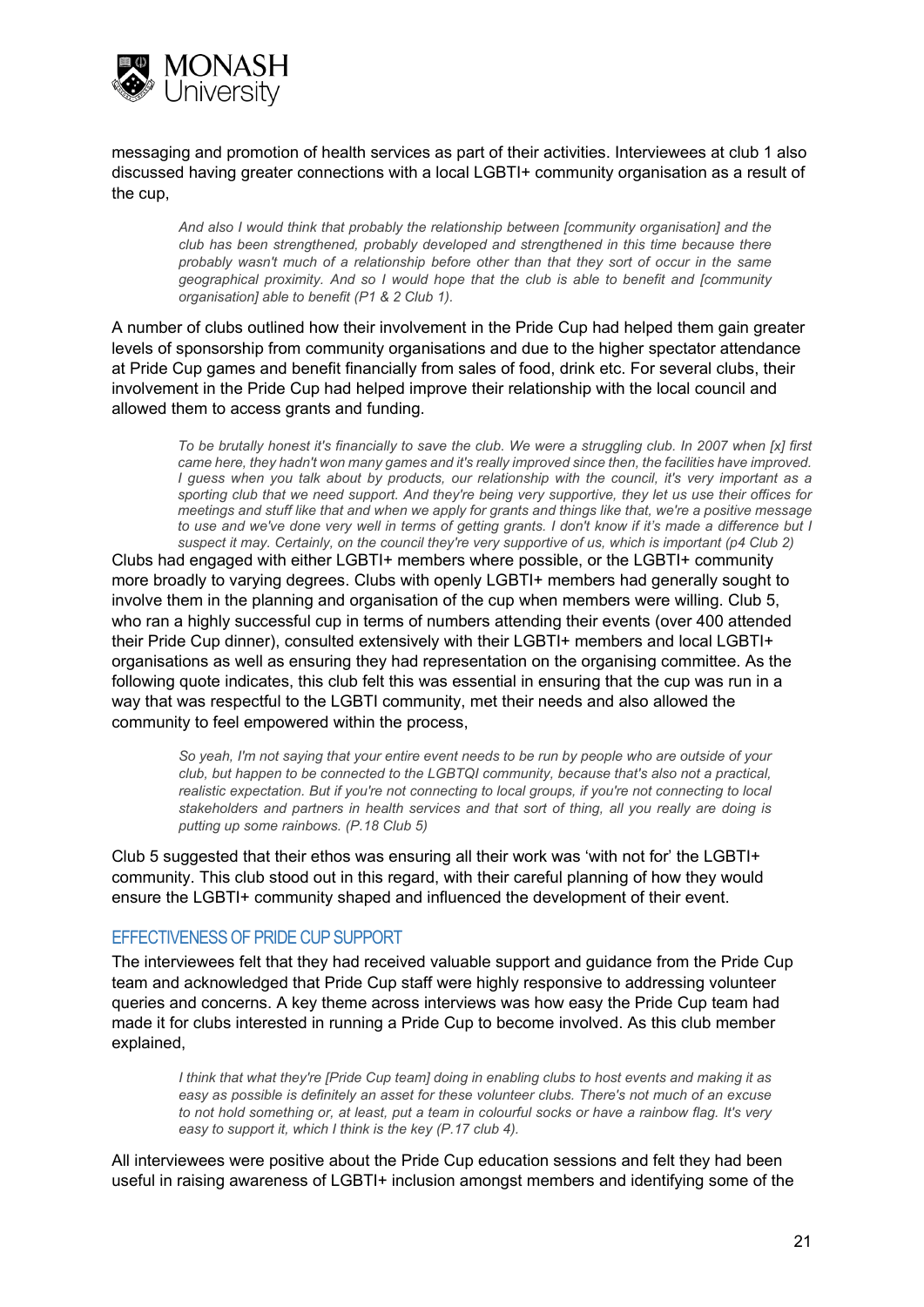

key ways that LGBTI+ members may be excluded within sporting contexts. An important function of the education sessions was highlighting the damaging impact of homophobic and exclusionary language, with all interviewees indicating that they, and their club members, had greater levels of awareness of the detrimental impact of language. Subsequently, volunteers suggested that they and other club members would be more willing to call out and challenge the use of such language within the club environment because of the training. Several volunteers also noted that the education had raised their awareness of using gender-neutral language and given them a vocabulary to be able to do this.

*It's actually been amazing. It's really, I think within our club, everyone's been really supportive that we're all on a journey right now, a lot of us didn't really know the right terminology to use or the right things to say. The Pride 101 forum was really good for that, for we encouraged all of our members to go to that and the majority of them did and so, because that talks a lot about you know, provided alternative ideas of the sorts of things that you can say to replace, as I said, instead of saying Hey guys or Hey girls, you know other words that you can say when you're addressing a group of people. So and also just understanding the impact that that kind of language has on certain people. (P19 club 5)*

The following quote captures the sentiments echoed across of number of interviewees, outlining the importance of the education sessions in encouraging club members to challenge poor behaviour,

so I'd like to think that from that moment on, that it would be in their mind to not speak in that *manner and use different words. So rather than saying that's gay, maybe just call it and say that's shit. Excuse my language, but yes, I believe that messaging has come through, but yeah, actually myself hearing it, I couldn't say that I have, no. (P1 and P2 club 1)*

Several interviewees outlined that the education session had made them aware of their capacity to be change agents and promote LGBTI+ inclusion,

*so that's part of it and so being informed and being able to adjust if you need to adjust or just generally just understanding the impact that we can have as change agents. I think that's the other thing and how we can go about calling things out or just pulling things up or just correcting and that's really powerful as well because that's then when we then spread the message. It's not just I'll get more informed, I'm gonna be respectful but actually to be able to out and that's my knowledge and I've learnt from being involved in this footy club through the Pride Cup, I can now go away to my own local footy club or my own chess club or my own, you know, my friends catch up on a Friday night and comments made there. Well I can call that out because of the experience and the learning that I have had. (P7 club 3)*

One interviewee from a roller derby club outlined the instant impact the education had on changing how club members spoke with each other during training,

> *I think that was really an eye opener for a lot of our members….. We had a big thing in our training sessions leading up to that where we would kind of politely…pull each other up if we were using gendered language without realizing and just kind of say, "Oh, did you mean they or did you mean skater?" You know? Instead of saying get her or get him just saying, get them, you know? (Participant 19 club 5)*

The interviewees suggested that the deliverers' pitched the education session at an appropriate and accessible level for club members. The interviewees suggested the deliverers were engaging and whilst several mentioned that at times the content was confrontational (particularly information regarding LGBTI+ mental health), they felt that this was necessary to encourage club members to understand the seriousness of promoting LGBTI+ inclusion and why they were there. A number commented that the presenters delivered the sessions in a way that encouraged participants to feel that it was a safe space and one where they could ask questions and acknowledge their ignorance on certain issues without fear of judgement.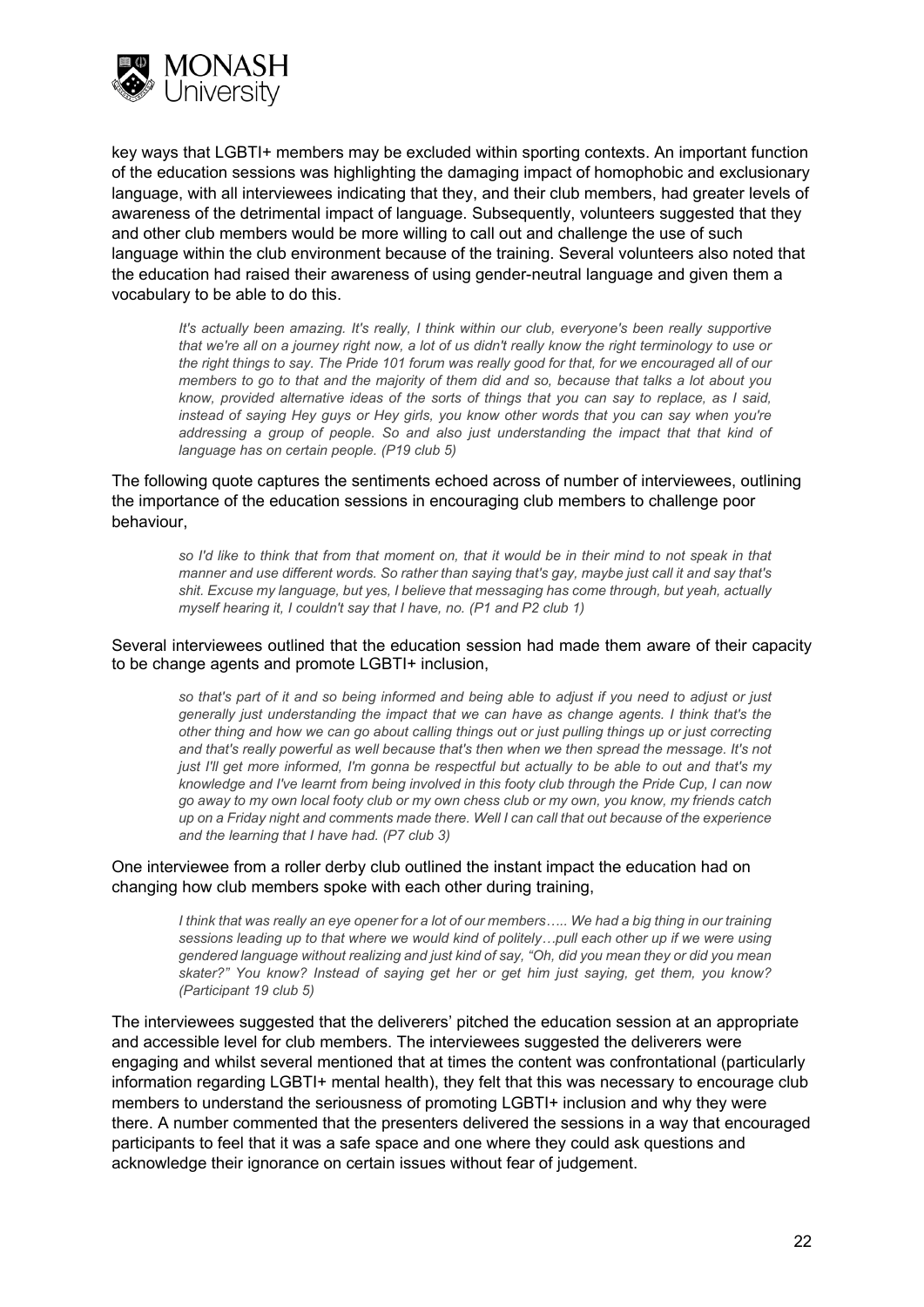

Clubs' had various approaches to promoting and scheduling the education sessions, one club committee had more or less made it mandatory for all committee members and anyone involved in their Pride Cup event to be involved. This included staff who would be involved in running their gala dinner attached to the Pride Cup because they felt it was important that everyone who was part of the event had knowledge and awareness of what the Pride Cup was seeking to achieve and how to behave. Other clubs had organised the training so that their members and their cup opposition team members could attend. They felt all Pride Cup clubs should be encouraged to do this to increase the reach of the education and to encourage other clubs to consider hosting their own cup in the future.

One of the challenges identified by the interviews was encouraging engagement with education across their clubs. Seven interviewees had not attended the education and whilst clubs generally reported good attendance (around 50 club members on average), the education was not thought to be having a whole club reach at some clubs, an issue reinforced by the organisers and members' surveys. Several interviewees outlined the importance of the committee attending and promoting the education sessions. It was also evident from the interviewees that whilst the education session was an important starting point, the position of club leadership in enforcing appropriate language and not tolerating homophobic behaviour was critical in creating change within clubs.

Interviewees highlighted the need for ongoing education and the importance of undertaking 'refresher' sessions even when the club had hosted a Pride Cup the previous year. This was felt to be necessary due to the turnover of players, club leadership and committee members and also to continue to reaffirm the importance of LGBTI+ inclusion to all club members,

*They're a good reminder. Throughout the year, things can sort of get forgotten or people might get a bit ... fall back into old ways…..I know that sounds bad but people can pull back and it's a bit of a reminder. Like, "Hey." Especially as it's our club which has been the leader in that. (P6 club 2)* 

Overall the education has been welcomed and thought to be valuable in highlighting how LGBTI+ exclusion occurs, the impact of this on the community and the importance of addressing and challenging homophobic language within sport contexts. The interviewees found the Pride Cup team to be highly engaging, supportive and accessible.

The interviewees did not have many suggestions for how the content of the education session could be improved but several suggested that in future they would place greater expectation on all club members to attend.

*And that expectation that all your players do need to go through that education, or all your leadership or even your families that wrap around that club, some of your key spectators, all that sort of stuff. (P18. Club 5)*

A number of volunteers during interviews also discussed the value of establishing a community of practice with other Pride Cup clubs and offering guidance and support to new clubs getting involved. Several, suggested it had been valuable for them to attend education sessions at other clubs to gain an insight into what to expect and to increase their knowledge before they began to organise their own event. Volunteers who had done this, found it extremely useful to talk with more experienced Pride Cup organisers to gain insights into what to do and what to avoid doing.

#### <span id="page-22-0"></span>EFFECTIVENESS OF THE PRIDE CUP HANDBOOK

Similar to the education sessions, there was mixed engagement with the handbook across the Pride Cup interviewees. Some were unaware and had not used the handbook at all, others had used it as a reference guide, whereas some had relied quite heavily on the handbook to help inform them as to how to develop their Pride game and what work needed to be undertaken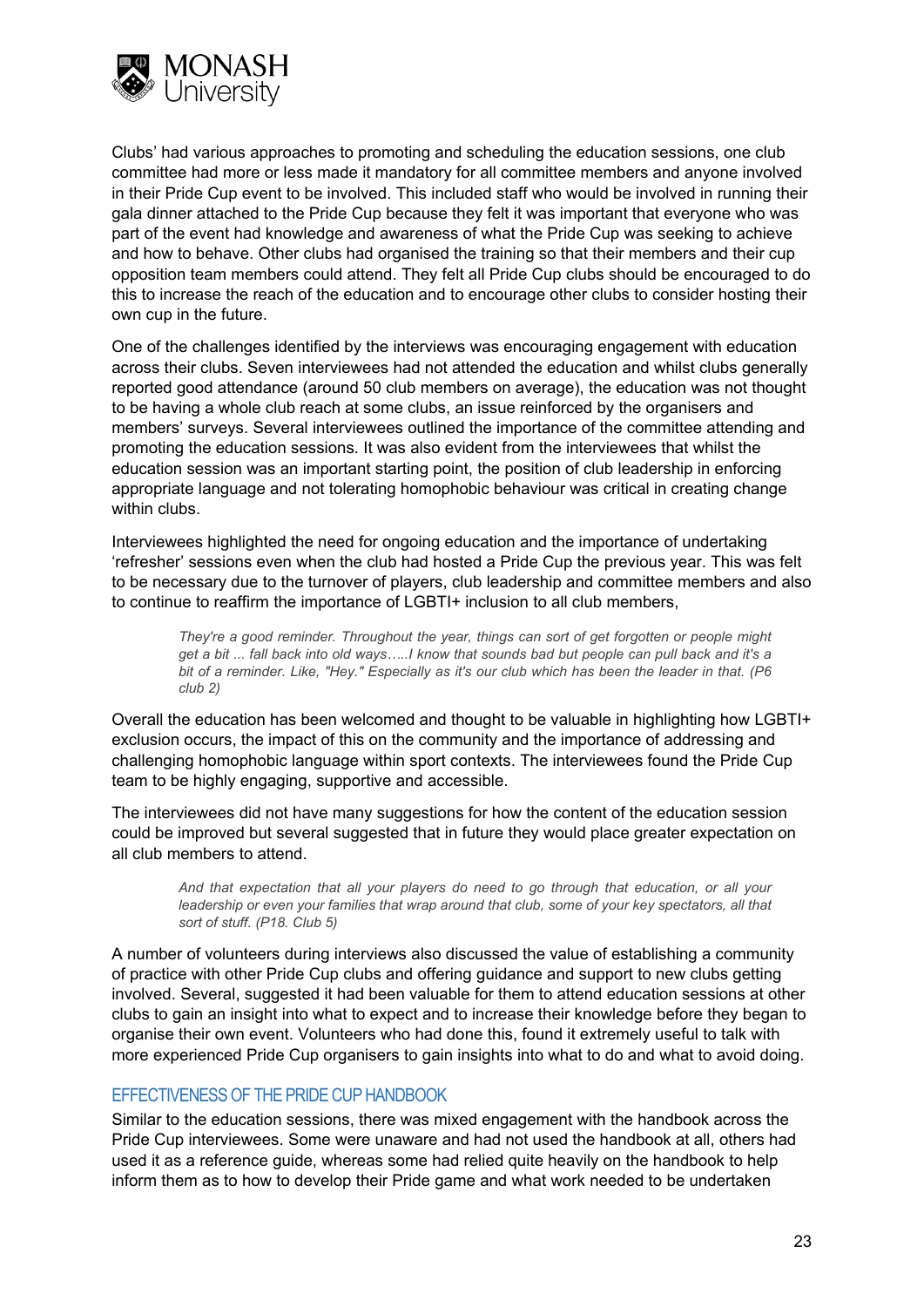

within the club to make this happen. The volunteers who had used the handbook, valued the templates it provided and the direction it provided on areas such as correct wording for promotional material. This interviewee reflected the comments of volunteers who had used the handbook,

*the handbook was really valuable. And I think we didn't use all aspects of the handbook, but there were certain key things in there that we did reference to make sure that we were ticking the boxes and getting things right for the event. The media release was really good at the back. (P3 club 1).* 

Several clubs also discussed the value of the handbook as an ongoing reference to give to new volunteers, pointing to the changes that occur each year in club committees. One volunteer explained that it was useful to be able to handover the handbook to the organiser the following year to be able to give them a guide and a checklist of what they should be doing.

When asked about improvements, the interviewees did not have many suggestions but a few indicated they would like more templates if possible, particularly to support the development of LGBTI+ inclusive policies and what these might look like. A couple of volunteers suggested it might be valuable to have a shorter, quick reference guide as well as part of the handbook for volunteers who might not necessarily engage with the handbook in depth. A few felt that the information might be overwhelming for some volunteers.

*I would think that we need to remember who we are dealing with….You're dealing with a majority, they are all volunteers…..so therefore we have got to make it succinct, so it's a great handbook, there is a lot of information if people want to go to the depth and the detail and do all that but I think it's important….., we need to be pretty on point with the advice and the tips and the guidance and the resources that we provide volunteers so what I would suggest is to……, ensure that it just doesn't sit there and then get dusty each year it is kept fairly simple ……, because it can be overwhelming.* 

This issue was not raised by many interviewees, but the lack of engagement by some clubs with the handbook might suggest a need to provide a shorter, very accessible version with the 'must do' aspects for clubs that would not engage more fully with the broader handbook. Alternately a different handbook targeted towards different audiences may be an option worth exploring.

#### <span id="page-23-0"></span>ENGAGEMENT WITH ADDITIONAL LGBTI+ INITIATIVES

The Pride Cup was the only LGBTI+ inclusion initiative that case study clubs were involved with, illustrating its importance in placing LGBTI+ inclusion on the radar of community sport. All clubs were additionally very active in supporting other inclusion focused activities including initiatives seeking to reduce violence against women, improve mental health and promote Indigenous participation and reconciliation. Whilst their engagement with these initiatives signalled the clubs' broader commitment to all aspects of inclusion, some volunteers expressed their concern that it prompted short term 'inclusion work' that supported a cause, rather than representing full culture change within the club community. There was a tendency within some clubs to suggest that through the Pride Cup, LGBTI+ inclusion was 'done' and they would then move their focus onto the next issue. The following quotes illustrate the volume of initiatives that clubs are responding to,

*It's probably not specific to LGBTIQ, but there's women's rounds, which is bounced against women and promoting sort of equality across sort of female gender and also there's men's round, which is focused more around suicide for men and the sort of stigma around talking about mental health and things like that. (P12, Club 4)*

*There are other things that were done around mental health, with Beyond Blue, we did that last year. There's other things that we have done for other just organizations or initiatives around disadvantaged youth though the Les Twentyman Foundation so there is different themes and different focuses that we have throughout the year. We try to narrow the focus because there are*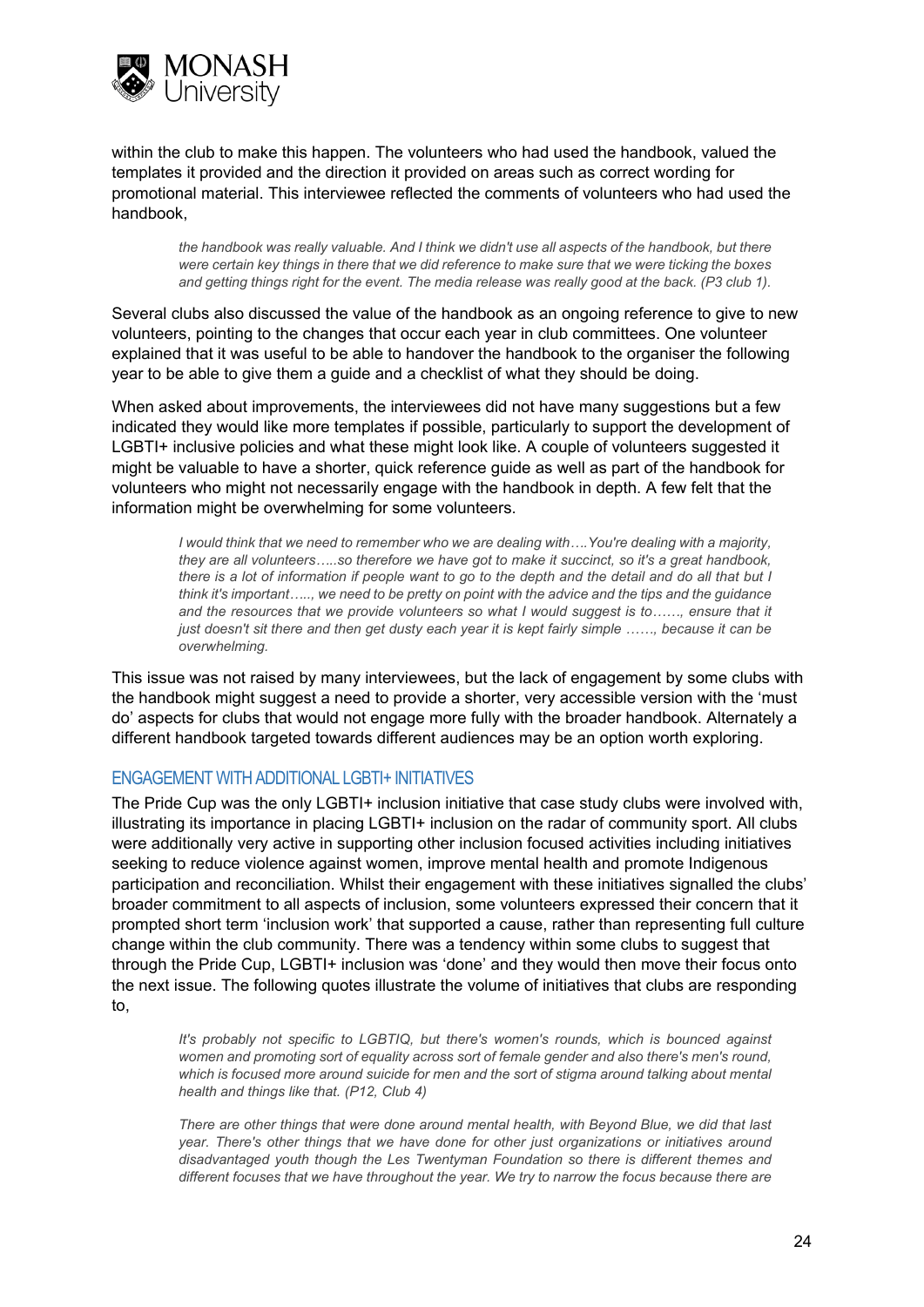

*so many good things that you gotta try to contribute in a quality way and also just kind of social issues like gambling in sport and gambling in general and just responsible gambling focuses and things like that (P7 club 3)* 

#### <span id="page-24-0"></span>SUSTAINABILITY OF THE PRIDE CUP EVENT

All of the clubs wanted to continue to deliver Pride Cup events in the future. They all spoke of their commitment to do so, with several indicating they would continue until they reached a point where LGBTI+ inclusion was so commonplace it wasn't necessary to have a 'special event' to raise awareness. The support that clubs have received in their first year has been important in equipping them with the skills to continue to run Pride rounds in the future. All volunteers felt that they were now familiar with what they were doing and had plans on how they would extend and enhance the Pride Cup in the future. This included engaging more collaborators in the delivery of the event, particularly LGBTI+ organisations within their local community and increasing their promotion of the event to again engage more of the community in attending the event. Clubs who have undertaken Pride Cups offer a valuable range of knowledge on how to do this effectively and particularly in identifying how they overcame any challenges with this process that might be of value to clubs getting involved in the first time. The existing clubs can also play a powerful advocacy role in engaging other clubs, by illustrating what is possible within the constraints of a voluntary organisation. As this volunteer explained,

*I just really hope that this is kind of the beginning of something...it feels like there's a lot of momentum that's been gained…it would be great if…other sporting clubs who might not have someone with the passion and energy from the beginning…had some resources and support in putting something together, because not everybody has a [champion driving initiative] on their side. (P19 Club 5)*

As is hinted at in the above quote, clubs talked of several factors that would impact on future sustainability. At each club, there was a key diversity champion and driver who had been responsible for suggesting the club should host a cup, pulling key stakeholders together and bringing other club volunteers on-board. This individual was recognised as crucial in ensuring club members engaged and that the practical and organisational aspects were managed effectively. The reliance on a champion can leave inclusion work vulnerable, particularly if that individual leaves the club or takes a step back from their role. However, there were several examples where clubs had already undertaken succession planning and champions had recruited others to support them in the future to ensure that their work continued. Interviewees at club 1 for example, discussed how a previous president had been responsible for their initial involvement within the Pride Cup but he had done this with other committee members so when he stepped down, the new President was equally as committed and continued to drive his club's engagement. The format of the Pride Cup as a one off event, helps with ensuring sustainability. Once clubs have held one Pride Cup and have a process in place, it is relatively easy for the committee to ensure it becomes a regular part of the club calendar. The club members' interviewed also suggested that whilst there was turnover on a yearly basis across their committees, generally at least 2 or 3 committee members would continue, allowing for some consistency and the retention of organisational knowledge to organise the Cup that could be passed on to new committee members.

In contrast to the organisers' survey, the interviewees did not discuss resistance and most felt that they had not encountered any resistance. For the interviews more practical factors were felt to impact on sustainability, particularly financial resources and support. Several suggested that they needed to continue to obtain sponsorship from local businesses and community groups to assist with running the Pride Cup and associated activities, as well as to fund the educational component.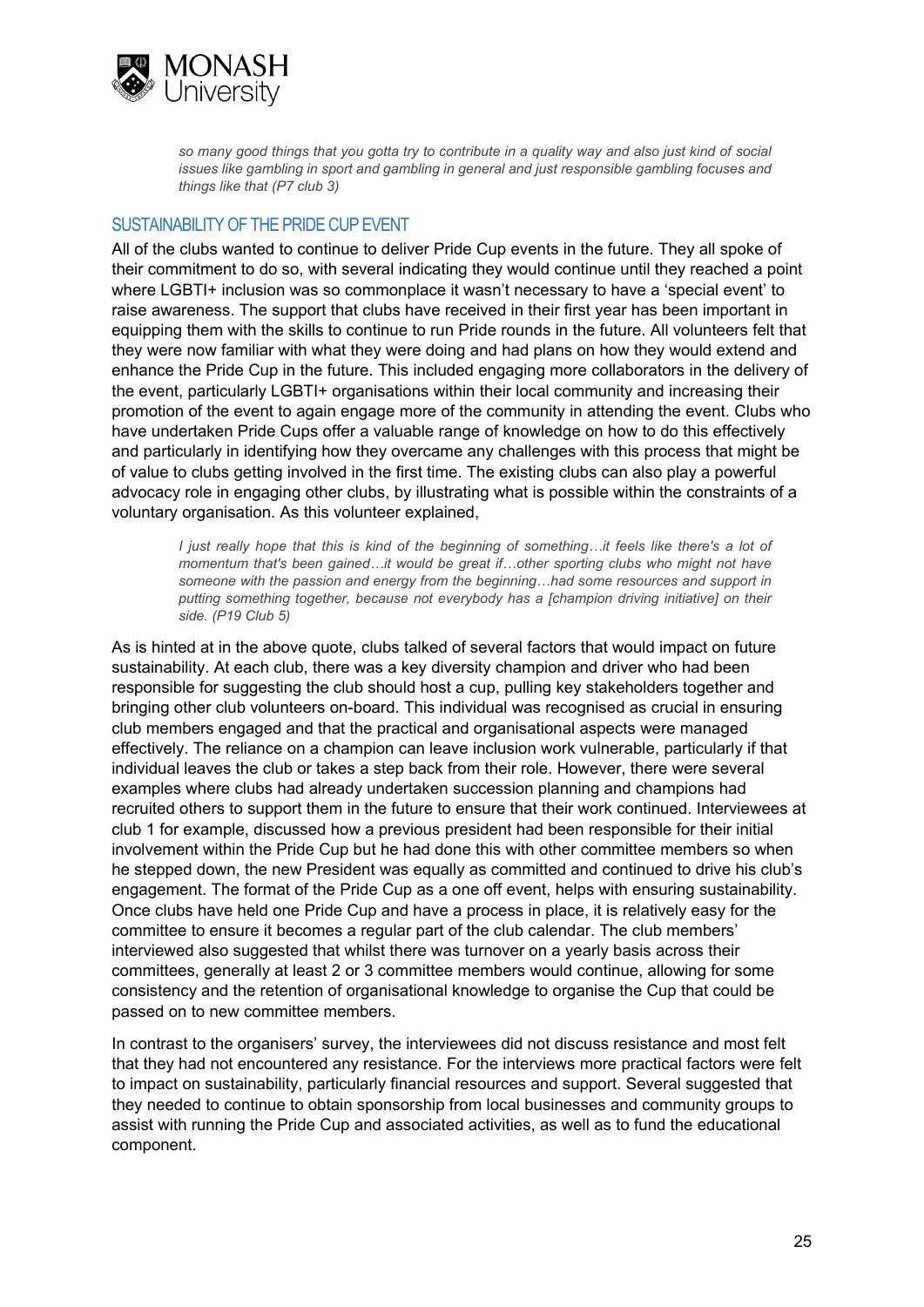

What was less clear from the interviews was the sustainability of impact on club culture once the Pride Cup was complete. As is detailed above, Pride Cup is one of several inclusion initiatives that clubs engage with and there is a tendency to see inclusion as something that is enacted through the delivery of a particular competition 'round' and then is complete. Club interviewees could articulate the value of the Pride Cup for raising awareness, starting conversations within clubs regarding some of the barriers to LGBTI+ inclusion and making members more aware of the language they use. These are all important outcomes, however, there was little discussion of how LGBTI+ inclusion continued to be enacted beyond the Pride Cup event. Most clubs spoken with indicated they had either a small number of LGBTI+ members or none and there were very few [2 in total] openly gay men. Interviewees acknowledged that although they felt that their club was welcoming and inclusive of LGBTI+ participants, this may still not be the perception amongst the LGBTI+ community. There were not many examples of further activities that were seeking to encourage LGBTI+ individuals to join the club. There was a general belief that hosting a Pride Cup was enough to signal that the club was inclusive and limited consideration to what may need to take place beyond this to encourage more LGBTI+ community members to become part of the club. One club interviewee indicated that they had a new member who identified as lesbian join because she had seen that they had held a Pride Cup and felt that the club would provide a welcoming environment for her. Two clubs also discussed how their involvement had encouraged the committee to review and amend their policies to support LGBTI+ inclusion and acknowledge that homophobia will not be tolerated within their codes of conduct.

*And there's been a few things since then that we've put in place that weren't the case when we first started. So we've put a disciplinary process in place, and also a Code of Conduct, which has been established by our members…….Just to kind of regularly reference at the start of each Skate Fit term and then during the year with League it's always up on the wall. So that kind of way, that was basically in a nutshell, don't be a douche bag and welcome everybody. But it kind of pretty clearly says certain things about that, you know, there's no sexualized language, there's no derogatory comments, you know, discrimination is not tolerated all that sort of thing. (P19 Club 5)* 

The data would suggest that the cup has not yet prompted further engagement in LGBTI+ inclusion. It's important to acknowledge however, that for clubs who were engaging for the first time this year (3 of the 5 clubs involved in interviews), it is still early in the culture change process. Engagement in the Pride Cup appears to provide a valuable platform from which clubs could engage in further inclusion work.

# <span id="page-25-0"></span>**QUANTITATIVE CLUB MEMBERS SURVEY**

#### <span id="page-25-1"></span>METHODOLOGY

This aspect of the research compared survey result from sport clubs that have held Pride Cups and received education from the Pride Cup organisation in 2019 (treatment clubs), with six randomly selected clubs that had not held these events (comparison clubs) on key variables linked to inclusion. A quasi-experimental non-equivalent control group post-test-only design was utilised.

#### <span id="page-25-2"></span>**SAMPLING**

Victorian Clubs who had participated in the Pride Cup program in 2019 (had received an education program and held a Pride Cup event), were randomly assigned to a sequentially ordered list. This list contained community-level Australian Football clubs, elite-level Victorian Football League (AFL) clubs, and community-level field hockey, cricket, and roller derby clubs. Working down the list, from top to bottom, a club representing each type of sport/level was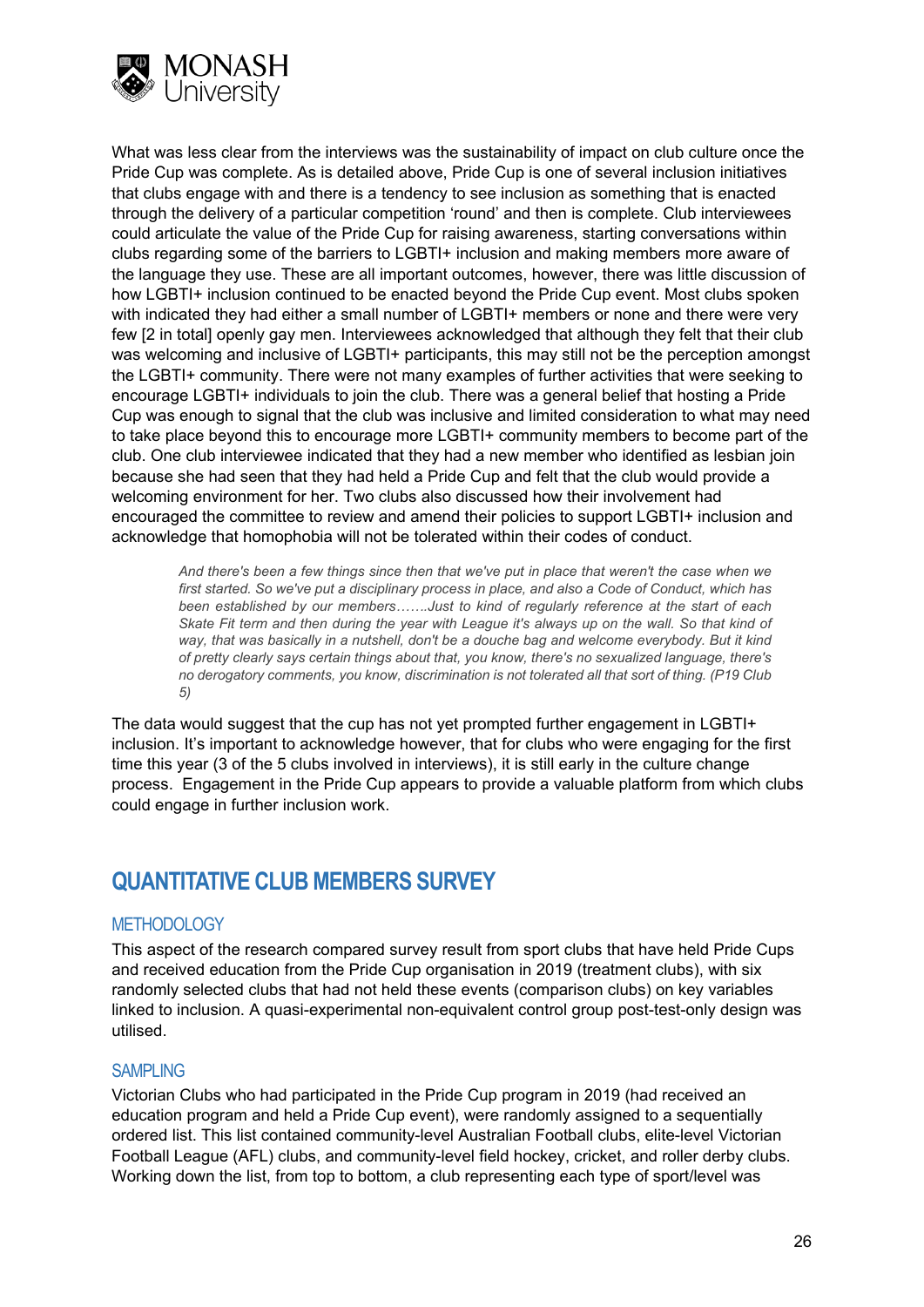

subsequently invited (via the nominated contact) to participate until a total of six Victorian clubs had agreed to be part of this phase of data collection. No clubs indicated they were not able to be involved.

To serve as a point of comparison, the research team identified clubs that did not participate in the Pride Cup but were considered appropriate for comparison based upon sport type, membership size and geographical location. From these groups, comparison clubs were randomly selected and invited to participate. In total, 14 comparison clubs indicated they were unable to participate, or did not respond within 48 hours to an invitation, in which case another club was randomly drawn and invited. The process continued until 6 comparison clubs of equivalent sport, size and location to the selected Pride Cup clubs had been recruited to the study.

Coaches, volunteers and committee members from sampled Pride Cup clubs were invited to complete a survey comprising a range of measures that collectively aimed to capture attitudes, awareness and behaviour towards different forms of diversity including gay, lesbian and transgender individuals. The survey data also aimed to capture feelings of safety, security, inclusion and belonging within the club. The survey also collected data on players' experiences when participating in the Pride Cup. Comparison clubs were invited to complete the same survey, minus questions specifically referring to the Pride Cup. Participants 18 years of age and older were approached in person to complete a paper/pen survey attached to a clipboard, whilst attending the club at a time nominated by the club contact as the 'best time' to capture the biggest sample. This was generally prior to normal weekly training. A total of 516 participants returned completed surveys. An average of 3 potential participants at each club either refused to participate in the survey or were unable due to arrival late to training or needing to leave immediately after training. This sample represents a completion rate of approximately 94%. Completed surveys were labelled, scanned and data was entered using Remark Office OMR 10, imported into SPSS Version 25 and errors were cleaned ready for analysis.

#### <span id="page-26-0"></span>MEASURES

The survey collected data on age, ethnicity, sexuality, education, vocation, and the role (s) a participant has at the club (e.g., player, committee, coach). The survey asked what gender was listed on the birth certificate of participants, and whether they identified as a different gender now. This method was chosen to provide trans and gender diverse individuals with an opportunity to self-identify. Data was also collected on athletic and religious identity and conservative ideology. These traits that have been found to be associated in other research with higher levels of prejudice and discrimination toward LGBTI+ people (Herek and McLemore 2013; O'Brien, Shovelton, and Latner 2013). Questions related to core values, athletic identity, religious identity and conservative ideology that have been found to be associated in other research with higher levels of prejudice and discrimination toward LGBTI+ people were included (Herek and McLemore 2013; O'Brien, Shovelton, and Latner 2013). In order to gain an indication of whether the treatment and comparison clubs had a similar composition, we asked questions about aspects not directly related to LGBTI+ inclusion such as questions relating to sexist language use.

The survey measured the following aspects, full details of the scales and measures used for each of these aspects are provided in Appendix 1

- Homophobic language use by participants
- Homophobic language use by others at the club
- Transphobic language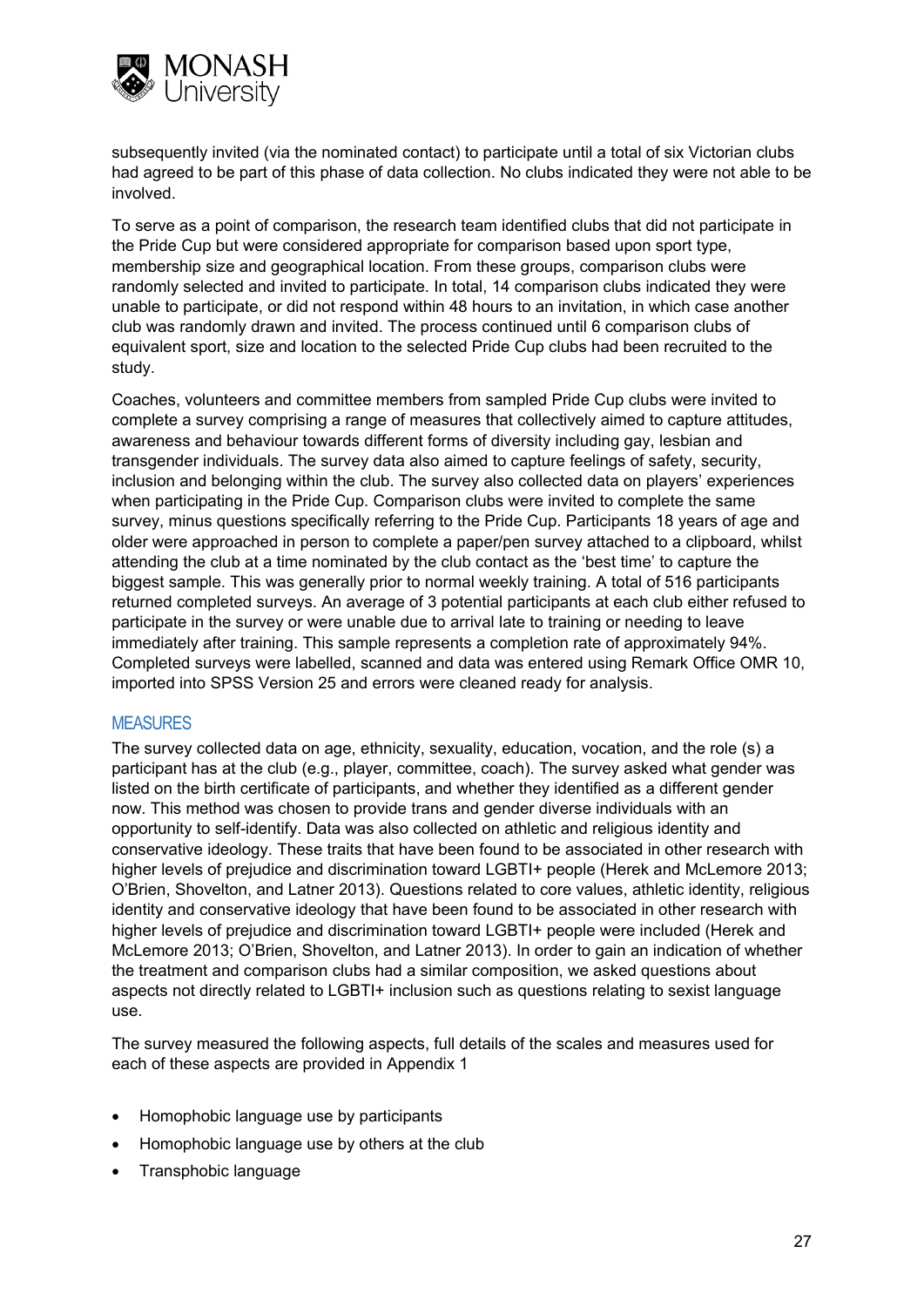

- Victimisation by language
- Sexist language
- Attitudes towards homophobic language
- Attitudes towards sexist/racist language
- Injunctive norms (what others think is approved/disapproved behaviour)
- Empathy towards LGBT people in sport
- Homophobic attitudes
- Attitudes towards trans people
- Efficacy to react negatively to homophobic language

Once data were screened and cleaned for errors, they were analysed for suitability for parametric testing within SPSS. Many of the scales violated assumptions for parametric testing due to skewed distributions, consequently non-parametric testing was used in most cases where differences between Pride Cup and comparison clubs were explored. Reversed items were rescored and items summed for analysis according to procedures outlined for each measure. Descriptive statistics were collated and reported to summarise findings for the different scales.

#### <span id="page-27-0"></span>**FINDINGS**

#### <span id="page-27-1"></span>Demographic and Descriptive Findings

Demographic and descriptive variables are displayed in Table 2. There were no statistically significant differences between the comparison and treatment groups on any of the demographic or team composition variables. Most participants in the study were Caucasian (n = 468; 96.5%) and identified as either male or female. Just one participant (.2%) identified as non-binary, and was not included in the analyses due to the insufficient sample size. No participants reported their current gender identity to be different to that on their birth certificate, suggesting there were no transgender participants. Participants ranged in age from 18 to 67 years old, with a median age of 24 years. Just seven male participants (2.5%) identified as GBQ, compared to 32 female participants (15%). One male AFL player self-identified as gay, however, it appears that player was not 'out' to all at his club, as three out of 33 male players at his club responded that they had a gay teammate. Similarly, one male cricket player identified as gay, where two other players from that team (out of 13) were aware they had a gay teammate. Relative to the other sports, there was slightly more gay and bisexual males who played hockey ( $n = 4$ ) than the other sports, however, the difference between sports (1 person versus 4) was not statistically significant.

Surveys conducted at Pride Cup clubs suggested that only 38% of Pride Cup respondents attended the education delivered by the Pride Cup organisation, with only a few able to identify the core message as being about LGBTI+ inclusion. In addition, most participants who participated in the Pride Cups, were not able to identify them as being held primarily to end discrimination experienced by LGBTI+ people, with 75% of participants believing Pride Cups are held to 'celebrate ethnic, religious, and cultural diversity' and 74% believing they are held to 'encourage people of different races and abilities to play sport.'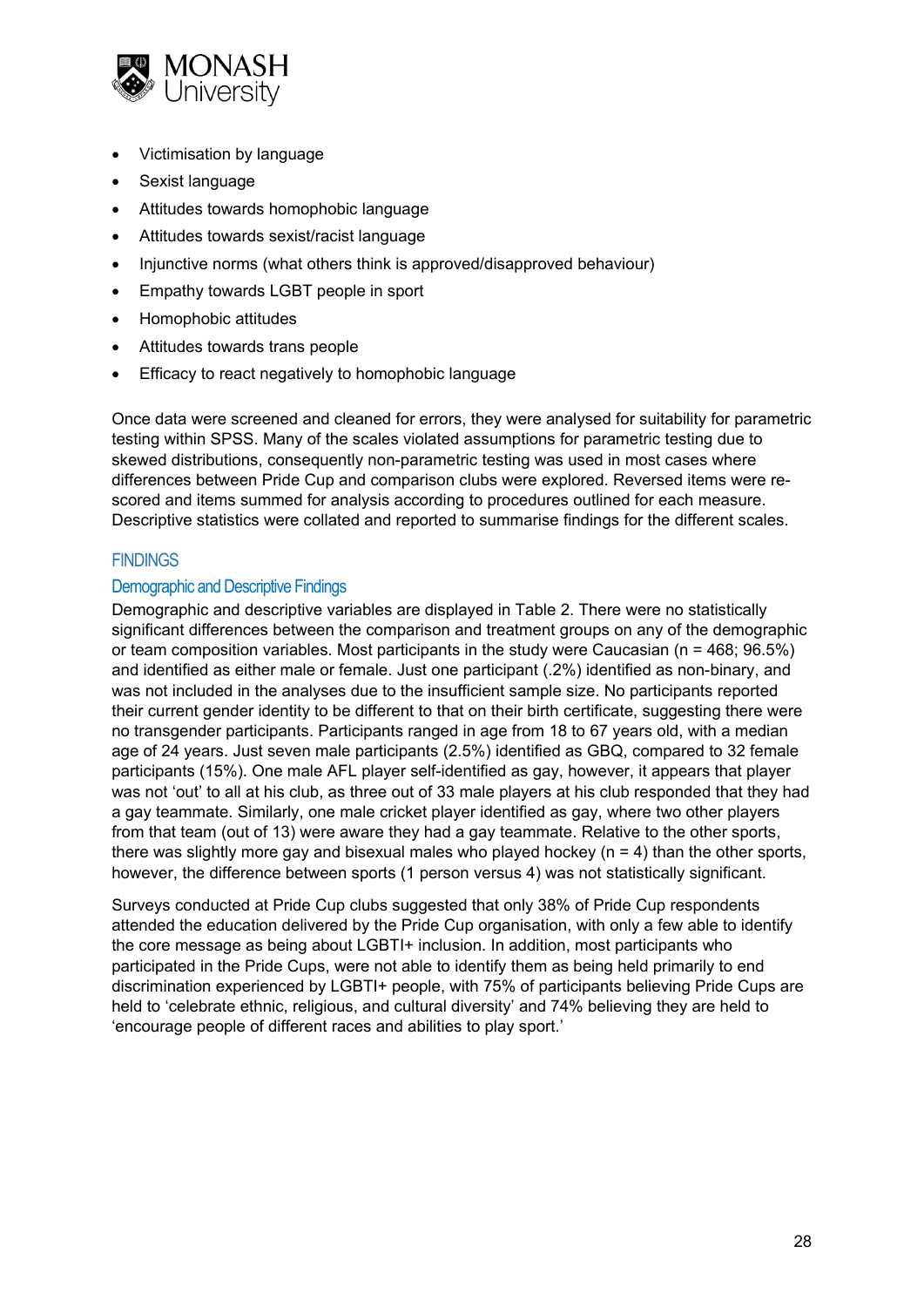

### <span id="page-28-0"></span>*Table 2: Demographic statistics about participants*

|                     |                        | Comparison             |                 | <b>Treatment</b> |                      |            | <b>Sample</b> |
|---------------------|------------------------|------------------------|-----------------|------------------|----------------------|------------|---------------|
|                     | Female                 | Male                   | Total           | Female           | Male                 | Total      |               |
| 18-24               | 50                     | 73                     | 123             | 52               | 50                   | 102        | 228           |
|                     | 44.2%                  | 53.3%                  | 49.2%           | 47.7%            | 33.8%                | 39.7%      | 44.2%         |
| 25-34               | $\overline{27}$        | $\overline{27}$        | 54              | 29               | 46                   | 75         | 129           |
|                     | 23.9%                  | 19.7%                  | 21.6%           | 26.6%            | 31.1%                | 29.2%      | 15%           |
| 35-44               | 16                     | $\overline{8}$         | 24              | 13               | 11                   | 24         | 48            |
|                     | 14.2%                  | 5.8%                   | 9.6%            | 11.9%            | 7.4%                 | 9.3%       | 9.3%          |
| $45+$               | 10                     | $\overline{2}$         | $\overline{12}$ | 6                | 10                   | 16         | 28            |
|                     | 8.8%                   | 1.5%                   | 4.8%            | 5.5%             | 6.8%                 | 6.2%       | 5.4%          |
| Not given           | 10                     | 27                     | 37              | 9                | 31                   | 40         | 83            |
|                     | 8.8%                   | 19.7%                  | 14.8%           | 8.3%             | 20.9%                | 15.6%      | 16.1%         |
|                     |                        | Comparison             |                 |                  | Treatment            |            | Sample        |
|                     | Female                 | Male                   | Total           | Female           | Male                 | Total      |               |
| Sport               |                        |                        |                 |                  |                      |            |               |
| <b>AFL</b>          | 28                     | 89                     | 117             | 23               | 82                   | 105        | 222           |
|                     | 24.8%                  | 65.0%                  | 46.8%           | 22.1%            | 55.4%                | 41.7%      | 43%           |
| <b>Netball</b>      | 34                     | $\mathbf 0$            | 34              | 29               | $\mathbf{1}$         | 30         | 64            |
|                     | 30.1%                  | 0.0%                   | 13.6%           | 27.9%            | 0.7%                 | 11.9%      | 12.4%         |
| <b>Cricket</b>      | $\overline{3}$<br>2.7% | 11                     | 14              | $6\overline{6}$  | 13                   | 19         | 33            |
|                     |                        | 8.0%<br>$\overline{2}$ | 5.6%            | 5.8%<br>6        | 8.8%<br>$\mathbf{1}$ | 7.5%       | 6.4%<br>17    |
| <b>Roller derby</b> | 8<br>7.1%              | 1.5%                   | 10<br>4.0%      | 5.8%             | 0.7%                 | 7<br>2.8%  | 3.3%          |
| <b>Hockey</b>       | 40                     | 35                     | 75              | 40               | 51                   | 91         | 175           |
|                     | 35.4%                  | 25.5%                  | 30.0%           | 38.5%            | 34.5%                | 36.1%      | 33.9%         |
| <b>Sexuality</b>    |                        |                        |                 |                  |                      |            |               |
|                     |                        |                        |                 |                  |                      |            |               |
| <b>Straight</b>     | 94                     | 130                    | 224             | 87               | 136                  | 223        | 454           |
|                     | 83.2%                  | 94.9%                  | 89.6%           | 79.8%            | 91.9%                | 86.8%      | 88%           |
| Gay/Les             | 10                     | $\overline{2}$         | 12              | 9                | $\overline{3}$       | 12         | 26            |
|                     | 8.8%                   | 1.5%                   | 4.8%            | 8.3%             | 2.0%                 | 4.7%       | 5%            |
| <b>Bisexual</b>     | 3                      | $\mathbf{1}$           | $\overline{4}$  | 7                | $\mathbf{1}$         | $\bf 8$    | 12            |
|                     | 2.7%                   | 0.7%                   | 1.6%            | 6.4%             | 0.7%                 | 3.1%       | 2.3%          |
| Questioning         | $\overline{2}$         | 0                      | $\overline{c}$  | 1                | $\mathbf 0$          | 1          | 3             |
|                     | 1.8%                   | 0.0%                   | 0.8%            | 0.9%             | 0.0%                 | 0.4%       | 0.6%          |
| Not given           | $\overline{4}$         | $\overline{4}$         | $\overline{8}$  | $\overline{5}$   | 8                    | 13         | 21            |
|                     | 3.5%                   | 2.9%                   | 3.2%            | 4.6%             | 5.4%                 | 5.1%       | 4.1%          |
| Education           |                        |                        |                 | 87               | 136                  | 223        |               |
| <b>High school</b>  | 23                     | 52                     | 75              | 16               | 53                   | 69         | 146           |
|                     | 20.4%                  | 38.0%                  | 30.0%           | 14.7%            | 35.8%                | 26.8%      | 28.3%         |
| <b>Vocational</b>   | 37                     | 32                     | 69              | 37               | 29                   | 66         | 139           |
|                     | 32.7%                  | 23.4%                  | 27.6%           | 33.9%            | 19.6%                | 25.7%      | 26.9%         |
| Uni/College         | 45                     | 38                     | 83              | 45               | 53                   | 98         | 183           |
|                     | 39.8%                  | 27.7%                  | 33.2%           | 41.3%            | 35.8%                | 38.1%      | 35.5%         |
| Not given           | 8<br>7.1%              | 15<br>10.9%            | 23<br>9.2%      | 11<br>10.1%      | 13<br>8.8%           | 24<br>9.3% | 48<br>9.3%    |
| Occupation          |                        |                        |                 |                  |                      |            |               |
| <b>Professional</b> | 62                     | 45                     | 107             | 56               | 56                   | 112        | 221           |
|                     | 54.9%                  | 32.8%                  | 42.8%           | 51.4%            | 37.8%                | 43.6%      | 42.8%         |
| Labour or trade     | 25                     | 72                     | 97              | $\overline{25}$  | 64                   | 89         | 192           |
|                     | 22.1%                  | 52.6%                  | 38.8%           | 22.9%            | 43.2%                | 34.6%      | 37.2%         |
| <b>Student</b>      | 20                     | 17                     | 37              | 20               | 19                   | 39         | 77            |
|                     | 17.7%                  | 12.4%                  | 14.8%           | 18.3%            | 12.8%                | 15.2%      | 14.9%         |
| Other or not given  | 6                      | 3                      | 9               | 8                | 9                    | 17         | 26            |
|                     | 5.3%                   | 2.2%                   | 3.6%            | 7.3%             | 6.1%                 | 6.6%       | 5.0%          |
| Club Role           |                        |                        |                 |                  |                      |            |               |
| <b>Player</b>       | 96                     | 129                    | 225             | 93               | 136                  | 229        | 462           |
|                     | 85.0%                  | 94.2%                  | 90.0%           | 85.3%            | 91.9%                | 89.1%      | 89.5%         |
| Other               | 17                     | 8                      | 25              | 16               | 12                   | 28         | 55            |
|                     | 15.0%                  | 5.8%                   | 10.0%           | 14.7%            | 8.1%                 | 10.9%      | 10.5%         |
|                     |                        |                        |                 |                  |                      |            |               |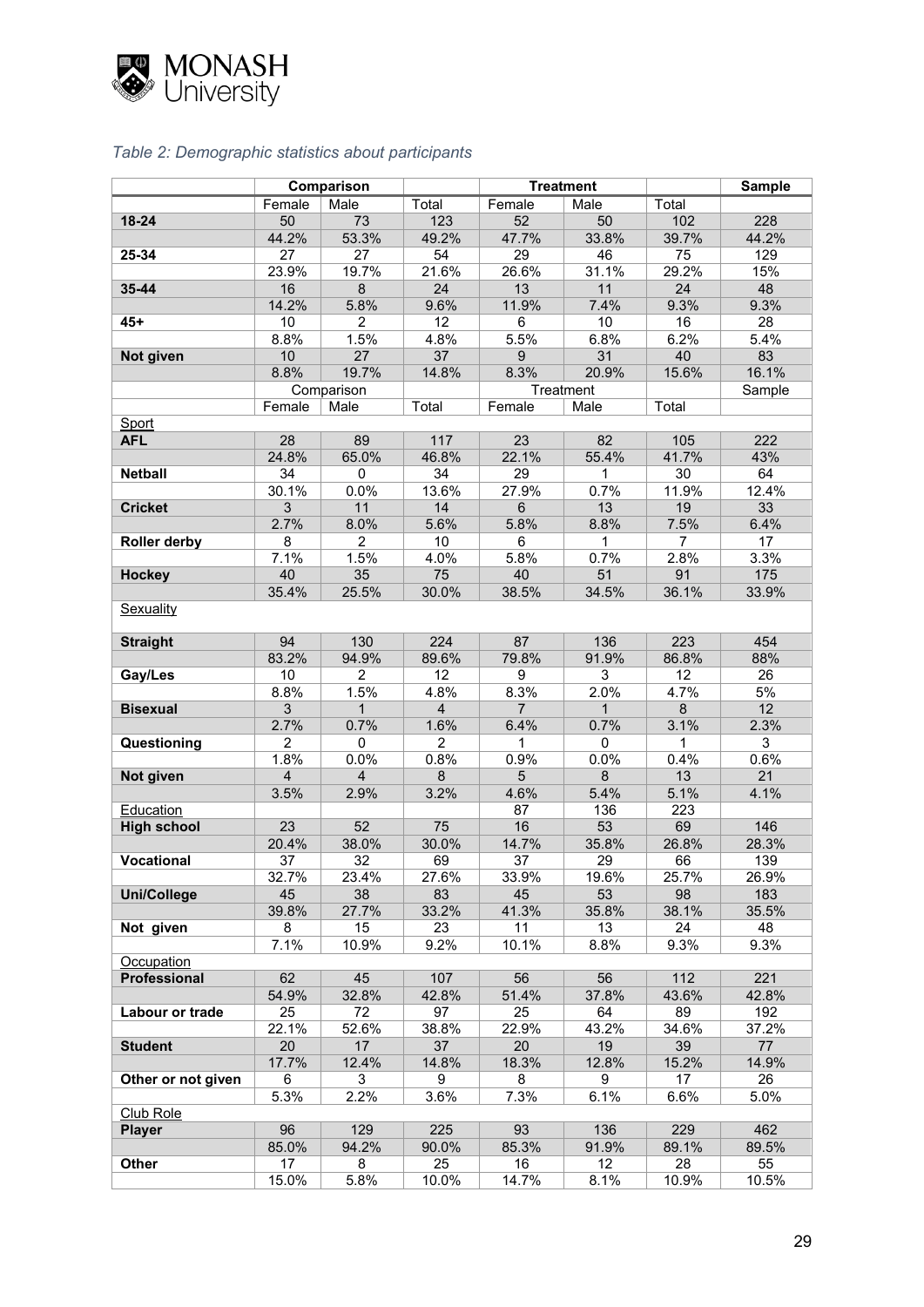

#### <span id="page-29-0"></span>Personality traits

We found no significant differences in athletic and religious identity between the two groups, however, there was a small significant difference in conservative ideology. The mean scores are shown in Table 3. Participants in the treatment (Pride Cup) clubs were slightly less conservative than those in the comparison (.50 (95% CI, 0.13 to 0.87), *t*(488) = 2.697, p = .007). This may in part, contribute to any observed differences between comparison and Pride Cup clubs and should be considered as a confounding variable.

| Trait (1=low, 6=high) | Comparison | <b>Treatment</b> |
|-----------------------|------------|------------------|
| Athletic identity     | 4.58       | 4.47             |
| Conservative          | 3.00       | $2.49*$          |
| Religious             | 1.94       | 1.73             |
| $*_{p}$ $\sim$ 01     |            |                  |

<span id="page-29-2"></span>*Table 3: Mean scores of participant personality traits*

\*p < .01

#### <span id="page-29-1"></span>Club culture

The survey asked whether participants' perceived diversity and inclusion are core values at their club. A strong majority (n= 175; 67.6%) at treatment clubs 'completely' agreed with this statement, compared to less than half of participants (n = 111; 43.5%) at comparison clubs. A Mann-Whitney U test was run and found statistically significant difference in the median scores at the treatment clubs (4.0) vs. comparison (3.0), *U* = 40,286, *z* = 5.58, *p* < .001. Without pre-test data, it is difficult to interpret this finding. This may have been as a consequence of partaking in Pride Cup activities, adding support for it, or it could have been a pre-existing difference in clubs values, further confounding results.

#### **Language use**

As displayed in Table 4, there were statistically significant differences between comparison and treatment clubs on all measures related to language use. These differences were due to responses from male participants. Overall, there were low levels of homophobic language use among female participants, and they also viewed this language as unacceptable in both comparison and Pride-Cup clubs. Significant differences are marked with an Asterix.

Males at the treatment clubs were half as likely as those at the comparison clubs to report using homophobic language themselves, as well as witnessing teammates use this language at least once in the two weeks prior to completing their surveys. The difference between treatment and comparison was even greater for witnessing coaches using this language. Participants at comparison clubs reported their coaches used homophobic language at three times the rate of treatment clubs. We also found participants at the treatment clubs were nearly half as likely to report they had, themselves, been the recipient of homophobic language at their sport club in the last year. Participants at the treatment clubs were also significantly less likely to report they had heard transphobic language being used by teammates in the past year.

There were also significant differences between comparison and treatment clubs in the attitudes of male participants toward the acceptability of making jokes about gay people and using homophobic slurs. At the comparison clubs, nearly one in five male participants thought it was acceptable to use this language, compared to one in twenty participants at the treatment clubs. The use of slurs during a game appeared to be viewed as less of a problem than making jokes about gay people, with nearly one in five male participants at comparison clubs, and one in ten at treatment, thinking it was harmless to call an opponent 'fag' during a game.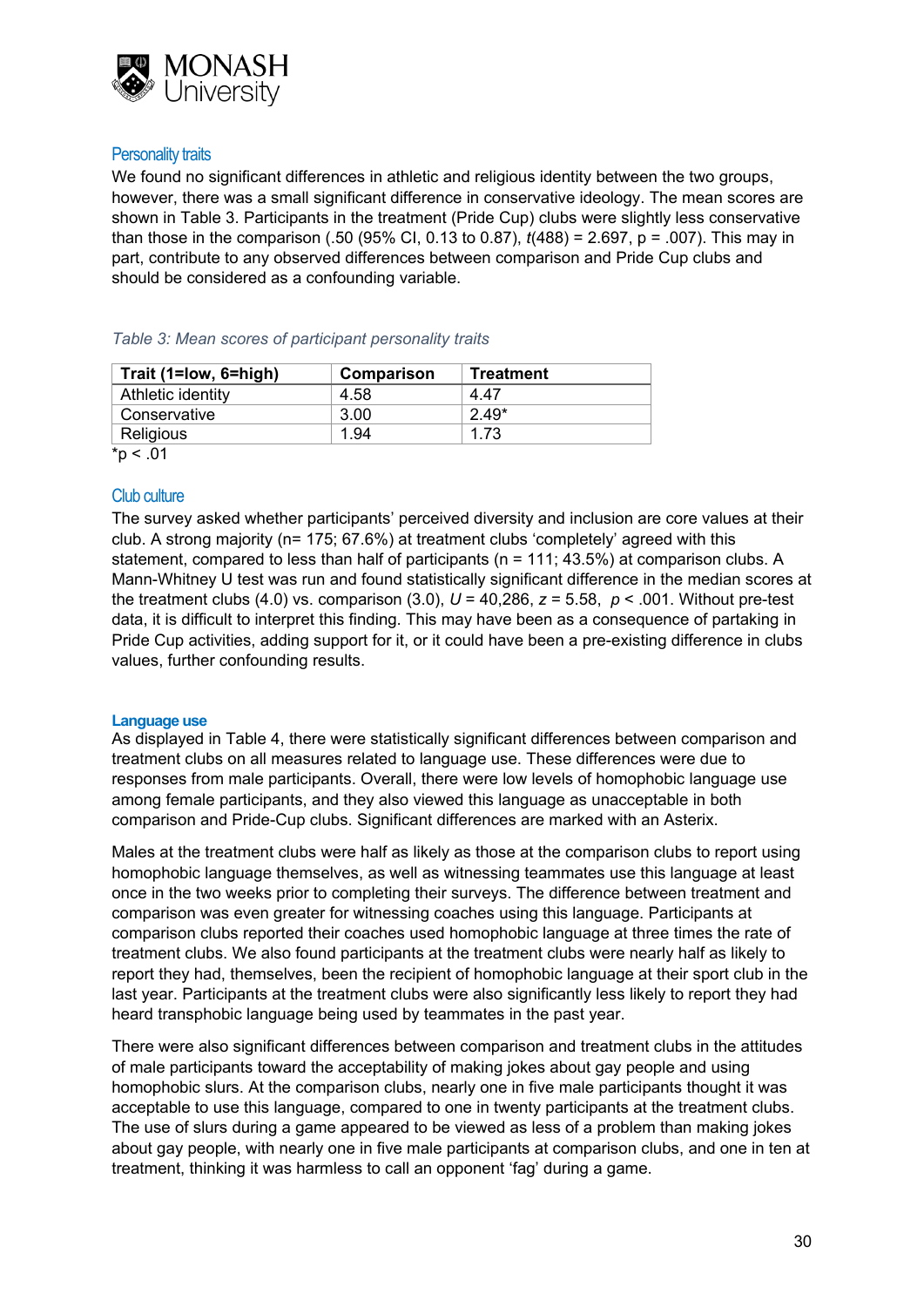

The survey included questions about language use in relation to women and race to determine if there are also differences in these areas between the treatment and comparison clubs. There were large, significant differences in sexist language use, with male participants at comparison clubs significantly more likely to report they had heard others use this language in the last year. Male participants at comparison clubs were also significantly more likely to believe it's acceptable to make jokes about women. A higher proportion of males at the comparison clubs than treatment also believed it was harmless to use racist slurs, but this difference was not statistically significant. Given the Pride Cup did not target sexist or racist language use, these findings make it hard to determine if differences in homo/transphobic language is due to the Pride Cup or a preexisting difference between groups.

|                                                                                       | Comparison     |       | Treatment      |            |       |
|---------------------------------------------------------------------------------------|----------------|-------|----------------|------------|-------|
|                                                                                       | Female         | Male  | Female         | Male       | Total |
| Used homophobic language with                                                         | 8              | 49    | 3              | 18         | 80    |
| teammates in the past two weeks                                                       | 7.1%           | 35.8% | 2.8%           | 12.2%***   | 15.3% |
|                                                                                       | 12             | 73    | 7              | 38         | 135   |
| Witnessed homophobic language used by<br>teammates in the past two weeks              | 10.8%          | 56.6% | 6.4%           | 25.9%***   | 26.4% |
|                                                                                       | $\overline{2}$ | 30    | 3              | 11         | 49    |
| Witnessed homophobic language used by<br>coaches in the past two weeks                | 1.8%           | 23.3% | 2.8%           | 7.5%***    | 9.6%  |
|                                                                                       | 4              | 57    | $\overline{7}$ | 39         | 107   |
| Been the target of homophobic language<br>in the past year at the club                | 3.6%           | 46.3% | 6.5%           | 26.5%      | 21.3% |
| Heard transphobic language in the past                                                | 12             | 48    | 9              | 28         | 100   |
| year being used by others at the club                                                 | 10.9%          | 39.0% | 8.4%           | 19.0%**    | 19.9% |
| Heard sexist language in the past year                                                | 54             | 76    | 42             | 69         | 246   |
| being used by others at the club                                                      | 48.6%          | 61.8% | 38.9%          | 46.9%*     | 48.8% |
| Believe it is acceptable to make jokes                                                | $\overline{2}$ | 22    | 1              | 6          | 34    |
| about gay people, if not gay people are in<br>the room at the time                    | 1.8%           | 17.6% | 0.9%           | $4.1\%***$ | 6.7%  |
| Believe it is harmless to use homophobic<br>slurs if no gay people are in the room at | $\overline{2}$ | 24    | 1              | 15         | 44    |
| the time                                                                              | 1.8%           | 19.4% | 0.9%           | 10.2%*     | 8.7%  |
| Sexist/Racist Language Comparisons                                                    |                |       |                |            |       |
| Believe it is acceptable to make jokes                                                | $\overline{2}$ | 25    | $\overline{2}$ | $8***$     |       |
| about women if no women are in the<br>room                                            | 1.8%           | 20.2% | 1.8%           | 5.4%       |       |
| Believe it is harmless to use racists slurs                                           | $\overline{2}$ | 15    | 1              | 8          |       |
| like 'nigger' if no African people are in the<br>room                                 | 1.8%           | 12%   | 0.9%           | 5.4%       |       |

<span id="page-30-0"></span>*Table 4: Frequency of homophobic, sexist, and transphobic language and attitudes toward the use of homophobic language*

*Notes*. \* indicates statistically significant differences by gender between comparison/treatment  $*p < .05$ ,  $**p < .01$   $*** p < .001$ .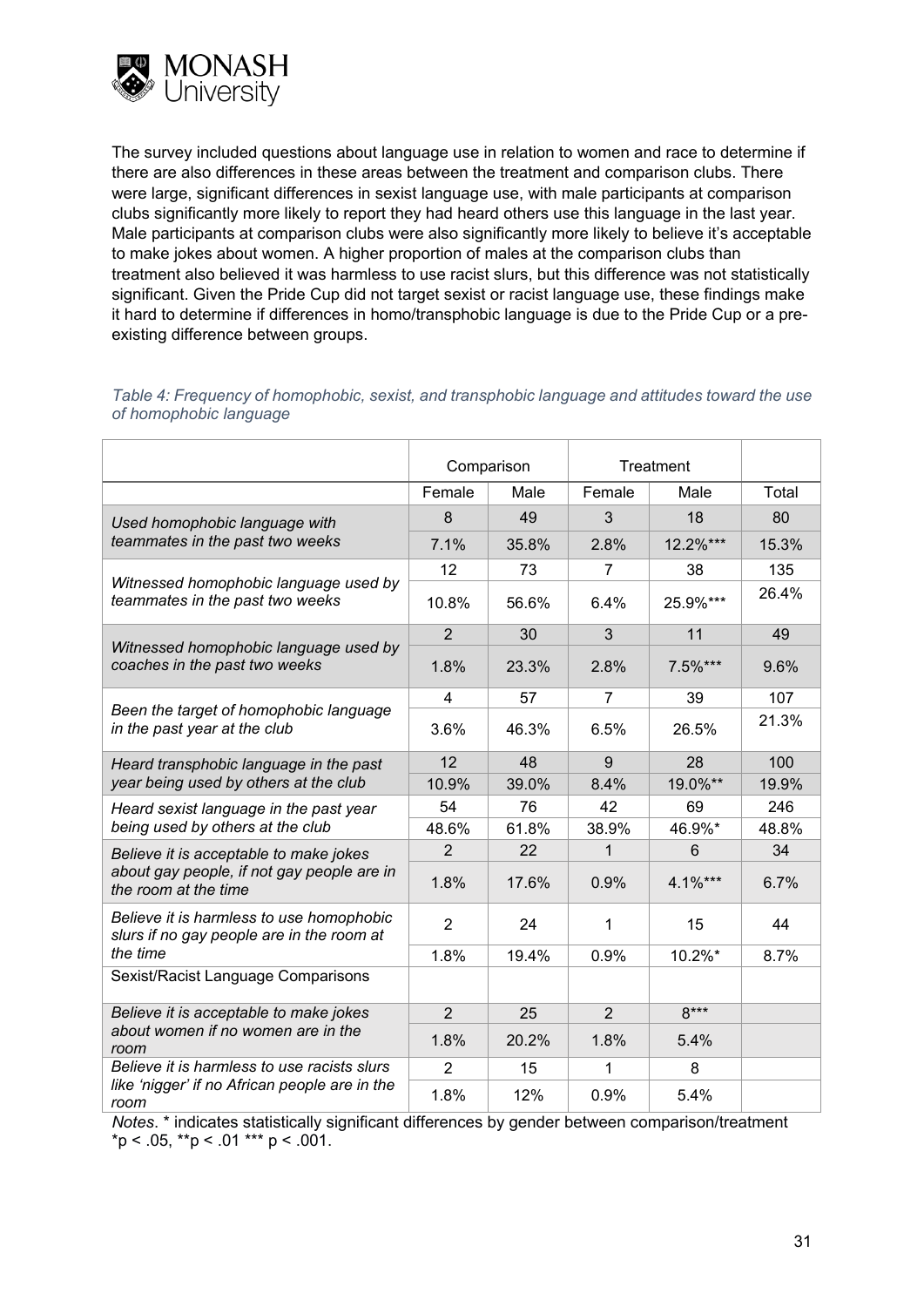

#### **Injunctive Norms**

Females were more likely than males to believe their teammates would react negatively to the use of homophobic language. As displayed in Table 4, the median scores suggest that female participants believed nearly everyone at their club would be critical of such language use. At comparison clubs, on average, male participants thought 60% of their teammates would be critical of this behaviour, whereas at the treatment clubs, participants believed 70-80% of their teammates would be critical. This difference was not statistically significant.

#### <span id="page-31-2"></span>*Table 5: Median scores for injunctive norms*

|                                  | Comparison |      | <b>Treatment</b> |      |
|----------------------------------|------------|------|------------------|------|
|                                  | Female     | Male | Female           | Male |
| Made a joke about gay people     | 8.5        | 6.0  | 9.0              | 7.0  |
| Used a homophobic slur in a game |            | 6.0  | 10               | 8.0  |

#### **Empathy**

There was a significant difference between the comparison and treatment in levels of empathy shown toward the experiences of LGBTI+ people in sport for all participants. A Mann-Whitney U test found median scores at the treatment clubs (4.0), were significantly higher than those of the comparison (3.67), *U* = 36,895.5, *z* = 4.62, *p* < .001. This is illustrated in Figure 1, which shows three times more participants at treatment clubs expressed "high" levels of empathy compared to comparison clubs.



<span id="page-31-1"></span>*Figure 5: Participant empathy levels toward the experiences of LGBT people in sport*

#### <span id="page-31-0"></span>Attitudes toward LGBT people

Overall, the survey data suggested that homophobic attitudes existed but at low levels across all clubs in the study. Less than 10% of participants scored above the mid-point on any of the measures we used to measure homophobic attitudes. A score above the mid-point of the scale would indicate medium-strong agreement with questions such as 'male/female homosexuals are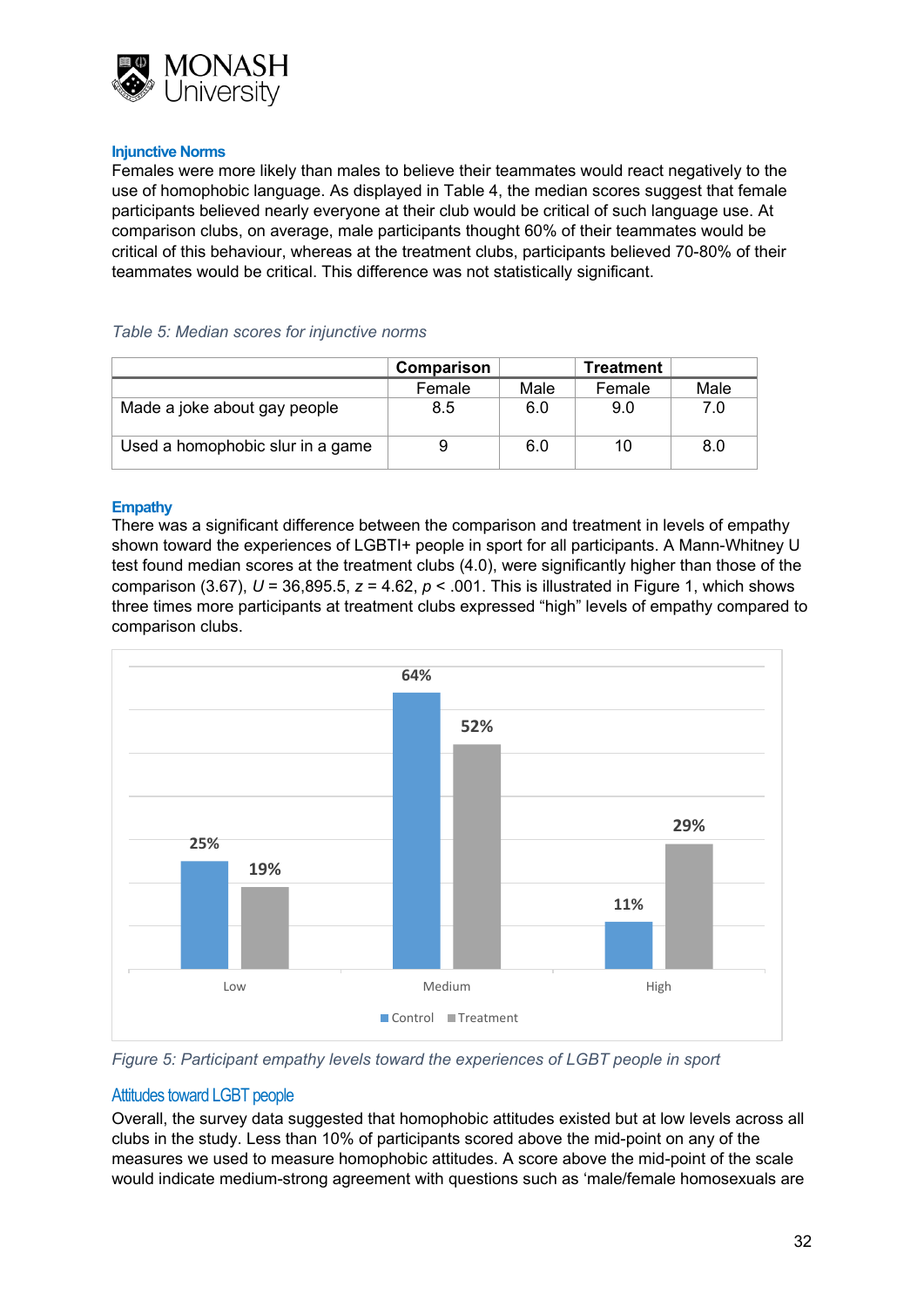

disgusting', which was part of the Attitudes towards Gay Men (ATG) and Lesbians (ATL) scales. For the ATG, just 5.9% of males (n = 22) and 3.3% of females (n = 6) and for the ATL, just 4.4% of males ( $n = 12$ ) and 1.8% of females ( $n = 4$ ) scored above the mid-point. However, it is important to note that only half of male participants (n = 146; 51.2%) indicated strong disagreement with all of the ATG scale items, which also included statements such as 'male homosexuality is unnatural' and 'sex between men is wrong.' The other half of the male participants agreed, at least to some degree, with these statements.

We found no significant differences between responses of males from the treatment and comparison clubs. Yet there were significant differences in responses from females. The comparison female participants had significantly higher mean rank scores on the ATG (115.50 vs. 103.50; U = 5,286, p = .039) and ATL (117.36 vs. 102.44; U = 5,117.5, p = .005) than females at the treatment clubs.

#### <span id="page-32-0"></span>Attitudes toward Transgender participants

In contrast to the homophobia measures, there was more consistency in attitudes around Transgender people resulting in similar distributions. Nearly half (n = 123; 45.7%) of males and a quarter (n = 53; 24.1%) of females believed Trans women have an unfair advantage when they play on a female sport team. The differences between comparison and treatment are shown in Figure 2. Given no outliers and normality of the data, we compared mean scores. For males we used an Independent Sample t-test due to homogeneity in variances, and for females we used a Welch t-test, due to heterogeneity of variances. The mean score for responses from males was .76 (95% CI, 0.31 to 1.20) higher in the comparison clubs than in the treatment (*t*(267) = 3.317, p < .001) whereas the mean score for females in the comparison clubs was .60 (95% CI, 0.17 to 1.03) higher *t*(218) = 2.755, p = .006.



<span id="page-32-1"></span>*Figure 6: Proportion of participants who believe Trans women have an unfair advantage when playing on a female sport team*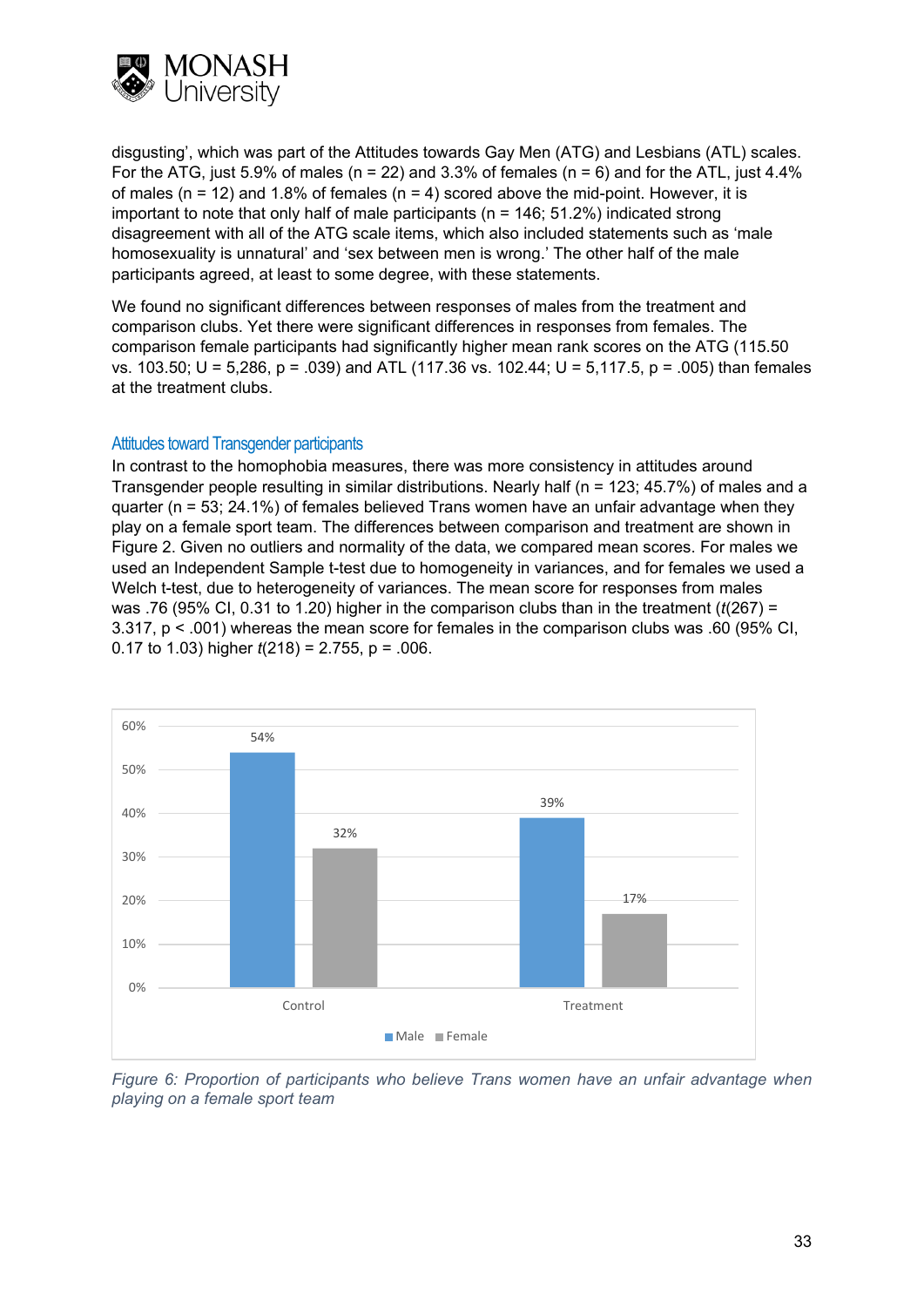

#### <span id="page-33-0"></span>Efficacy to Intervene or React Negatively

Male participants from the treatment clubs were significantly more likely to express confidence they would react negatively to homophobic language and behaviour by others, than those in the comparison clubs as shown in Figure 3. Median scores at the treatment clubs (8/10), were significantly higher than at comparison clubs (6.38/10), *U* = 11,780.5, *p* < .001. This means they have higher levels of confidence to challenge discriminatory behaviour. No significant difference was found in responses to this question from female participants.



<span id="page-33-2"></span>*Figure 7: Efficacy levels of male participants to intervene or react negatively to homophobic language or behaviour at their club*

### <span id="page-33-1"></span>**SUMMARY**

Overall the survey found statistically significant differences between comparison and treatment clubs for males on all measures related to the frequency of homophobic, sexist, and transphobic language as well as attitudes toward the use of homophobic language. Participants from Pride Cup clubs were significantly less likely to use or witness the use of discriminatory language than participants from comparison clubs. This suggests the Pride Cup may potentially reduce discriminatory and exclusionary behaviours related to language use.

Whilst the Pride Cup may have moderated exclusionary language it didn't remove it, suggesting more work is needed. For example, 26.5% of males belonging to clubs that participated in the Pride Cup reported witnessing homophobic language used by teammates in the past two weeks. A figure significantly lower than comparison clubs but still potentially harmful. A similar number of males from Pride Cup clubs reported being the target of homophobic language in the past year at the club.

Attitudes towards LGBTI+ people were measured using homophobia scales. Amongst generally low levels of homophobic attitudes, there were no significant differences between males in treatment and comparison clubs. Females however were statistically more likely to show homophobic attitudes if they were in comparison clubs. Findings in this study may simply be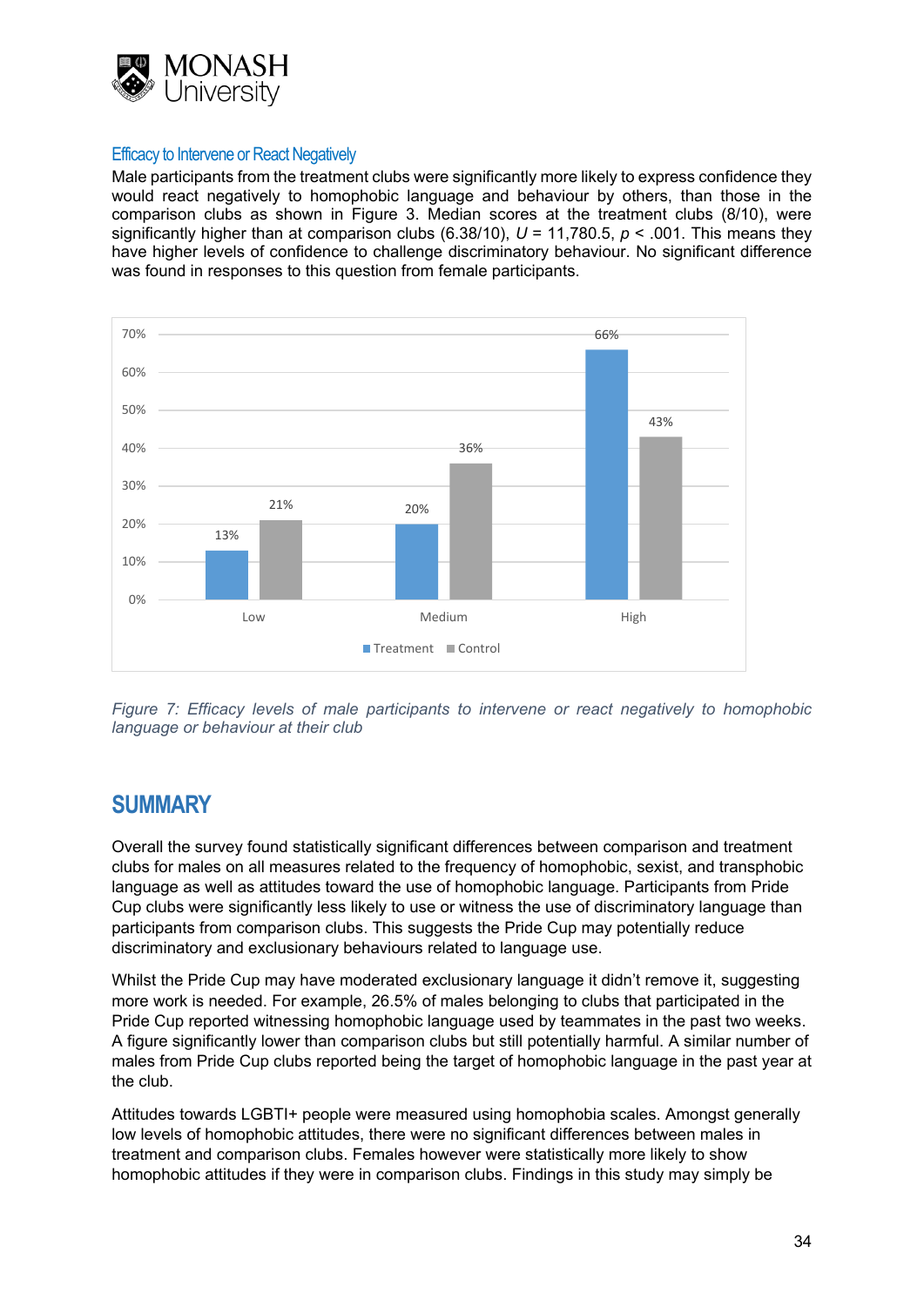

reporting a pre-existing difference between the two groups or the Pride Cup may have a way of moderating animosity. Both males and females felt transgender people had an unfair advantage in female sports but this attitude may have been softened by the Pride Cup with significant differences between groups existing.

The final intent of the survey was to determine the potential of Pride Cup to enhance the likelihood people at the club would 'challenge' discriminatory and exclusionary behaviours experienced by the LGBTI+ community. Results suggest that the Pride Cup may have an impact on male participants feeling more confident that they would react negatively to homophobic language and behaviour by others.

Overall, the survey suggests that the Pride Cup has the potential to impact positively towards creating more supportive environments for the LGBTI+ communities. Low rates of attendance at education programs suggest there is perhaps greater scope for the Pride Cup to meet its stated objectives.

#### <span id="page-34-0"></span>METHODOLOGICAL LIMITATIONS OF SURVEY DATA

Given the challenges inherent with 'real world' research such as this, there are several limitations of the study design used with implications for interpreting results. Whilst the design is fundamentally weak at determining causal relationships (why one group is different than another) due to the lack of randomization, potentially inequivalent groups (different experiences of the Pride Cup, differences in demographic factors) and the lack of pre-post data collection and comparison (Krishnan, 2018), it can give indications of effectiveness. Results of this study suggest the Pride Cup may be effective in achieving some of its core objectives, but we cannot say so definitively. Therefore, more rigorous research is warranted before additional significant or ongoing investments in the Pride Cup programs are made (for example in a wider roll-out of Pride Cup). Selection bias due to volunteerism is an issue with a number of clubs identified through random selection not volunteering to participate. The design cannot account for any preexisting differences between groups due to the lack of randomization and pre-testing. Due to the different characteristics of the groups associated with the Pride Cup intervention, they can have different intervening experiences. This is exemplified by the numbers reporting if and how they received the education component.

We did not find any differences between treatment and comparison clubs' visibility of LGBTI+ people or demographic factors, we did find fundamental differences in elements such as core values at the club. Clubs that have held Pride Cups may have pre-existing fundamentally different values than the clubs that have not, **or** the Pride Cup may have had an impact on people's perception of core values. This makes it difficult for us to determine if the significant differences we found in this study between treatment and comparison clubs on a range of measures is as a consequence of clubs holding Pride Cups, **or** whether it is due to the clubs having fundamentally different cultures and values overall, which would shape the norms that regulate behaviour and lead some of them in the first place to undertake hosting a Pride Cup. The culture of a club, would likely influence the kind of people who are attracted to play/support and who are welcome at a particular club.

Additionally, participants at the comparison clubs were more likely to use sexist language, and believe that racist and sexist language is acceptable. The differences in the use of sexist language and attitudes could, theoretically, be attributed to the Pride Cups and education (although this was not an explicit focus) as sexist and homophobic language and attitudes have been shown to be related in previous research. However, this likely would not explain why twice as many participants at the comparison clubs, believed it is harmless to use racists' slurs. Again,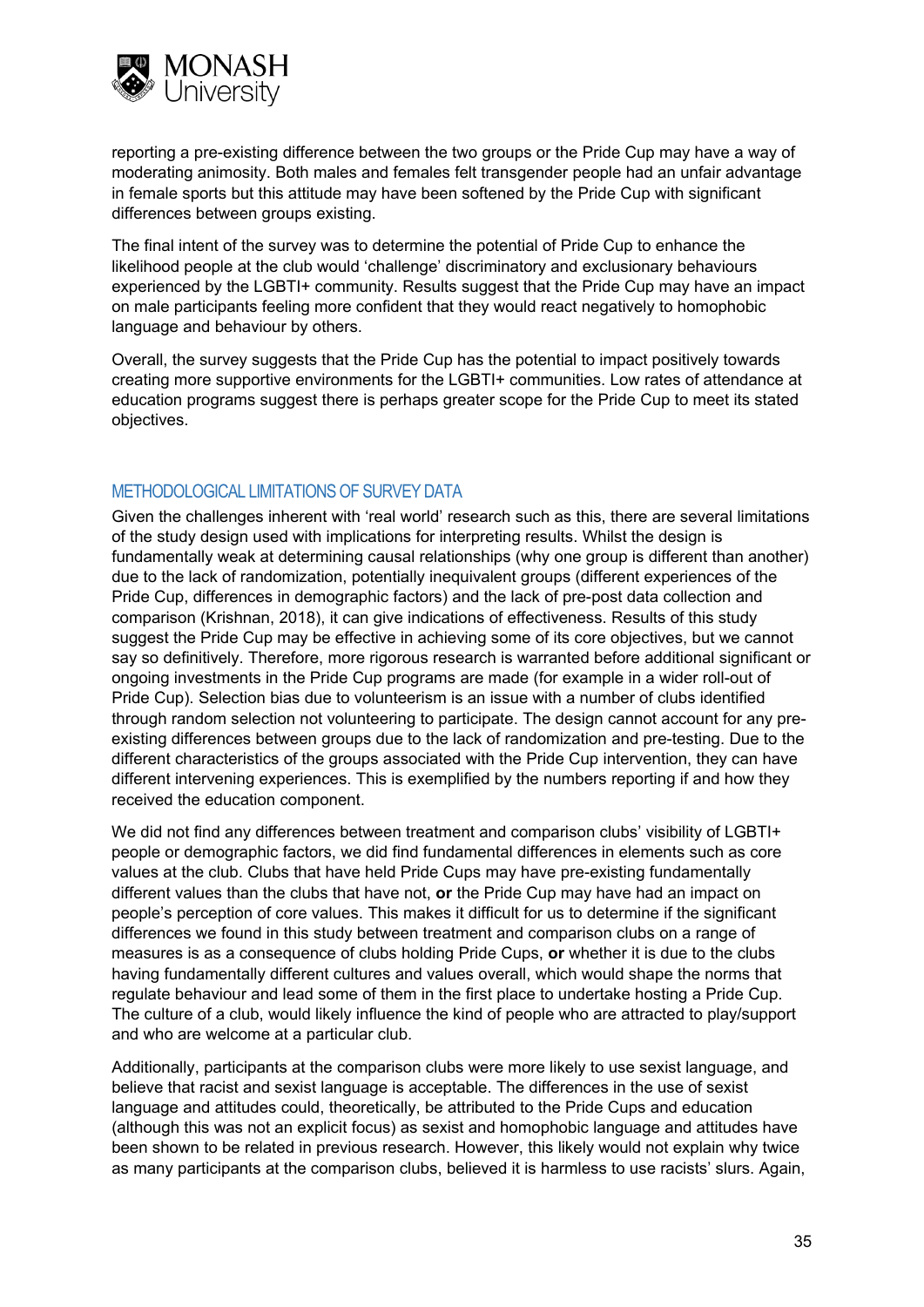

caution is needed in attributing differences between comparison and treatment clubs as being caused by the hosting of the Pride Cup.

#### <span id="page-35-0"></span>DISCUSSION OF KEY FINDINGS

The evaluation suggests that the Pride Cup has been important in supporting clubs to engage with LGBTI+ inclusion and is the only initiative that community sports clubs engage with that has this focus. The Pride Cup model has provided clubs with a relatively straightforward framework and set of resources that they can utilise to begin conversations about LGBTI+ inclusion within the club environment, what this can look like and through the Pride Cup event have a visible demonstration of support. As outlined in the introduction, the evaluation has focused on two interlinking dimensions, firstly the value of resources and support provided through the Pride Cup including education sessions and the handbook and secondly, what impact engaging in a Pride Cup has had on community sports clubs. The following discussion is structured to reflect these two areas.

#### <span id="page-35-1"></span>Value of Resources – Education

Where club members have engaged in education it was generally considered to be valuable. Sessions were described as structured and well-delivered. The interview data in particular pointed to the importance of education in highlighting the importance of LGBTI+ inclusion for club members and discussing some of the impacts of negative and homophobic behaviour in sporting contexts and the impacts this has on individuals who identify as LGBTI+. The interview data also points to a need for ongoing/repeat education to continue to reinforce the key messages, with clubs who had run more than one Pride Cup suggesting it was important to continue to host education sessions each year as a reminder and to capture new members, committee members. The importance of ongoing education sessions reflects good practice within educational design (Moon, 2004). Education sessions were perceived to be well delivered with club members appreciating the safe space provided by facilitators to discuss issues and ask questions. Again this reflects good practice, particularly in the context of diversity and inclusion training where establishing a productive space for difficult conversations is important (Pendry et al., 2007)

The key issue identified by the evaluation is the variable uptake amongst club members. All methods of data collection suggest that the education program has not been able to achieve a whole of club reach with a significant proportion of organisers and interviewees (who it would be expected would be the most engaged/knowledgeable about the Pride Cup initiative amongst club members) not participating in education sessions and/or not aware that education was available. Given the value attributed to the education sessions by those that have attended, encouraging greater levels of engagement is important. The data did not point to specific issues of why members did not engage in education, a lack of awareness was suggested in the organisers' survey and some interviewees suggested poor timetabling which clashed with training times. In terms of encouraging members to participate, the interviews highlighted the importance of committee and leadership driving the education program and the need for club presidents to be present and actively promoting the sessions. The model utilised by two clubs of also encouraging opposition teams to attend training is a valuable way of extending the reach of the program beyond those clubs that actively commit to running a cup event.

#### <span id="page-35-2"></span>Value of resources: Handbook

The majority of Pride Cup organisers had used the handbook and found it was useful in providing a step by step guide of how to undertake their Pride Cup. Several interviewees found the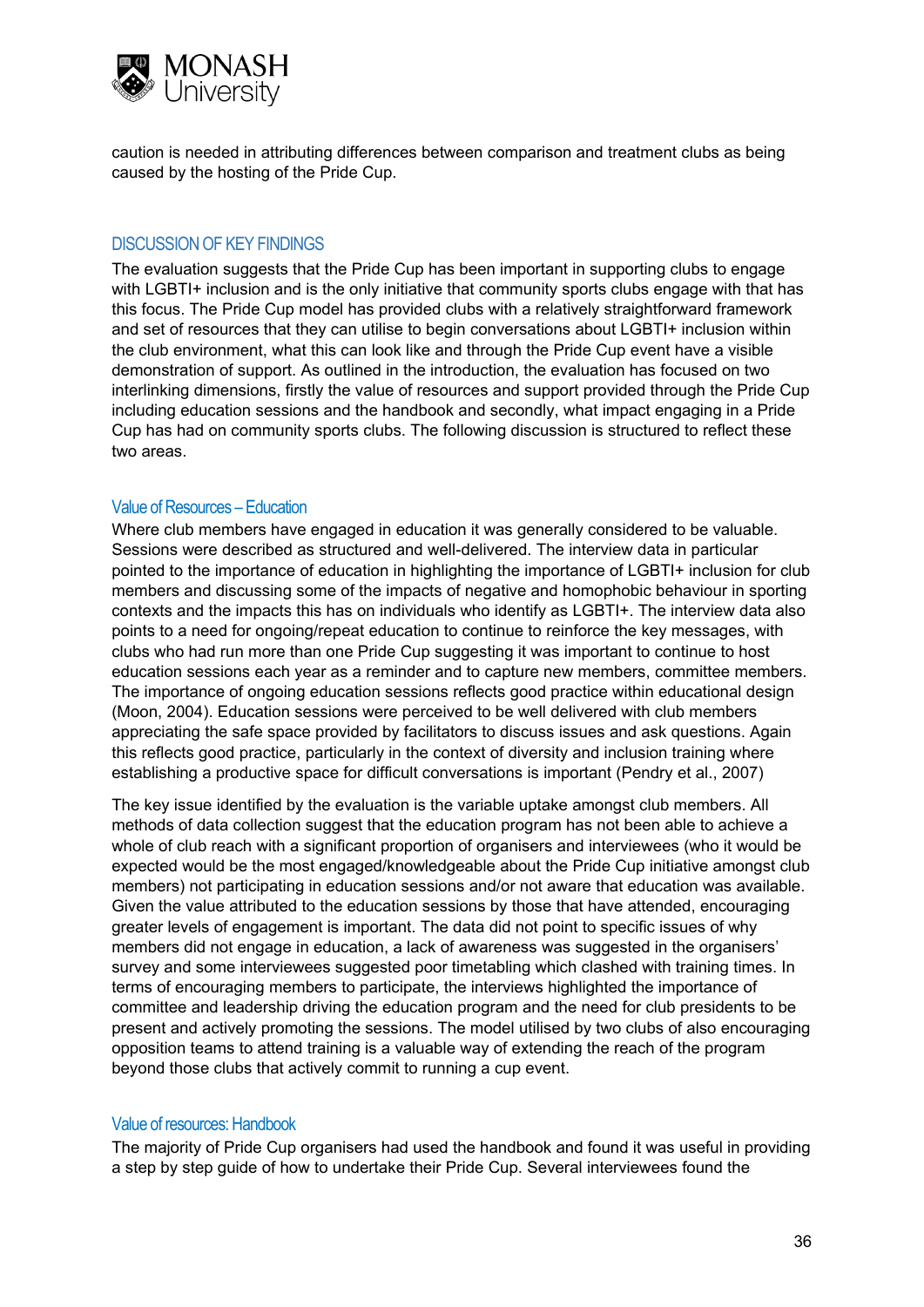

templates provided in the handbook useful. With regard to changes and development of the handbook several mentioned more links to resources, case studies highlighting the process clubs had undertaken and how, for example, they had established partnerships with LGBTI+ organisations, or secured sponsorship for the event. The evaluation team acknowledge that a new version of the handbook was launched in December 2019 which responds to these suggestions.

A number of volunteers suggested other Pride Cup organisers were a valuable source of support and advice and helped them to enact a number of the processes outlined in the handbook. Whilst clubs currently are reaching out organically to more experienced organisers it might be valuable to facilitate this through connecting new clubs with 'mentor' club volunteers who have run Pride Cups previously.

There were numerous positive comments during interviews regarding the support provided by the Pride Cup staff team. Volunteers found staff were responsive and supportive with queries and questions.

#### <span id="page-36-0"></span>Impact of engagement in the Pride Cup on Community Clubs

The evaluation suggests that the Pride Cup has been important in raising awareness and knowledge within community clubs of LGBTI+ inclusion and through the delivery of Pride Cup events has enabled clubs to provide positive messaging around LGBTI+ inclusion. Interviewees felt that the Cup enabled them to indicate to members that their club is a safe space for LGBTI+ members and that they take this area of diversity seriously. Clubs generally felt that hosting a Pride Cup had increased their profile within the local community and again provided positive messaging to the local community about their inclusive values. The data suggests that Pride Cups were generally better attended than regular fixtures suggesting they are successful in engaging extended members of the community. As one club highlighted, the cup was potentially the first time gay men had felt comfortable attending their local sporting club. The evaluation suggests that the Pride Cup is therefore a valuable resource for engaging sports clubs in LGBTI+ inclusion and supporting a visible demonstration of this support.

Although the limitations of the data are discussed, the club member quantitative data points to important differences in attitudes and behaviours at Pride Cup and non-Pride Cup clubs. Although we cannot attribute the impact directly to engagement in the Pride Cup, it is positive to see lower use of homophobic slurs within Pride Cup clubs. The data, reinforcing existing studies (Rosenburg et al., 2017), also provides a valuable illustration of the relationship between men, masculinity and homophobic language use. As reducing the use of homophobic language is a key intention of the Pride Cup and the education program in particular, the data highlights the need to particularly target male club members. The higher levels of empathy for LGBTI+ individuals noted in Pride Cup club participants is also a positive finding. This again is a key focus of Pride Cup education, but given the relatively low levels of engagement by club members we cannot suggest that the higher levels of empathy are a result of the participation in training. Whilst attributing causation for the survey findings is not possible with the current study design, the evaluation team would suggest that the overarching findings are encouraging and alongside the findings from the qualitative data do point to the positive influence of the Pride Cup on clubs' engagement with LGBTI+ inclusion.

The data, whilst positive, does indicate there is still work to be undertaken with clubs particularly surrounding negative language use. Whilst Pride Cup clubs reported considerably lower levels of homophobic language use, there was still a proportion who had heard/used this language, suggesting this does need to be an ongoing focus for the Pride Cup and further LGBTI+ interventions. The survey is also valuable in highlighting that whilst homophobic language is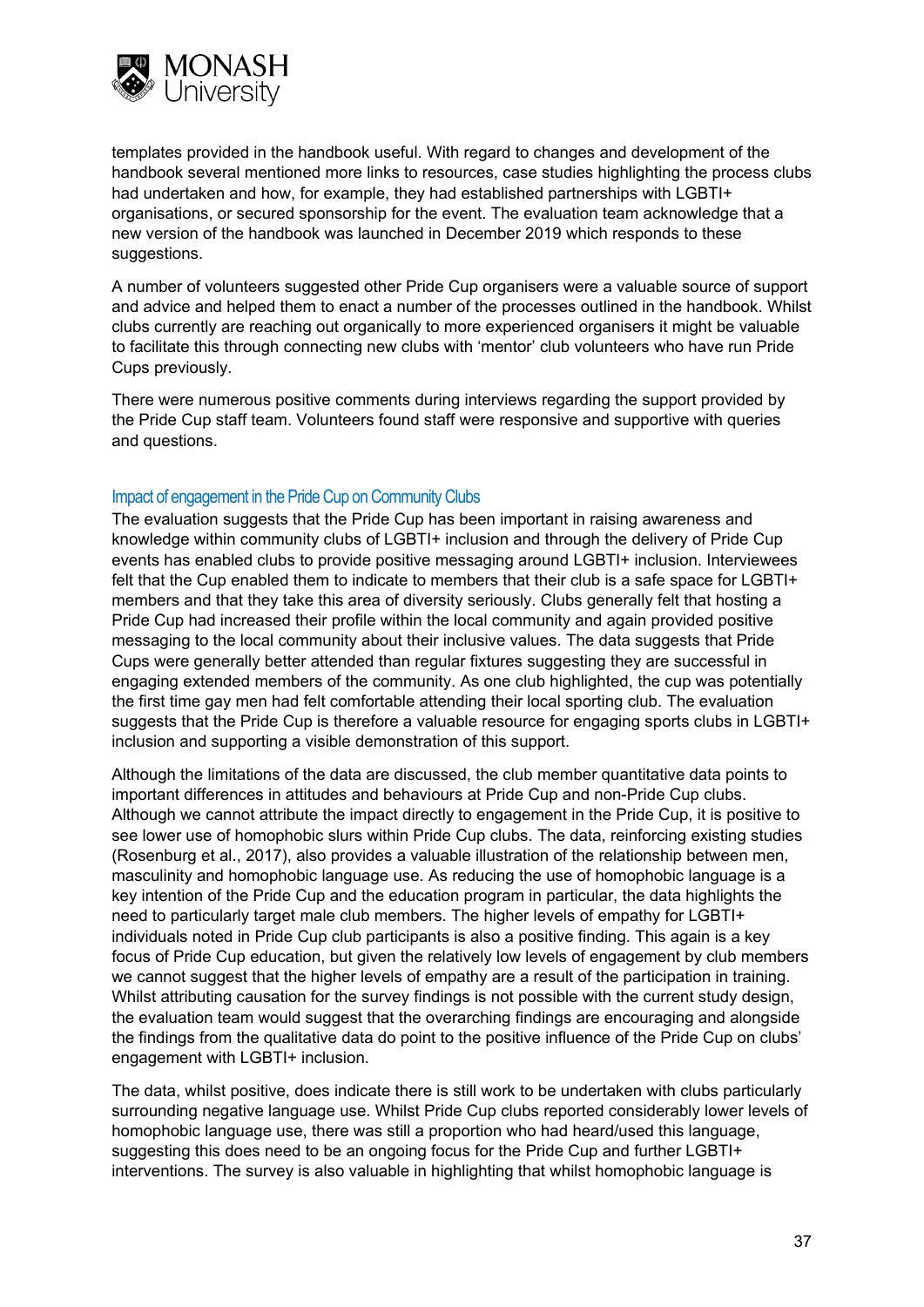

present within clubs, there are low levels of homophobic attitudes. Other studies have reported similar findings, suggesting that rather than the use of homophobic language indicating high levels of homophobia, it is likely related to social norms and conventions within the sporting context that result in the use of this language and the perception that it is 'banter' (Magrath, 2019), particularly by young men. This is important to consider when developing education seeking to address homophobic language. A further concern from the member survey is the relatively high levels of sexist language present within community sport, again whilst this was lower at Pride Cup clubs, there was still a large number of respondents who had encountered sexist language, reflecting broader issues regarding the ongoing masculine and misogynistic culture that exists in community sport (Spaaij et al., 2019)

One of the key aims of the Pride Cup is to increase the visibility of individuals who identify as LGBTI+ within community sports clubs. As yet, it does not appear that engagement in the Pride Cup has led to increase in LGBTI+ membership although it should be noted that for many of the case study clubs it is likely too soon to determine this. As the survey data points to, whilst there are a minority of lesbian club members, gay men are almost non-existent across community sports clubs and where present, it would appear they are not openly out to their teammates. Whilst the Pride Cup is important in raising awareness amongst members and outlining a need for LGBTI+ inclusion, this has not necessarily translated into increases in LGBTI+ membership yet or an environment where LGBTI+ individuals necessarily feel comfortable being publically open about their gender/sexuality. Whilst this reluctance is undoubtedly historical, it does point to a continued need for clubs to create, promote and take action that demonstrates to LGBTI+ members that it is a safe space. Hosting a Pride Cup on its own is likely not enough to erase the deep rooted historical exclusion and animosity experienced by individuals who identify as LGBTI+ (Symons et al., 2017).

Connected to this, the Pride Cup has been important in encouraging clubs to engaging with LGBTI+ inclusion but there were limited examples where this has translated into broader changes in practices, policies and ultimately into changes in club culture. A number of the interviewees recognised that this was an important next step in moving their engagement with LGBTI+ inclusion beyond a one off event and into the everyday fabric of club life. There were examples at two clubs where they had re-written policies and developed codes of conduct that explicitly discussed LGBTI+ discrimination and additionally where clubs had changed language on membership forms or ensured that their advertising for social events was more inclusive of diverse genders and sexualities. This is an area though where clubs require greater support, guidance and encouragement to engage with. This deeper engagement is also important in ensuring that Pride Cups, as one off events, do not become synonymous with 'doing' LGBTI+ inclusion. The interviews highlighted that clubs engage with a range of inclusion initiatives including prevention of violence against women and Indigenous rounds and there can be a tendency to consider that engagement with these programs and one off education/matches is sufficient to make the club is inclusive. Existing research however suggests club members need to engage more extensively and continuously with inclusive practices and approaches than is possible through one off activities to effect culture change within clubs (Spaaij et al., 2018).

The data encouragingly points to clubs, through the Pride Cup, developing connections with LGBTI+ organisations within the community and it is potentially through the fostering of these partnerships that deeper work may be undertaken within clubs. Partner organisations may be well placed to provide greater levels of support and guidance. Only one of the case study clubs had worked significantly with LGBTI+ members in the development and shaping of their Pride Cup and in doing so hosted a series of extremely well attended events and have also begun to reflect on and adjust their broader policies and practices. Whilst developing partnerships is advocated as part of the handbook and resources, it may be valuable for clubs to have examples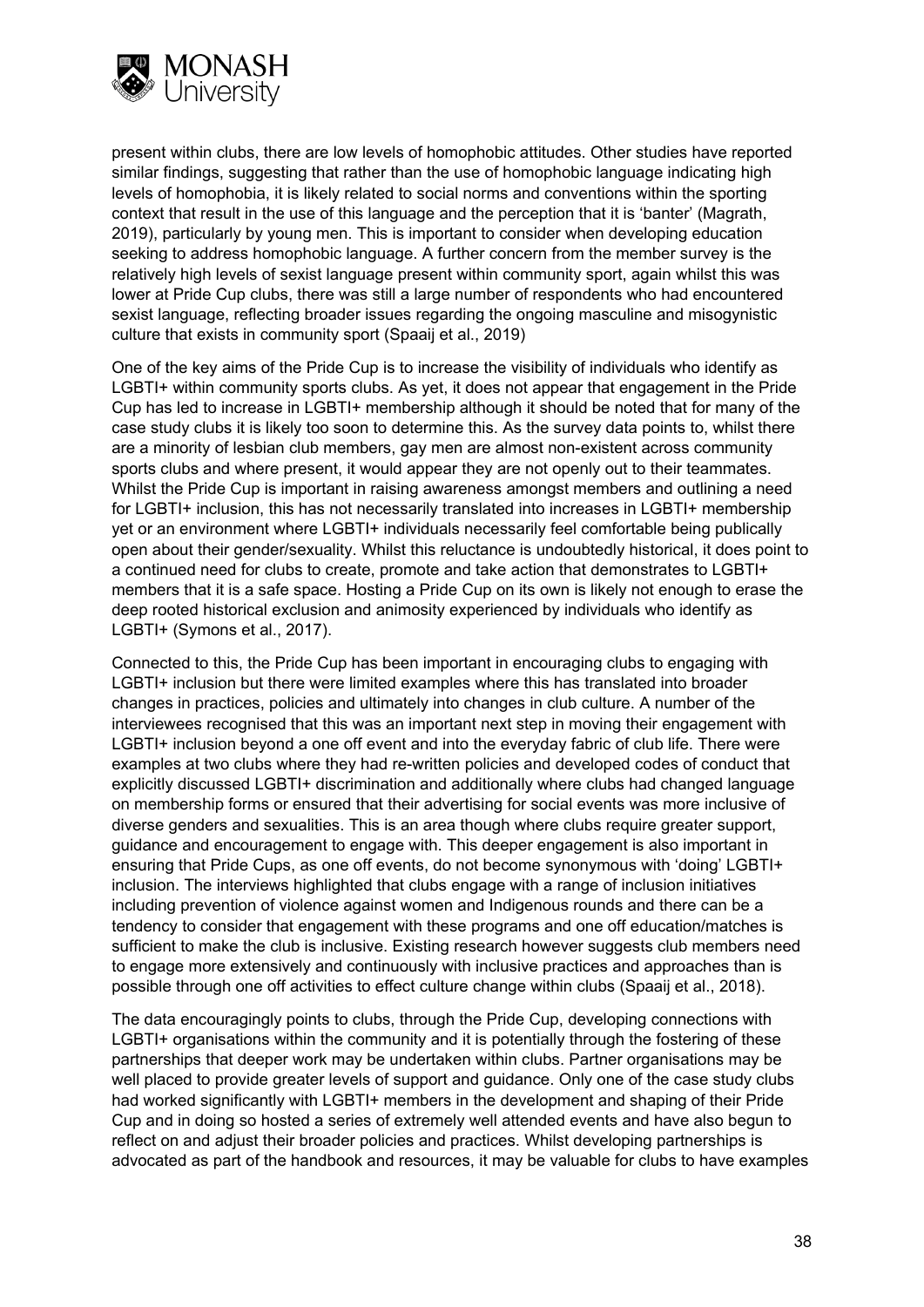

of how this can occur, who to approach, and what partnerships can look in practice for both clubs and partner agencies to help facilitate this process.

Clubs generally did not report high levels of resistance to their engagement in the Pride Cup, particularly through the interviews. However, there was an indication that some clubs members had to be 'convinced' to become involved. Leadership within clubs was important in engaging other club members and is reinforced a key driver of change in other research (Jeanes et al., 2019a). The interviews continually identified the presence of a champion who had driven the club's engagement with the Pride Cup and were crucial in gaining committee and ultimately member support. Providing targeted support and guidance to assist the champion with gaining support from other club members would be valuable in the future and may be something that could be done through a club to club support approach discussed earlier. Clubs generally are committed to continuing with the Pride Cup initiative and wish to continue to hold Pride rounds and engage with education. All interviewees indicated that due to the cyclical turnover at volunteers in community clubs that this would always be dependent on the priorities of the incoming committee, but most hoped that the Pride Cup would become an embedded part of the club calendar so participation would not be debated by new committees. Clubs that had hosted more than one Pride Cup indicated that the organisation and management of the event became much easier after the first year, once they had a template to follow and individuals had knowledge of the process and knew what to expect. As indicated, clubs during interviews recognised that their engagement with LGBTI+ inclusion needed to extend beyond the Pride Cup and a one off event but only one had specific plans for how they would achieve this.

## <span id="page-38-0"></span>**CONCLUSION AND RECOMMENDATIONS**

The Pride Cup can make an important contribution to supporting LGBTI+ inclusion within community sport. The evaluation suggests that clubs involved experience a range of benefits and positive impacts from their participation and the Pride Cup offers an accessible and structured way for them to engage and consider LGBTI+ inclusion. The following recommendations have been developed from the research findings:

- The Pride Cup initiative is the main intervention seeking to promote LGBTI+ inclusion within community sport. It is important to continue to support this initiative to continue to connect with more sports clubs. The Pride Cup provides a tangible and accessible way for clubs to consider LGBTI+ inclusion, an area volunteers often consider is sensitive and are wary of engaging with. The Pride Cup provides a framework for engagement that can assist clubs in overcoming their concerns and lack of knowledge regarding how to engage in LGBTI+ inclusion.
- The education component of the Pride Cup is important but the data suggests attention should be given to examining ways of promoting greater engagement. This may be with regard to working with clubs on scheduling of sessions, indicating the importance of attendance and ensuring all committee members and coaches attend education to ensure consistency amongst those in leadership positions within clubs.
- There is a need for ongoing education amongst existing clubs to continue to reinforce the key knowledge and learning. The content may be similar if club members have experienced turnover but there is also potential to develop education that continues to build knowledge and provides clubs with resources to help with changing their practices.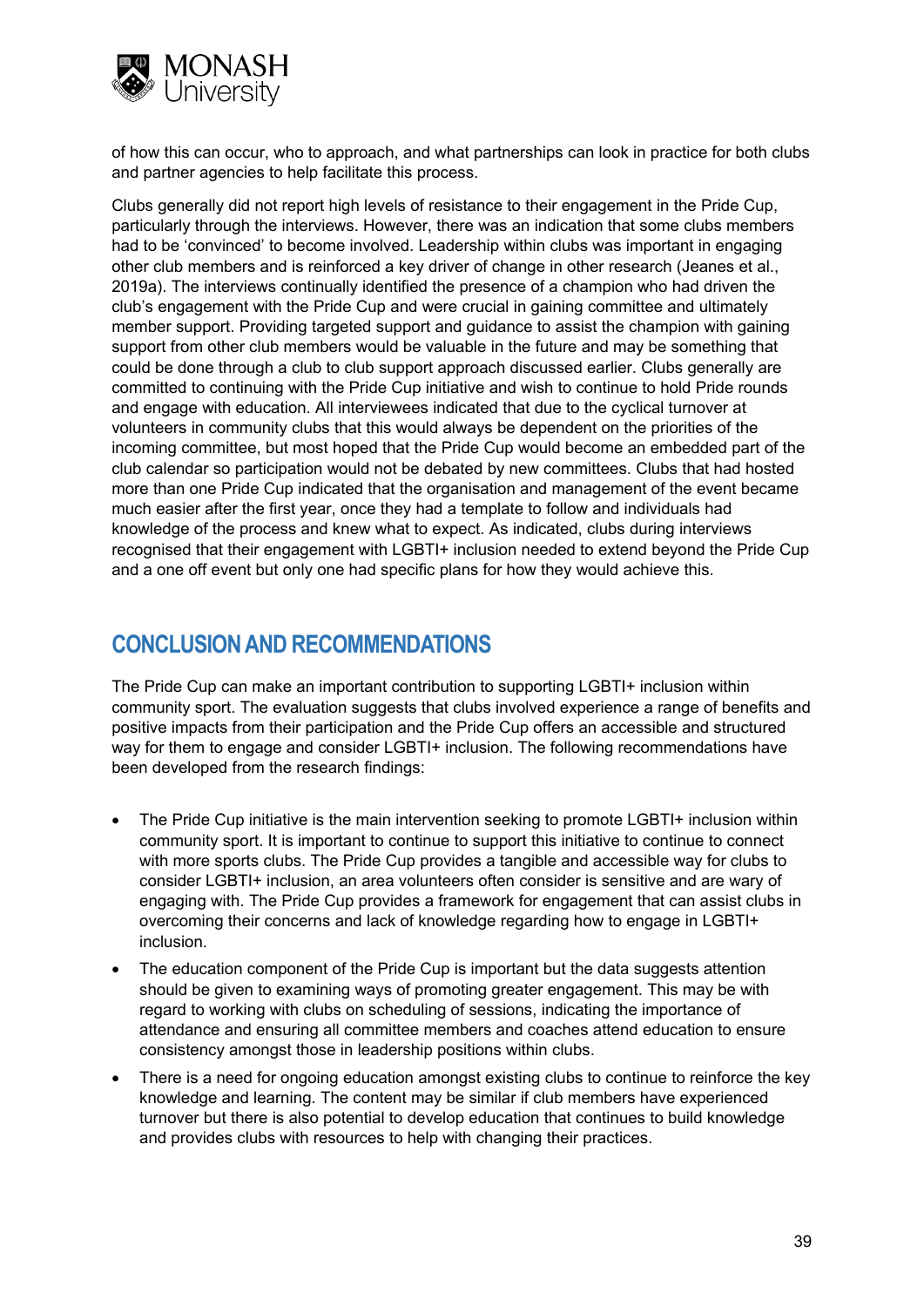

- The club members' survey suggests that homophobic attitudes within clubs are relatively low but there is a need to change the social norms that exist within sport that position the use of homophobic language as normal, acceptable and part of masculine 'banter'. Education needs to continue to highlight these damaging norms and provide volunteers with strategies for challenging them within community sport contexts.
- Clubs who have been involved in Pride Cups have considerable levels of organisational knowledge that may be useful to share with new clubs or those contemplating becoming involved. It would be valuable to consider ways to connect existing and new clubs to allow conversations between Pride Cup organisers to occur.
- The handbook is a useful resource but greater direction and case studies on how to operationalise the information provided would be valuable. It may also be valuable to contain within the handbook some 'quick reference' or infographic guides, to provide a basic overview for volunteers who will not necessarily engage with a larger and more detailed resource.
- The involvement of the LGBTI+ community in the planning and organisation of the Pride Cup is crucial in designing events that are reflective of the needs of LGBTI+ individuals and are genuinely inclusive. Engagement with LGBTI+ members, community groups and organisations should continue to be advocated for through the handbook and education and in discussions with organisers, stressing that this is a fundamental aspect of organising a Pride Cup.
- Clubs have generally been very successful at hosting Pride Cup events but require further support and encouragement to translate this engagement into a deeper commitment to facilitate change within the club environment. Club's need encouragement, guidance and examples of how they can begin to change policies and practices to be more inclusive of LGBTI+ members as an embedded part of their everyday activities. Clubs sharing resources and ideas may be a useful way to prompt this process.
- To achieve a broader cultural shift, clubs are likely to require ongoing support but it is recognised that the Pride Cup team have limited resources and therefore struggle to provide ongoing and extensive support to clubs. There is however, a lack of specific expertise within the sector more broadly, particularly local government and State Sporting Associations to undertake this work. Reflecting the findings of the market analysis, providing support to upskill professionals working in the sector who can provide more sustained assistance to sports clubs is an important in supporting sustained culture change at club level.
- In order to evaluate the effectiveness of intensive interventions like the Pride Cup and to justify ongoing support or resource development, evaluation designs should be carefully considered. If evaluation is well resourced and embedded prior to a wider roll-out phase (often following pilot testing), it is not too difficult to pre-test and randomly assign clubs to treatments and controls (noting controls can get the program at a later date). This layer of evaluation will allow for more concrete conclusions to be drawn about the impact and effectiveness of important initiatives like the Pride Cup.

•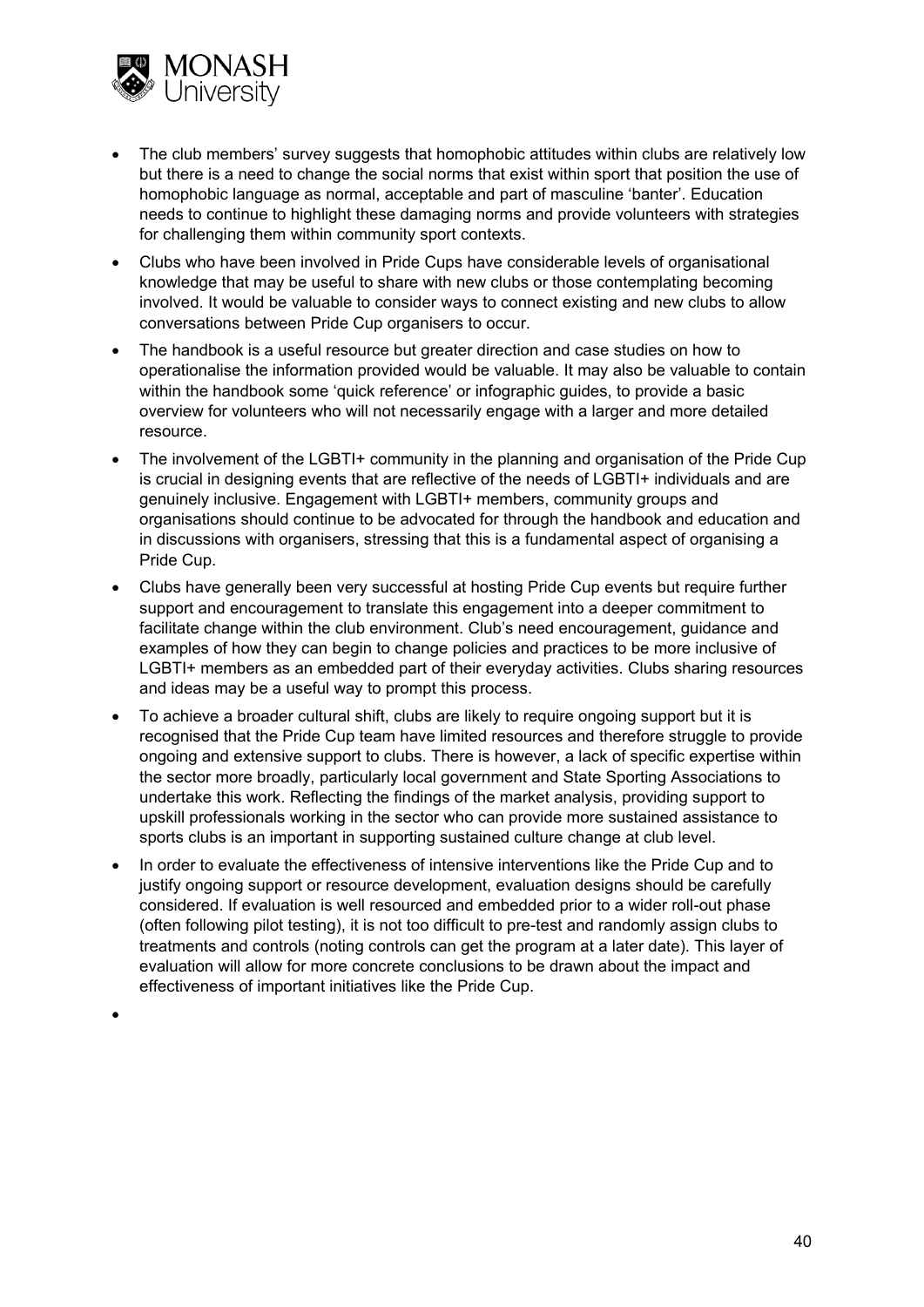

### <span id="page-40-0"></span>**REFERENCES**

- Drury, S. (2011). 'It seems really inclusive in some ways, but… inclusive just for people who identify as lesbian': discourses of gender and sexuality in a lesbian‐identified football club. *Soccer & Society*, *12*(3), 421-442.
- Hargie, O. D., Mitchell, D. H., & Somerville, I. J. (2017). 'People have a knack of making you feel excluded if they catch on to your difference': Transgender experiences of exclusion in sport. *International Review for the Sociology of Sport*, *52*(2), 223-239.
- Jeanes, R., Denison, E., Bevan, N. Lambert, K. & O' Connor J. (2019) LGBTI+ Inclusion within Victorian Sport. A market analysis. Monash University.
- Jeanes, R., Spaaij, R., Magee, J., Farquharson, K., Gorman, S., & Lusher, D. (2019a). Developing participation opportunities for young people with disabilities? Policy enactment and social inclusion in Australian junior sport. *Sport in Society*, *22*(6), 986-1004.
- Herek, Gregory M. 1984. "Attitudes toward Lesbians and Gay Men." *Journal of Homosexuality* 10(1–2): 39– 51.
- Herek, Gregory M., and Kevin A. McLemore. 2013a. "Sexual Prejudice." *Annual Review of Psychology* 64(1): 309–33.
- Mattey, E., McCloughan, L. J., & Hanrahan, S. J. (2014). Anti-vilification programs in adolescent sport. *Journal of Sport Psychology in Action*, *5*(3), 135-146.
- MacDonald, Cheryl A. 2018. "Insert Name of Openly Gay Hockey Player Here Attitudes towards Homosexuality among Canadian Male Major Midget AAA Ice Hockey Players." *Sociology of Sport Journal* 35(4): 347–57.
- McCloughan, L. J., Mattey, E. L., & Hanrahan, S. J. (2015). Educating Coaches on Their Role in the Prevention of Homophobic Bullying in Adolescent Sport. *International Sport Coaching Journal*, *2*(3), 317-329.
- Magrath, R. (2019). Inclusive masculinities of working-class university footballers in the South of England. *Sport in Society*, 1-18.
- Moon, J. (2004). Using reflective learning to improve the impact of short courses and workshops. *Journal of Continuing Education in the Health Professions*, *24*(1), 4-11.
- O'Brien, Kerry S., Heather Shovelton, and Janet D. Latner. 2013. "Homophobia in Physical Education and Sport: The Role of Physical/Sporting Identity and Attributes, Authoritarian Aggression, and Social Dominance Orientation." *International Journal of Psychology* 48(5): 891–99.
- Patterson, Michelle M., Albert V. Carron, and Todd M. Loughead. 2005. "The Influence of Team Norms on the Cohesion–Self-Reported Performance Relationship: A Multi-Level Analysis." *Psychology of Sport and Exercise* 6(4): 479–93.
- Pendry, L. F., Driscoll, D. M., & Field, S. C. (2007). Diversity training: Putting theory into practice. *Journal of Occupational and Organizational Psychology*, *80*(1), 27-50.
- Poteat, V Paul, and Carolyn J Anderson. 2012. "Developmental Changes in Sexual Prejudice from Early to Late Adolescence: The Effects of Gender, Race, and Ideology on Different Patterns of Change." *Developmental Psychology* 48(5): 1403–15.
- Poteat, V Paul, Craig D DiGiovanni, and Jillian R Scheer. 2013. "Predicting Homophobic Behavior among Heterosexual Youth: Domain General and Sexual Orientation-Specific Factors at the Individual and Contextual Level." *Journal of Youth and Adolescence* 42(3): 351–62.
- Poteat, V Paul, and Dorothy L Espelage. 2005. "Exploring the Relation between Bullying and Homophobic Verbal Content: The Homophobic Content Agent Target (HCAT) Scale." *Violence & Victims* 20(5): 513–28.
- Rosenberg, A., Gates, A., Richmond, K., & Sinno, S. (2017). It's not a joke: Masculinity ideology and homophobic language. *Psychology of Men & Masculinity*, *18*(4), 293.
- Spaaij, R., Magee, J., Farquharson, K., Gorman, S., Jeanes, R., Lusher, D., & Storr, R. (2018). Diversity work in community sport organizations: Commitment, resistance and institutional change. *International Review for the Sociology of Sport*, *53*(3), 278-295.
- Spaaij, R., Knoppers, A., & Jeanes, R. (2019). "We want more diversity but…": Resisting diversity in recreational sports clubs. *Sport Management Review*.
- Symons, C., Sullivan, G. O., Andersen, M. B., & Polman, R. C. J. (2014). *The impact of homophobic bullying during sport and physical education participation on same-sex-attracted and gender-diverse young australians' depression and anxiety levels*. Melbourne, Australia.
- Symons, C. M., O'Sullivan, G. A., & Polman, R. (2017). The impacts of discriminatory experiences on lesbian, gay and bisexual people in sport. *Annals of leisure research*, *20*(4), 467-489.
- Trussell, D. E., Kovac, L., & Apgar, J. (2018). LGBTQ parents' experiences of community youth sport: Change your forms, change your (hetero) norms. *Sport Management Review*, *21*(1), 51-62.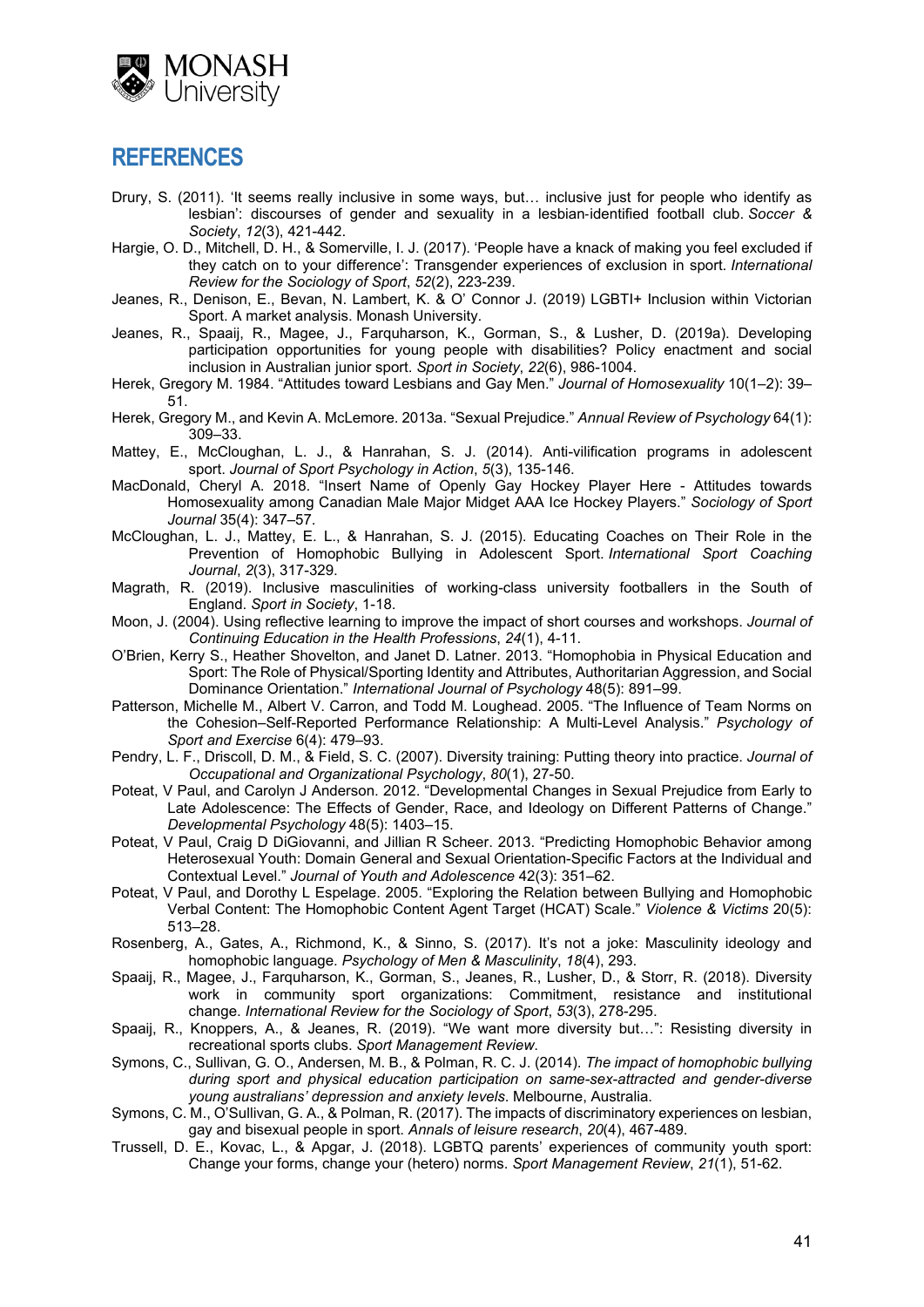

# <span id="page-41-0"></span>**APPENDIX 1**

#### <span id="page-41-1"></span>SURVEY SCALE DESCRIPTION

**Homophobic Language use by participants** (themselves) was measured using the Homophobic Content Agent Target (HCAT) measurement approach, which was developed for use in school settings to measure frequency of homophobic language (Poteat, DiGiovanni, and Scheer 2013; Poteat and Espelage 2005). This approach does not ascribe homophobic intent to language, in light of evidence that athletes may only be using words such as fag, dyke, or poof as 'banter' or harmless humour (MacDonald 2018). The question asks "Some people use words like fag, poof, dyke, homo. This can be for many reasons (e.g. joke, insult)" (Potential reasons are measured later). "In the past 2 weeks how often have you used words like these either verbally or in text (e.g., online)" with other players at their sport club and with coaches/officials. Response options were: never (0), 1-2 times (1), 3-4 times (2), 5-6 times (3), or 7+ times (4).

**Homophobic language use by others at clubs** was measured using the Homophobic Content Agent Target (HCAT) measurement approach, described above, except we asked participants how often they perceived others at their club, and coaches/officials, used this language in the past 2 weeks.

**Transphobic language** was measured differently due to the need to keep survey-length to a minimum and evidence that transphobic language is used much less in sport settings than homophobic (Symons et al. 2014). Instead of asking about language used in the past two weeks, we asked if participants had "heard negative language about transgender people (e.g. tranny, she-male)" in the past year at their sport club. Responses were either yes or no.

**Victimisation by language** was measured by asking participants if they, themselves, "have been called words like fag, poof, dyke, homo? (even if not gay)" in the past year at their sport club.

**Sexist language** was also measured to obtain data that could be compared to homophobic and transphobic language use. If we find no differences in sexist language but a lower rate of homo/transphobic language in Pride Cup clubs vs comparison clubs, then we can be more confident Pride Cup impacted language. We ask participants if they had "heard negative language about women" in the past year at their sport club. Responses were either yes or no.

#### <span id="page-41-2"></span>Attitudes toward language

**Homophobic language**: Individual attitudes toward the acceptability of using homophobic language were measured by asking participants their agreement with two statements: 'it's okay to make jokes about gay people, if there are no gay people in the room at the time" and 'it's harmless to use homophobic slurs if no gay people are in the room at the time.' A six-point scale was used (1 = strongly disagree, 6 = strongly agree). Higher scores reflected more approving attitudes towards using homophobic language.

**Sexists/Racist language:** Similar to the question about whether participants had heard sexist language, for the same reasons of generating comparison data, we also asked about individual attitudes toward the acceptability of using sexist and racist language. This was done by asking participants their agreement with two statements: 'it's okay to make jokes about women people, if there are no women in the room at the time" and 'it's harmless to use words like 'nigger' if no people of African descent or aboriginal people are in the room at the time.' A six-point scale was used (1 = strongly disagree,  $6$  = strongly agree). Higher scores reflected more approving attitudes towards using homophobic language.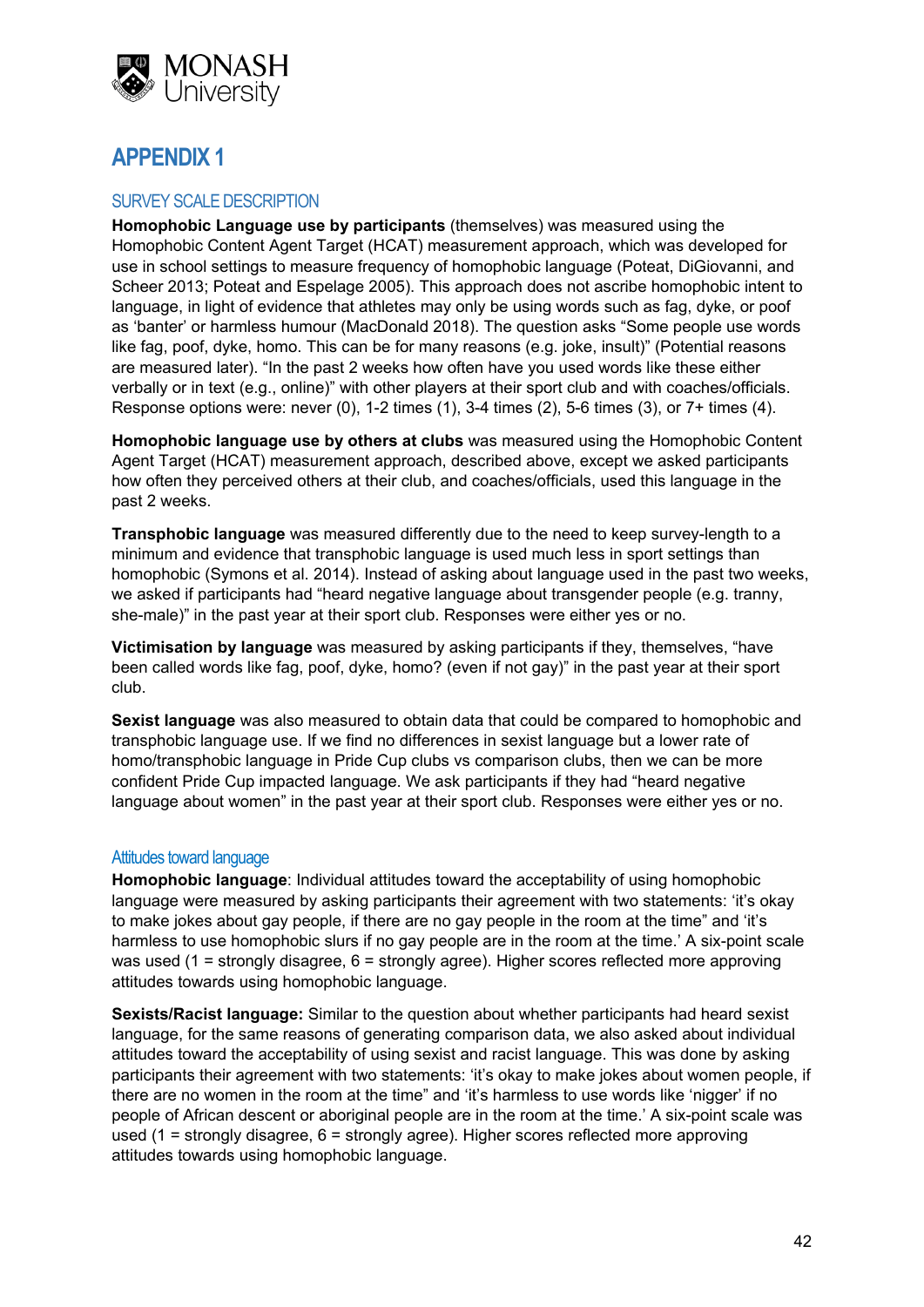

#### <span id="page-42-0"></span>**Norms**

**Injunctive norms** (what others think is approved/disapproved behaviour) were measured using two methods.

Prescriptive injunctive norms (approved behaviour) were measured by asking participants to indicate what percentage of their teammates would agree "it is okay to make jokes about gay people, if no gay people can hear the jokes" (0=0% - 10=100%).

Proscriptive injunctive norms (disapproved behaviour) were measured by asking "what percentage of your teammates do you think would be critical of you (think or act negatively) if you" and then two scenarios were provided 'made a joke about gay people' and 'called an opponent a 'fag' in a game.' This method of measuring proscriptive injunctive norms was specifically designed for team sport settings sport (Patterson, Carron, and Loughead 2005). The two proscriptive items were combined and averaged to form a composite scale.

#### <span id="page-42-1"></span>**Empathy**

**Empathy towards LGBT people in sport** was measured through asking agreement with three items: 'gay men often feel excluded from team sport,' 'lesbians often feel excluded from team sport' and 'transgender people often feel excluded from team sport.' A six-point scale was used (1 = strongly disagree, 6 = strongly agree). Scores from the three items were combined and averaged to form a composite scale. Higher scores indicate high levels of empathy toward the experiences of LGBT in sport.

#### <span id="page-42-2"></span>Attitudes to LGBT people

**Homophobic attitudes were measured in two ways.** The first method used was five semanticdifferential scale items designed to measure subtle forms of homophobia. This scale has been used in previous studies examining factors associated with adolescent homophobic bullying (Poteat and Anderson 2012; Poteat, DiGiovanni, and Scheer 2013). Each item is preceded by the stem: "When you think of gay men, as a group, what words describe your feelings?". Participants indicated their responses on a series of six-point Likert scales which used the following labels: respect-disapprove, negative-positive (reverse-coded), friendly-hostile, trustingsuspicious, dislike-admire (reverse-coded). Responses were averaged to form a reliable scale (α = .85), with higher scores indicating more homophobic attitudes.

The second method used to measure homophobia was the three-item Attitudes toward Gay Men (ATG) and three-item Attitudes toward Lesbians scale (Herek 1984; Herek and McLemore 2013b) designed to measure more overt homophobia. Items included: 'sex between two men/women is just plain wrong'; 'male/female homosexuality is a natural expression of sexuality in men (reverse-coded)'; and, 'I think male/female homosexuals are disgusting.' A six-point Likert scale was used (1 = strongly disagree,  $6$  = strongly agree) to measure agreement with the statements. Scores were averages to form a composite scale, with higher scores indicating more homophobic attitudes.

**We measured attitudes toward trans people** through a single item: "a transgender female (male to female) has an unfair advantage when playing on a female sport team." A six-point Likert scale was used (1 = strongly disagree,  $6$  = strongly agree) to measure agreement with the statement.